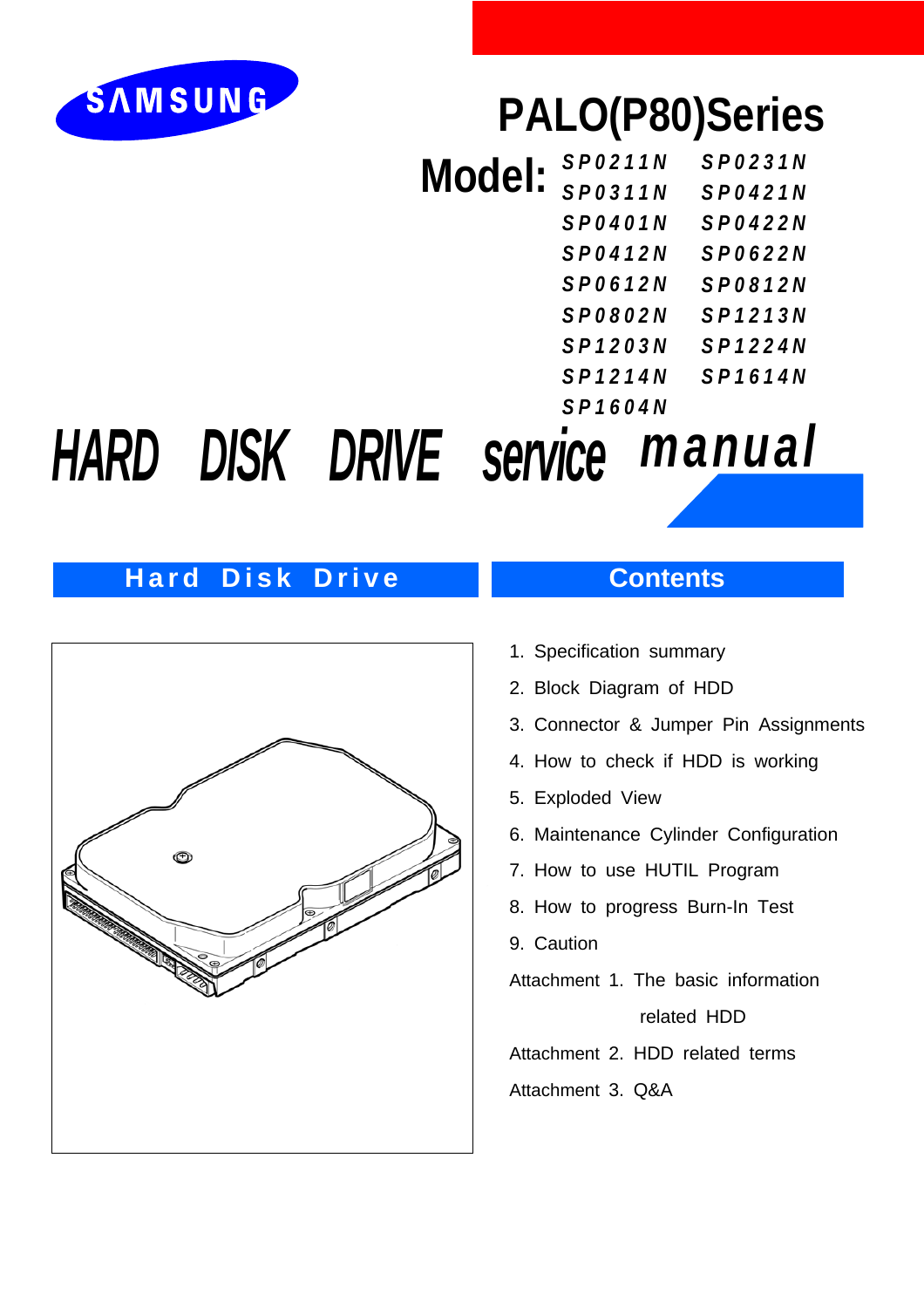## **1. Specification Summary**

| <b>Items</b>                    | <b>Specification</b>                                                                                                                                                                                                                                        | <b>Remarks</b>    |
|---------------------------------|-------------------------------------------------------------------------------------------------------------------------------------------------------------------------------------------------------------------------------------------------------------|-------------------|
| Voltage Requirement             | DC +12V/ $\pm$ 10%, DC +5V/ $\pm$ 5%                                                                                                                                                                                                                        |                   |
| Interface                       | $ATA - 6$                                                                                                                                                                                                                                                   |                   |
| Capacity                        | SP02X1N - 20.0GB (1CH)<br>SP03X1N - 30.0GB (1CH)<br>SP04X1N - 40.0GB (1CH)<br>SP04X2N - 40.0GB (2CH)<br>SP06X2N - 60.0GB (2CH)<br>SP08X2N - 80.0GB (2CH)<br>SP12X3N - 120.0GB (3CH)<br>SP12X4N - 120.0GB (4CH)<br>SP16X4H - 160.0GB (4CH)                   | UDMA133supporting |
| Disk / Head                     | SP02X1N - 20.0GB (1DISK)<br>SP03X1N - 30.0GB (1DISK)<br>SP04X1N - 40.0GB (1DISK)<br>SP04X2N - 40.0GB (1DISK)<br>SP06X2N - 60.0GB (1DISK)<br>SP08X2N - 80.0GB (1DISK)<br>SP12X3N - 120.0GB (2DISK)<br>SP12X4N - 120.0GB (2DISK)<br>SP16X4H - 160.0GB (2DISK) |                   |
| Features                        | S.M.A.R.T Compliant<br>Buffer size 2 Mbytes<br>MTBF(POH) 500,000 hours                                                                                                                                                                                      |                   |
| Seek Time<br>(RD/WT typical)    | Track to Track: 0.8 / 1.0 ms<br>$: 8.9 / 10$ ms<br>Average<br>Full Stroke<br>18 / 19 ms<br>t.                                                                                                                                                               |                   |
| <b>RPM</b>                      | $7200 \pm 0.35$ % RPM                                                                                                                                                                                                                                       |                   |
| Temperature(Operating)          | $0 - 60^{\circ}$ C                                                                                                                                                                                                                                          |                   |
| Humidity(Operating)             | $5 - 90 %$                                                                                                                                                                                                                                                  | Non-condensing    |
| Temperature(Non-operating)      | 63 G @2.0ms                                                                                                                                                                                                                                                 |                   |
| Humidity(Non-operating)         | $-40 - +70^{\circ}$ C                                                                                                                                                                                                                                       |                   |
| Linear Shock<br>(Operating)     | $5 - 95 %$                                                                                                                                                                                                                                                  | Linear Shock      |
| Linear Shock<br>(Non-operating) | 350 G (2ms linear shock)                                                                                                                                                                                                                                    |                   |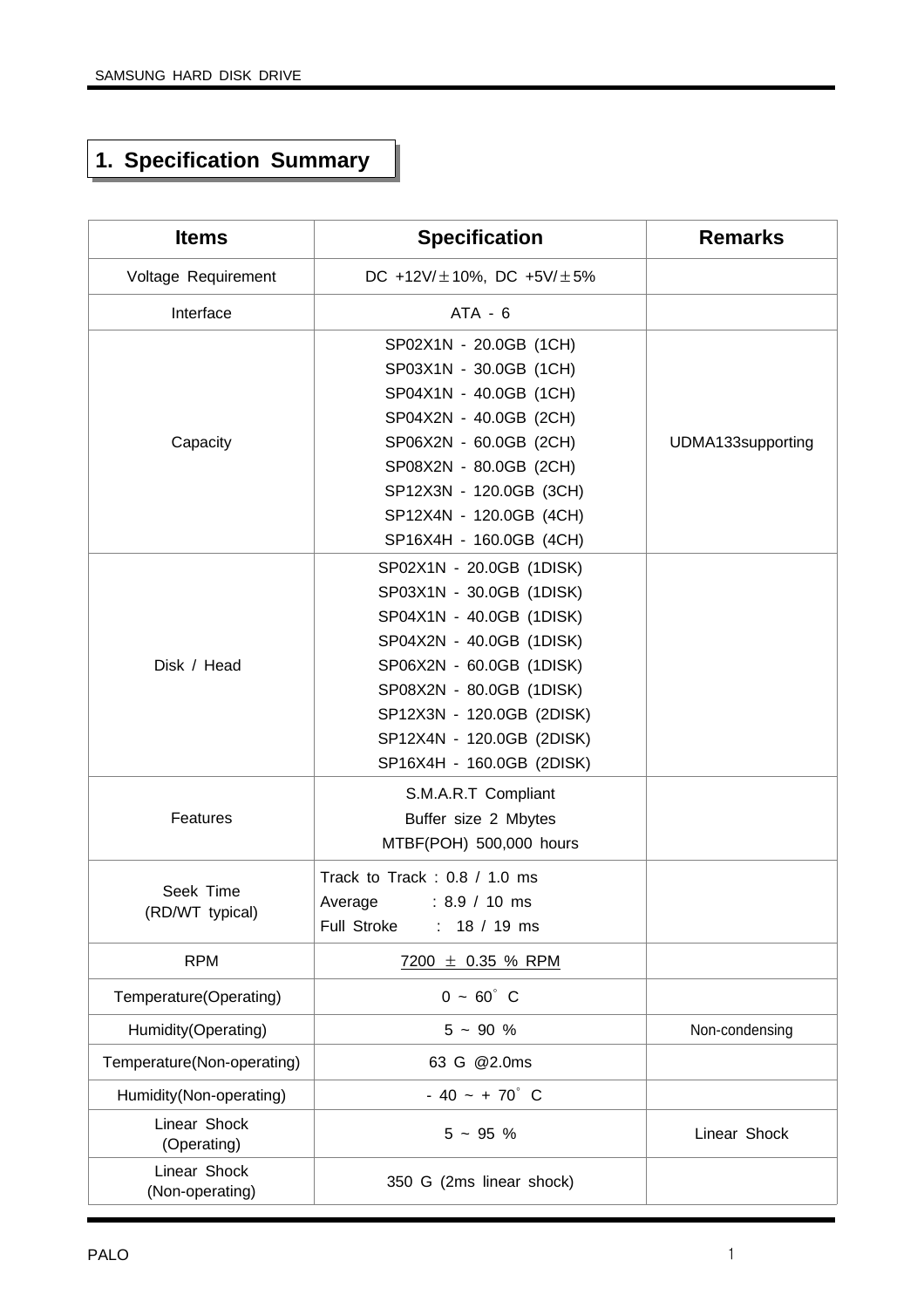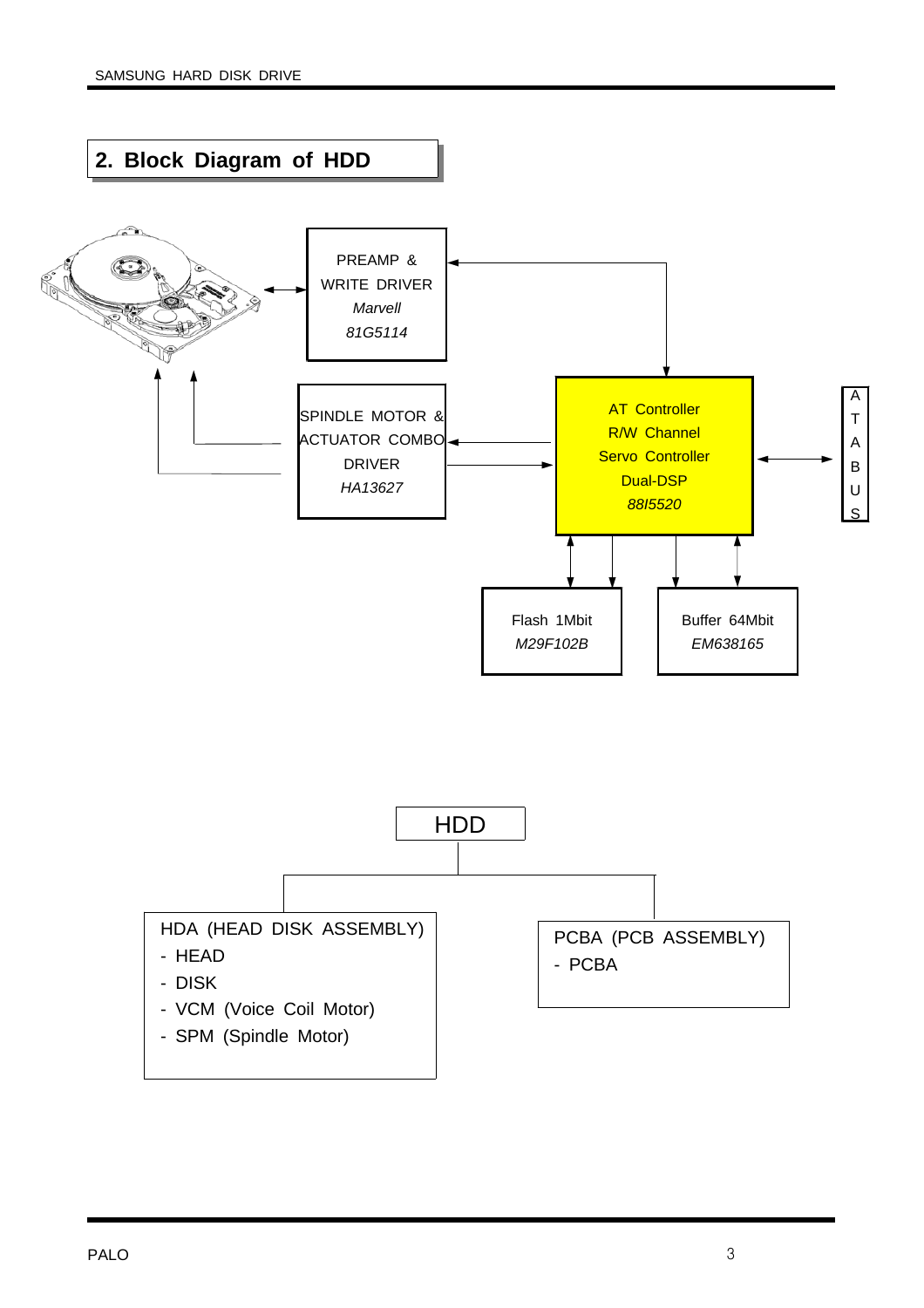## **3. Connector / Jumper Pin Assignment**

| <b>Number</b>  | <b>Signal</b>                      | <b>Number</b>  | <b>Signal</b>     | <b>Remarks</b> |
|----------------|------------------------------------|----------------|-------------------|----------------|
| $\mathbf{1}$   | RESET-                             | $\overline{2}$ | <b>GND</b>        |                |
| $\overline{3}$ | DD <sub>7</sub>                    | $\overline{4}$ | DD <sub>8</sub>   |                |
| 5              | DD <sub>6</sub>                    | 6              | DB <sub>9</sub>   |                |
| $\overline{7}$ | DD <sub>5</sub>                    | 8              | <b>DB10</b>       |                |
| 9              | DD <sub>4</sub>                    | 10             | <b>DB11</b>       |                |
| 11             | DD <sub>3</sub>                    | 12             | <b>DB12</b>       |                |
| 13             | DD <sub>2</sub>                    | 14             | <b>DB13</b>       |                |
| 15             | DD <sub>1</sub>                    | 16             | <b>DB14</b>       |                |
| 17             | DD <sub>0</sub>                    | 18             | <b>DB15</b>       |                |
| 19             | <b>GND</b>                         | 20             | Key Pin           |                |
| 21             | <b>DMARQ</b>                       | 22             | <b>GND</b>        |                |
| 23             | DIOW -: STOP                       | 24             | <b>GND</b>        |                |
| 25             | DIOR -: HDMARDY<br>: HSTROBE       | 26             | <b>GND</b>        |                |
| 27             | <b>IORDY: DDMARDY</b><br>: HSTROBE | 28             | <b>CSEL</b>       |                |
| 29             | <b>DMACK</b>                       | 30             | <b>GND</b>        |                |
| 31             | <b>INTRQ</b>                       | 32             | IOCS16            |                |
| 33             | DA <sub>1</sub>                    | 34             | PDIAG - : CBLID - |                |
| 35             | DA0                                | 36             | DA <sub>2</sub>   |                |
| 37             | CS <sub>0</sub> -                  | 38             | CS1-              |                |
| 39             | DASP-                              | 40             | <b>GND</b>        |                |

● 40 Pin I/O Connector Interface Signals

## ● Jumper Pin Assignment

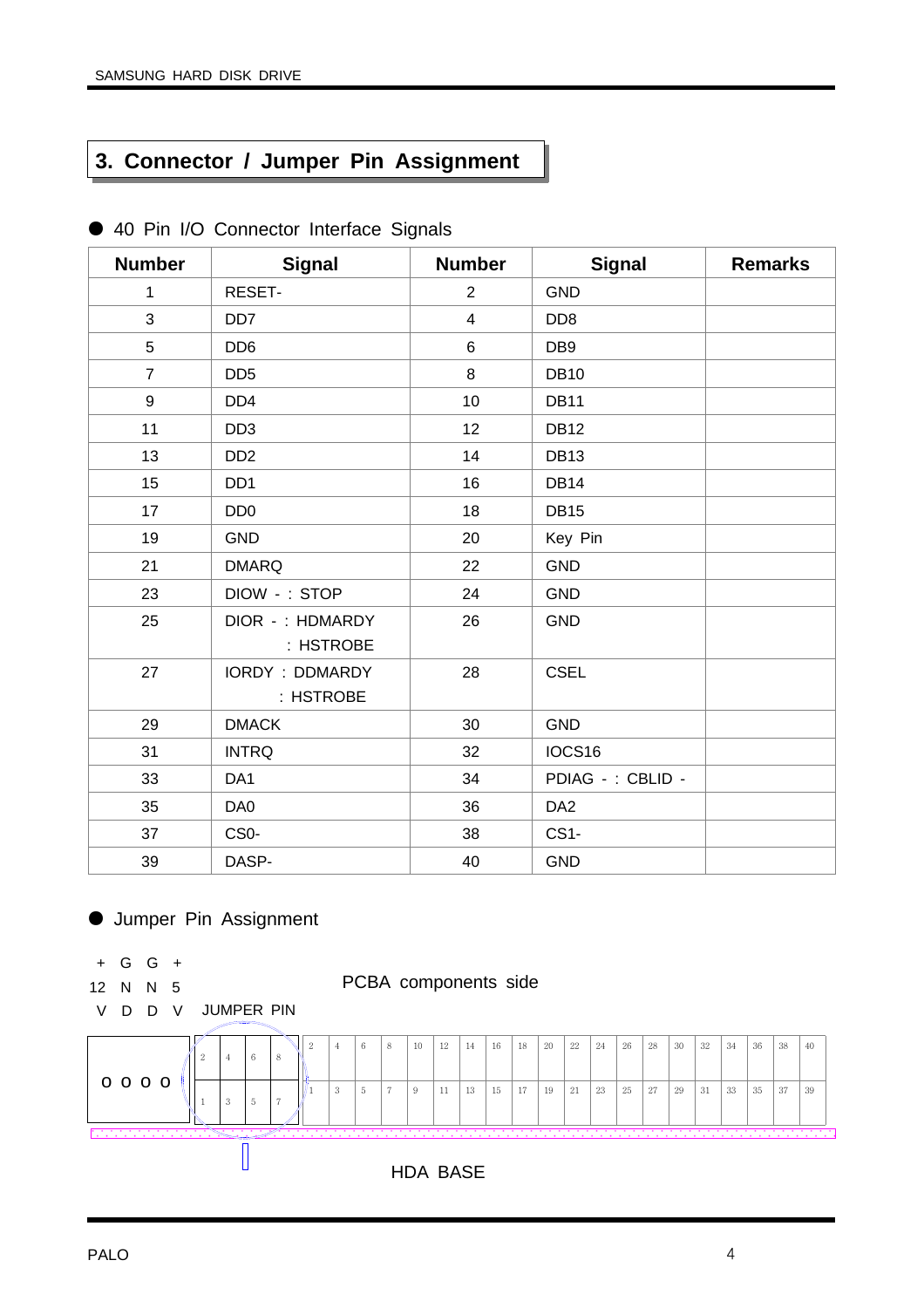| $\overline{2}$ | 4                | $\left( 6\right)$ | $\left( 8\right)$ | $\left( 2\right)$ | $\left[4\right]$ | $\widehat{6}$ | $\left( 8\right)$ | $\left( 2\right)$ | $\left( 4\right)$ | $6 \,$           | $\circledR$    |
|----------------|------------------|-------------------|-------------------|-------------------|------------------|---------------|-------------------|-------------------|-------------------|------------------|----------------|
| $\mathbf{1}$   | $\left[3\right]$ | $\left(5\right)$  | 7                 | $\left(1\right)$  | $\left(3\right)$ | 5             | (7)               | $\left(1\right)$  | 3                 | $\left(5\right)$ | $\overline{2}$ |
| S              | C.               | - 32              | М                 | S                 | C                | - 32          | м                 | S                 | С                 | -32              | м              |
|                | S                | G                 | A                 | Т                 | S                | G             | A                 | т                 | S                 | G                | Α              |
|                | Е                | C                 | S                 |                   | Е                | C             | S                 |                   | Е                 | C                | S              |
|                |                  |                   |                   |                   |                  | L             |                   |                   |                   |                  |                |
|                |                  |                   | E                 |                   |                  |               | F                 |                   |                   |                  | Е              |
|                |                  | P                 | R                 |                   |                  | Р             | R                 |                   |                   | Р                | R              |
| <b>MASTER</b>  |                  |                   |                   |                   |                  |               | <b>CABLE</b>      |                   |                   |                  |                |
|                |                  | (1DRIVE)          |                   |                   |                  | <b>SLAVE</b>  |                   |                   |                   | <b>SELECT</b>    |                |

| 5<br>(7)<br>3<br>3,<br>5<br>5<br>7<br>3)<br>(1)<br>M<br>S<br>32 M<br>S<br>-32<br>C<br>С<br>С<br>м<br>S<br>S |
|-------------------------------------------------------------------------------------------------------------|
|                                                                                                             |
|                                                                                                             |
| S<br>S<br>G<br>S<br>Α<br>G<br>т<br>A<br>Α                                                                   |
| S<br>Е<br>E.<br>Е<br>С<br>C<br>S<br>Α<br>-S                                                                 |
| V<br>Τ                                                                                                      |
| Е<br>Е<br>Е<br>Е                                                                                            |
| R<br>P<br>P<br>R<br>R                                                                                       |
| <b>MASTER</b><br><b>CABLE</b>                                                                               |
| <b>SLAVE</b><br>(1DRIVE)<br><b>SELECT</b>                                                                   |

**< Setting for No Capacity Limit>**

| < 32GB Capacity Limit of PC/BIOS > |  |  |  |
|------------------------------------|--|--|--|
|                                    |  |  |  |

## ● BIOS Setup Parameter

| <b>Model</b>                      | <b>CYL</b> | HD | <b>PRE</b> | <b>LZ</b> | <b>SEC</b> | <b>SIZE</b>        | <b>Remarks(LBA)</b> |
|-----------------------------------|------------|----|------------|-----------|------------|--------------------|---------------------|
| SP02X1N                           | 38,869     | 16 | X          | X         | 63         | GB<br>20.0         | 39,179,952          |
| SP03X1N                           | 58,246     | 16 | X          | X         | 63         | 30.06 GB           | 58,711,968          |
| SP04X1N                           | 77,622     | 16 | X          | X         | 63         | GB<br>40.0         | 78,242,976          |
| SP04X2N                           | 77,622     | 16 | X          | X         | 63         | <b>GB</b><br>40.0  | 78,242,976          |
| SP06X2N                           | 116,374    | 16 | X          | X         | 63         | <b>GB</b><br>60.0  | 117,304,992         |
| SP08X2N                           | 155,127    | 16 | X          | X         | 63         | GB<br>80.0         | 156,368,016         |
| SP <sub>12</sub> X <sub>3</sub> N | 232,632    | 16 | X          | X         | 63         | <b>GB</b><br>120.0 | 234,493,056         |
| SP <sub>12</sub> X <sub>4</sub> N | 232,632    | 16 | X          | X         | 63         | <b>GB</b><br>120.0 | 234,493,056         |
| SP <sub>16</sub> X <sub>4</sub> H | 310,137    | 16 | X          | X         | 63         | <b>GB</b><br>160.0 | 312,618,096         |

 $\mathsf{r}$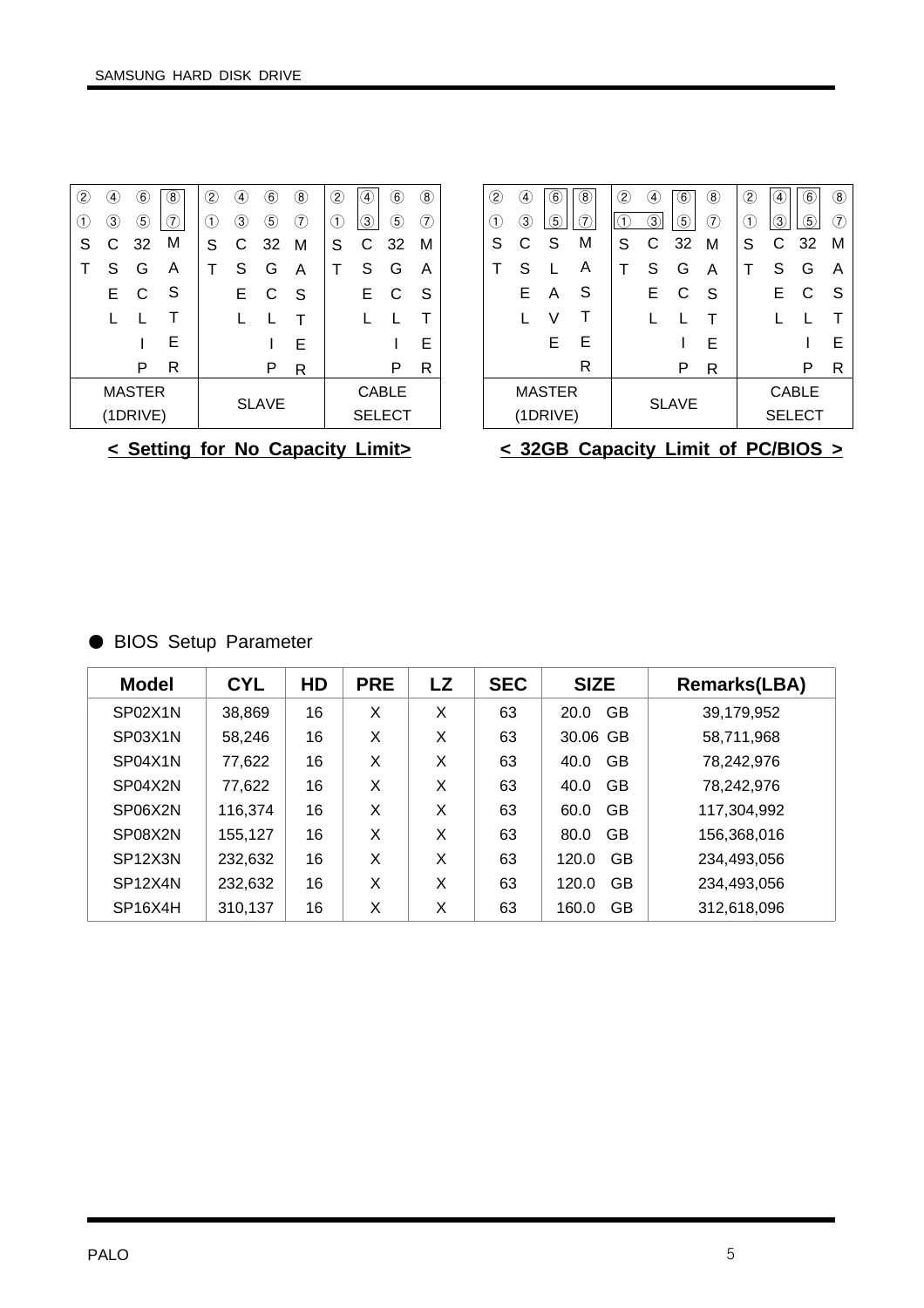## **4. How to check if HDD is working.**



- 1) Insert LED to LED Hole of PCBA shown above and check HDD alive.
	- ① Insert LED to LDD1,LDD2 of PCBA LED Hole.
	- ② Insert LED as follows: LDD1  $\Rightarrow$  +, LDD2  $\Rightarrow$  -
	- 3 Insert  $\sqrt{\ }$  part within LED to the  $-(LDD2)$  direction and "  $\sqrt{\ }$  part to the +(LDD1) direction.
- 2) You can check if HDD is working by seeing the LED on PC case.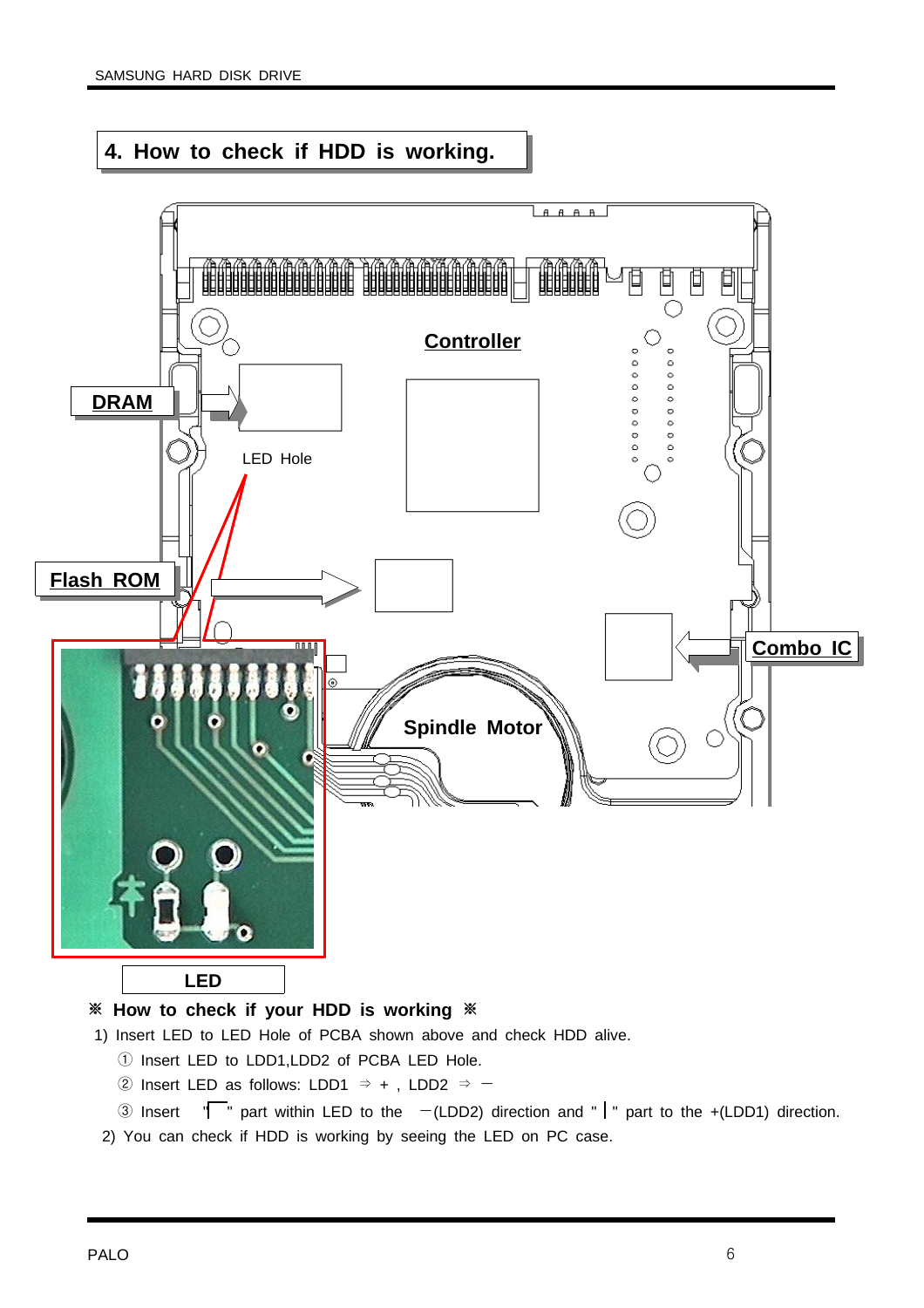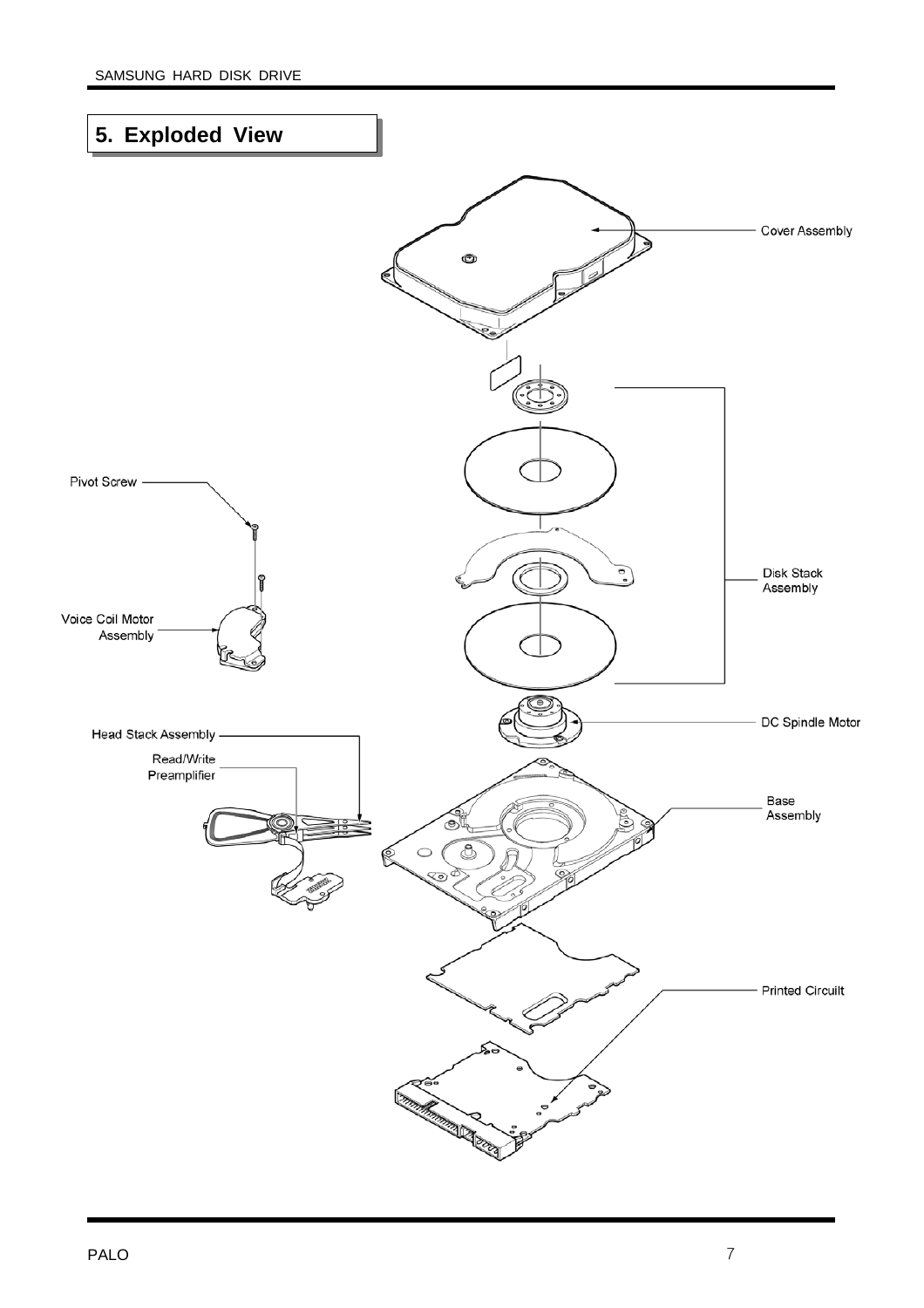#### **<< Major components of HDD >>**

HDD is formed by major components as follows: Base, Cover, ARM(E-Block), Latch, Crash Stop, Pivot Bearing, Breather Filter, Window Clock, Window Push Pin, Jump Pin, Spindle Motor, Disk-damper, Magnetic Head, Magnetic Disk, PCBA

#### ① Base

Base could be a basic frames for HDD assembly. Spindle motor, ARM, VCM, cover and PCBA are assembled on it, and other components are sub-assembled on those configuration. ARM and Spindle motor assembled to Head and Disk each in advance,then those are assembled on Base. If base could be effected by external and internal vibration (spindle motor & actuator's fake vibration), relative displacement occurred between head and disk so to reduce this effect to PES(Position Error Signal) and data signal, shape design concerned mode shaping should be needed.

#### ② Cover

Cover protect HDD components from the exterior impact and play role of sealing to cut off particle and moisture which could be a fatal factor to head and disk. Cover is also designed in consideration of noise and vibration effect.

#### ③ ARM (E-block)

ARM is assembled HGA and VCM coil back and forth and it is connected to pivot axis pivot bearing. When VCM coil generate torque due to electromagnetic force of VCM, ARM swing around pivot and play a role of carriage so as head may access to information side of disk.

*Inertia*: It is the best way to shorten data access time that shows how fast head can reach to the proper point on of HDD efficiency, is minimizing ARM's weight to decrease inertia. And then to decrease weight of ARM, it'll be composed low density materials and reduce ARM's size within safety allowed when designed.

*Unbalance*: If the center of gravity for ARM isn't the same with that of pivot center, unbalance occur and it caused ARM to torque.

And acceleration might affect on unbalance mass in condition impact or vibration are given from the exterior. In case of magnetic latch, this unbalance could be a reason that latch released. Therefore shape simulation of ARM should be designed lest the center of gravity should go off center of revolving.

#### ④ Latch

When power HDD off, spindle motor stop spinning and park at parking zone automatically according to the order systemized. By that time if head is given any impact or vibration from the exterior, head invade data zone clung to disk. And then data damaged consequently, Latch solve the problem above as maintain the regular distance of ARM.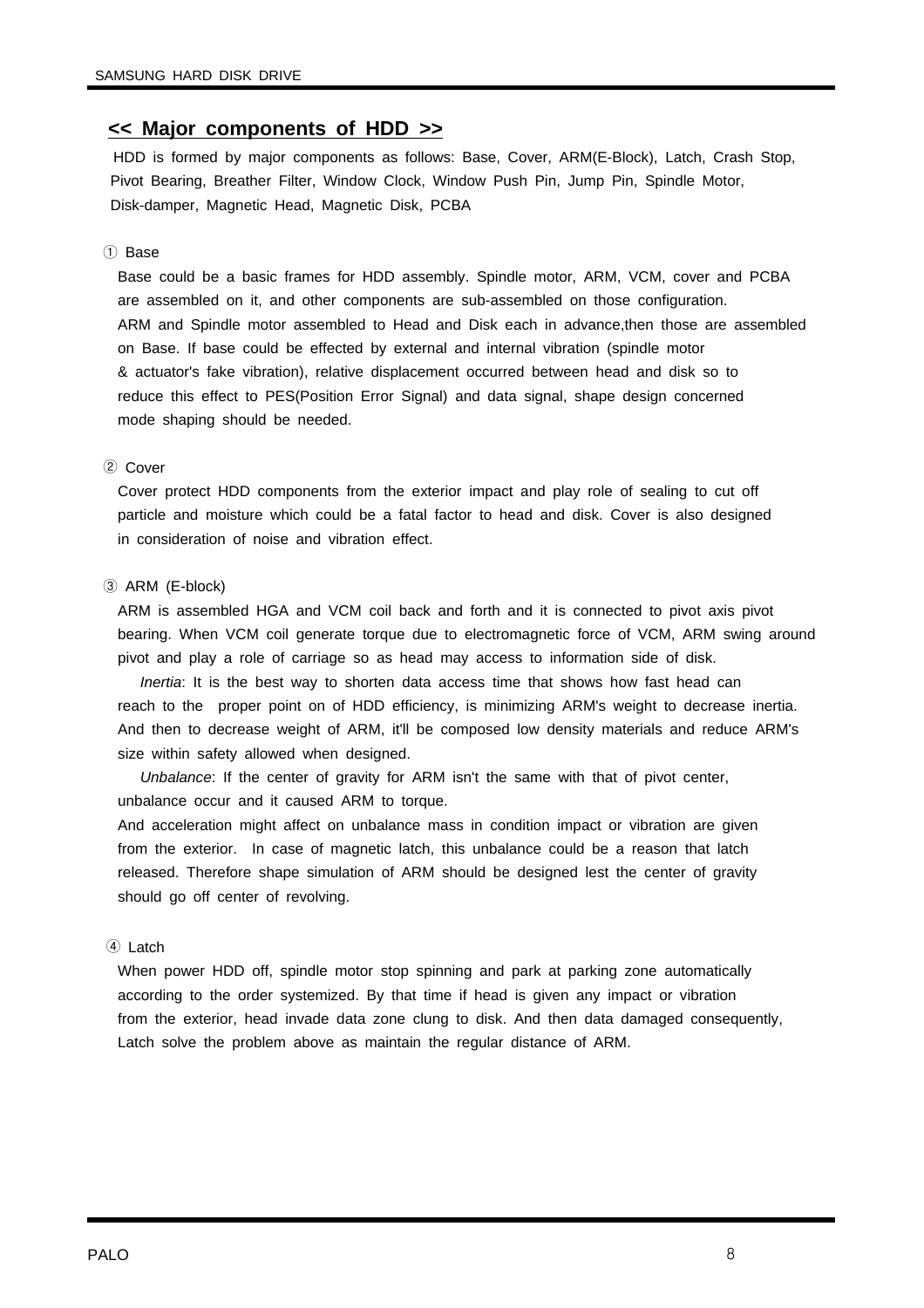#### ⑤ Crash Stop

Crash stop is made of elastic material and weaken a impact of actuator in emergency condition, head getting out of data zone when it move to parking zone or seek.

#### ⑥ Pivot Bearing

Pivot bearing is a roll bearing fixed the center of gyration of ARM. Inner Race is fixed by screw after being connected to Base pivot and outer Race is fixed by retaining ring after being connected by ARM's hole and make the ARM's revolving movement actively.

#### ⑦ Breather Filter

In the interior of HDD, air flow is formed by the spinning disk in high speed and pressure distribution occurred. This pressure is lower than atmospheric pressure of the exterior of HDD and due to this, the outside air inflow into the interior caused contamination. Breather filter fixed in inflow plug induce clean air and help air circulation.

#### ⑧ Window Clock

Head must know the data's location information to access data on disk. Servo write is a process of recording information disk. To record information, we make hole that head for servo write can enter the interior of HDD and this hole is window clock. This hole is closed with sealing label after done servo writing, be careful not to be occurred inner contamination due to label's injury.

#### ⑨ Window Push Pin

Head should be controlled to move on disk at a regular track pitch interval rate during servo writing. ARM is torqued by VCM continuously and was controlled each track's moving using push pin. Window push pin is a hole for this, the pin could enter interior of HDA and be careful contamination caused by label's injury because this hole is closed by sealing label after done servo writing.

#### ⑩ Jump Pin

During installing, HDD need setting of pin organization in the next according to the drive running mode: master drive in single system, master drive in dual system, slave drive in dual system.

#### ⑪ Spindle Motor (FDBM : Fluid Dynamic Bearing Motor)

Spindle motor is a sort of small motor which can change electric energy to mechanical energy utilizing for magnetic field. When the current of stator's coil formed by electromagnet is on, magnetic power occur between stator and rotator. (repeal occur between same pole and attract occur in case of different pole) This power can make rotator revolve and we should keep on changing the magnetic pole of the stator to maintain rotate at regular speed. To progress this function, we deduct rotation speed and circuit for controlling needed. It is possible to control the current flow and time interval with Hall element and MR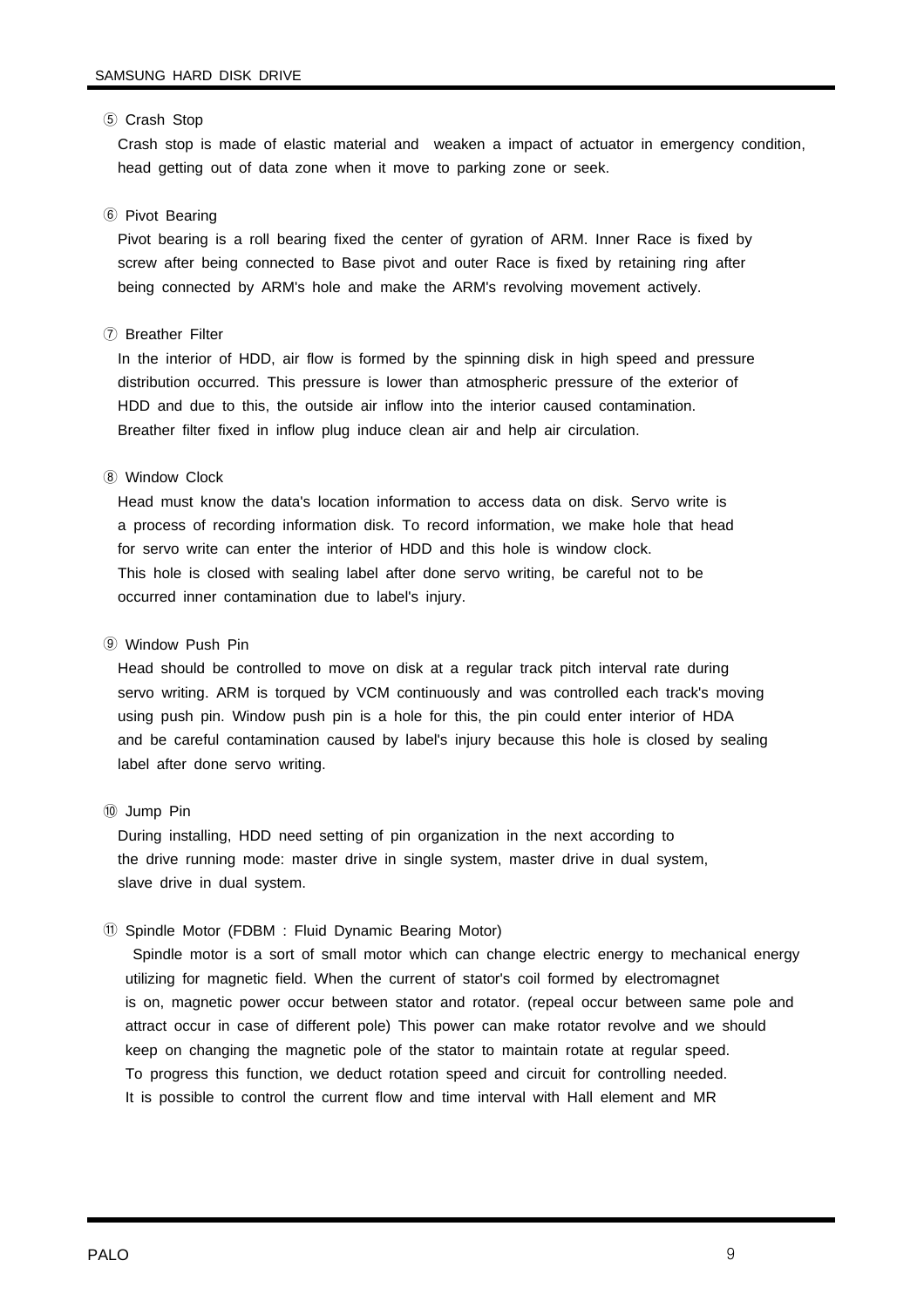element (these are sensitive to voltage change). The magnetic disk of hard disk is running by DC Brushless direct drive motor directly. Brush has long life and high reliability because it doesn't have belt. Recently we use flat motor to be adopted to the request of minimizing. Spindle motor rotate a disk media at regular speed.This device start to rotate as soon as put power on and no matter what HDD read or write data,spindle motor always revolve. Besides accurate reading from the media point of view is possible when maintain the constant speed within 0.1%,rotation error. The control circuit of spindle motor receive the index data from the spindle motor or media at every spin and check whether constant speed persists or not then revise the speed. Spindle motor is applied to DC brushless motor.

#### ⑫ Disk-Damper

PALO(P80) series use Disk-damper for PES and acoustic noise. Disk-damper is located between upper disk and bottom disk. Disk-damper reduce disk fluttering and acoustic noise by air damping.



⑬ Magnetic Head

Magnetic field is formed around the conduct on passing electric current to conductor and the direction and size of magnetic field are decided by those of an electric current. Magnetic head build a minute gap in core (formed by ring) and pass an electric current then strong magnetic leakage are occurred around gap thus magnetic particles of media vary the direction according to the that of current: this is called recording. On the contrary, a process induce magnetic signal to electric signal is called reading(decipherment).

⑭ Magnetic Disk

Recording carrier become a permanent magnet according to applying magnetic material to the surface and change the magnetization direction of a electromagnet and it is possible to store information during long term.

#### ⑮ PCBA

PCBA is a circuit element concerning about HDD running and constructed in engine IC,COMBO IC,read/write IC,ROM ,and sort of chip etc.

- Engine IC: contained RAM&Interface IC and exchange information to computer.
- COMBO IC: Controlling spindle motor & VCM running when HDD power on.
- Read/Write IC: read/write of HDD
- ROM: Checking HDD basic function and management basic spec.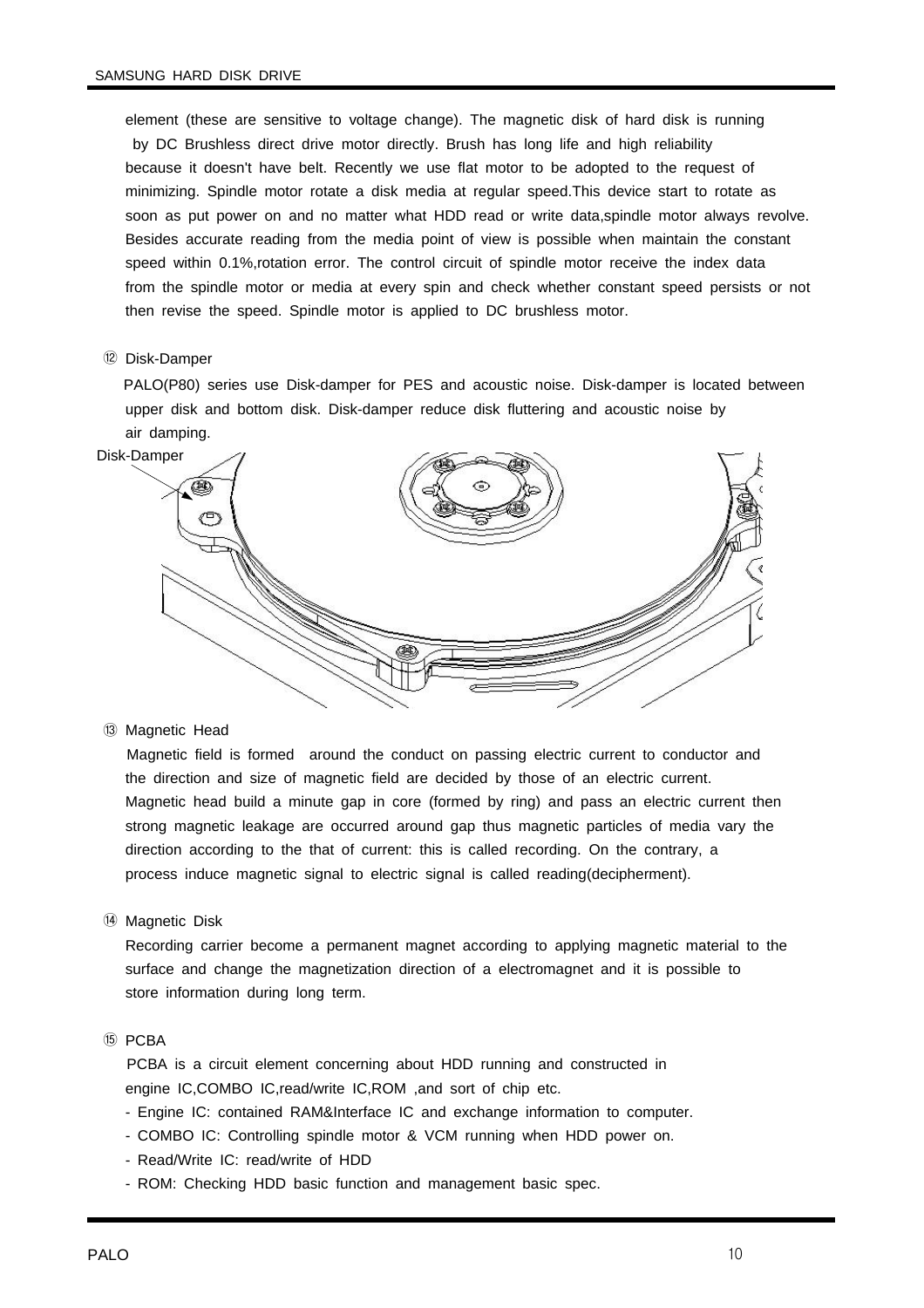## **6. Maintenance Cylinder Configuration**

| <b>File Name</b> | <b>Size</b>    | Cyl                      | <b>Sector</b>  | Ref ID        | <b>Descriptions</b>                    |
|------------------|----------------|--------------------------|----------------|---------------|----------------------------------------|
| FSI              | 1              | $\mathbf 0$              | 1              |               | File System Information record         |
| FSI <sub>2</sub> |                |                          |                |               | Backup copy of FSI                     |
| FIT              | 4              | 0                        | $\overline{2}$ |               | File Information Table                 |
| FIT <sub>2</sub> |                |                          |                |               | Backup copy of FIT                     |
| <b>MLIST</b>     | 1              | $\mathbf 0$              | 6              | <b>M_LIST</b> | Maintenance Cylinder Defect List       |
| SV_TBL           | 3              | $\mathbf 0$              | $\overline{7}$ | <b>SVOTBL</b> | Servo Table                            |
| <b>CONFIG</b>    | $\overline{2}$ | $\mathbf{1}$             | $\mathbf{1}$   | <b>CONFIG</b> | System Configuration Data              |
| <b>SERIALNO</b>  | $\overline{2}$ | 1                        | 3              | <b>SERNUM</b> | Serial Number                          |
| <b>BI_SCRPT</b>  | $\overline{4}$ | $\mathbf{1}$             | 5              | <b>BISCRT</b> | Burn-In Script                         |
| <b>BI_RESLT</b>  | 1              | 1                        | 10             | <b>BIRSLT</b> | Burn-In Result                         |
| <b>BI_CRTRA</b>  | 1              | 1                        | 11             | <b>CRITER</b> | Burn-In Criteria                       |
| FNL_TEST         | 8              | 1                        | 12             | <b>FNLTST</b> | <b>Final Test</b>                      |
| CHN_TBL          | 8              | $\mathbf{1}$             | 30             | CHTBL0        | <b>Channel Table</b>                   |
| GEO_TBL          | 32             | 1                        | 46             | <b>GEOTBL</b> | Drive Geometry Table                   |
| VLIST_H          | $\mathbf{1}$   | 1                        | 78             | <b>VLSTHD</b> | Servo Defect List header               |
| <b>VLIST</b>     | 16             | 1                        | 79             | V_LIST        | Servo Defect List                      |
| SLIST_H          | 1              | 1                        | 111            | <b>SLSTHD</b> | Slip Sector List Header                |
| <b>SLIST</b>     | 128            | 1                        | 112            | S_LIST        | Slip sector list                       |
| <b>TLIST</b>     | $\overline{2}$ | 1                        | 368            | <b>T_LIST</b> | <b>Track Defect List</b>               |
| <b>RLIST</b>     | 6              | 1                        | 372            | R_LIST        | Reassign List                          |
| <b>TMPRTURE</b>  | $\mathbf 1$    | $\mathbf{1}$             | 380            | TMPREC        | Temperature Measurement Data           |
| SET_MAX          | 1              | 1                        | 381            | <b>SETMAX</b> | Set max LBA number                     |
| <b>SECURITY</b>  | 1              | 1                        | 382            | <b>SECUTY</b> | Security data                          |
| SV_TBL2          | 3              | 1                        | 383            | <b>SVBKUP</b> | Servo table backup                     |
| CHN_TB2          | 8              | 1                        | 386            | CHTBL1        | Channel table backup                   |
| <b>OVERLAY</b>   | 400            | 1                        | 401            | <b>OVRLAY</b> | Overlay firmware code                  |
| <b>BI_TIME</b>   | 1              | $\overline{4}$           | 55             | <b>BITIME</b> | Burn-In test time                      |
| ER_CNT           | 1              | $\overline{4}$           | 59             | <b>ERRCNT</b> | Burn-in error count                    |
| SV_ERCNT         | $\mathbf{1}$   | $\overline{4}$           | 60             | <b>SVECNT</b> | Burn-in servo error count              |
| SCN_GRAY         | $\mathbf{1}$   | $\overline{4}$           | 61             | <b>SCNGRY</b> | Scan gray data                         |
| PAR_MON          | 10             | $\overline{\mathbf{4}}$  | 62             | <b>PARMON</b> | Burn-in channel parameter monitor      |
| WK_HEAD          | 10             | $\overline{4}$           | 72             | <b>WKHEAD</b> | Weak head data                         |
| TPI_WRW          | 4              | 4                        | 82             | <b>TPIWRW</b> | Burnin TPI measurement data            |
| <b>MR TUNE</b>   | 5              | 4                        | 86             | <b>MRTUNE</b> | MR head tune data                      |
| <b>DLIST</b>     | 256            | 4                        | 91             | <b>D_LIST</b> | Primary defect list                    |
| TST_GEO          | 84             | 4                        | 347            | <b>TSTGEO</b> | Geometry table for test/select TPI/BPI |
| TST_ZH           | 64             | $\overline{\mathcal{A}}$ | 431            | TST_ZH        | Channel table for BPI test             |
| GEO_ZH           | 16             | 4                        | 495            | GEO_ZH        | <b>BPI</b> test results                |
| AZL_BPI          | 1              | 4                        | 521            | ADTBPI        |                                        |
| <b>SMRT</b>      | 8              | 11                       | 1              | <b>SMRTBL</b> | Smart data                             |
| SMRT_LOG         | 4              | 11                       | 2              | <b>SMRTLG</b> | Smart log                              |
| SMRT_WTS         | 5              | 11                       | 9              | <b>SMRTWT</b> | Smart write test                       |
| SMRT_HLG         | 512            | 11                       | 14             | <b>SMTHLG</b> | Smart host log                         |
| BIAS_SHK         | 200            | 11                       | 526            | <b>BIASHK</b> | Bias shock data                        |
| END-FIT          |                |                          |                |               | End of Record                          |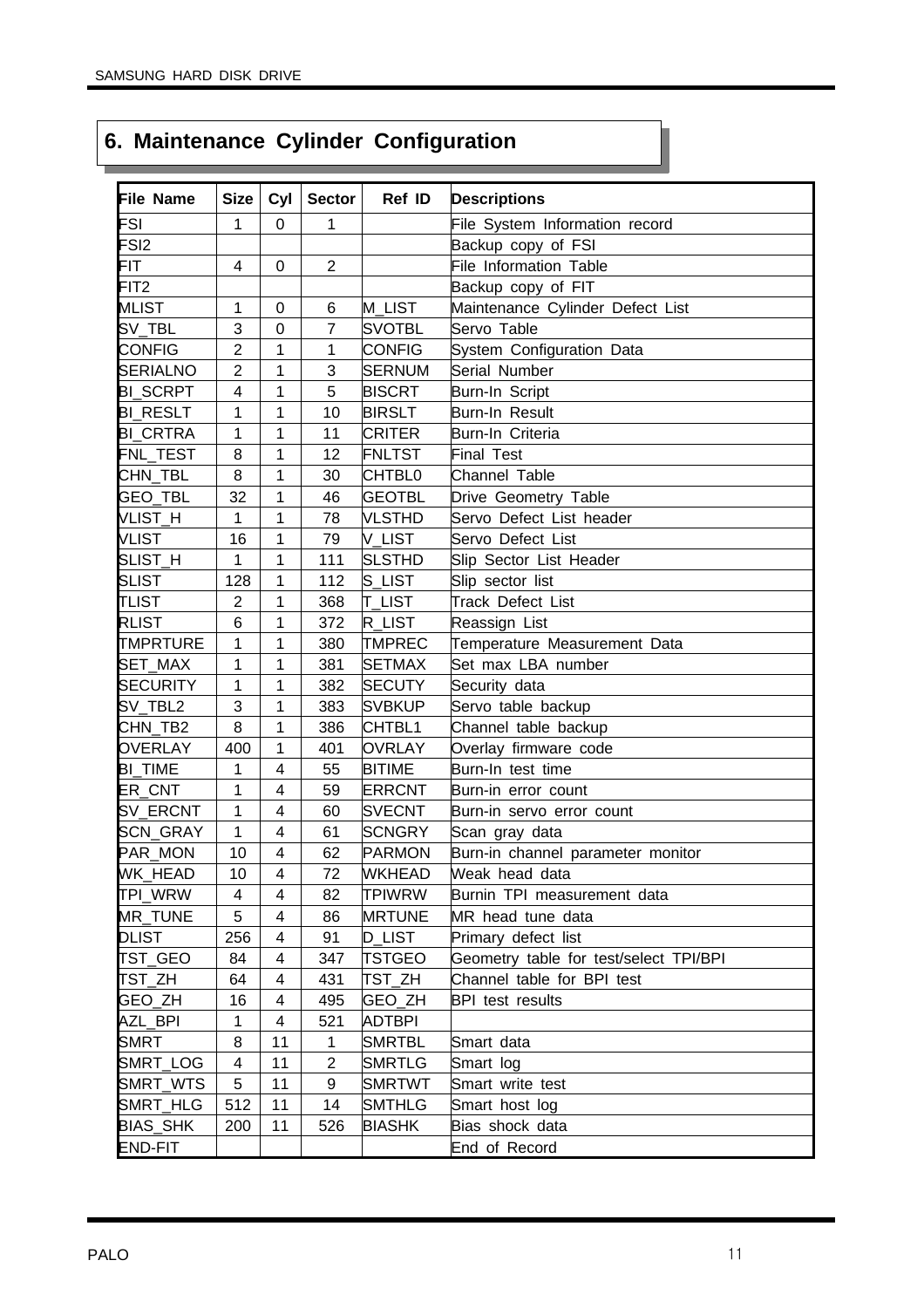## **7. How to use HUTIL Program**

#### **1) Before you start**

HUTIL support from Voyager11P to PALO series.(HUTIL 1.12 version)

(HUTIL has been upgrading constantly whenever new model comes out.)

- Preparation before use

Diskette or HDD containing HUTIL.EXE should be boot-up to MS-DOS mode,that is, should be contained IO.SYS, MSDOS.SYS,COMMAND.COM (IO.SYS, MSDOS.SYS: hidden file). And also HUTIL.CFG is required.

#### **2) Explanation of each menu**

OPTION - ABOUT HUTIL : Version of HUTIL.

OPTION - DOS SHELL : Execute DOS Shell. If you want back to HUTIL, input EXIT.

EXIT TO DOS : End HUTIL program.

OPTION - DRIVE INFORMATION : Open the information window about the target HDD. Press **ESC** to close.

TEST - READ ALL: Display error list when error is occurred after reading whole cylinder. Message will be appeared if the test time delay is over 20 seconds compared with other normal HDD. In this case, HDD may have problem. (Progress sequential read test from cyl. #0 to the last cylinder. No Defect Free. - Refer to attachment below.)

TEST - READ FROM : Read from the designated cylinder and head to the last cylinder. Press ESC to stop in the middle.

TEST - WRITE ALL: Write 00h on all cylinder except maintenance cylinder.

All data will be removed. (Even partition table, boot sector & FAT)

TEST - WRITE FROM : Write from the designate cylinder and head to the last cylinder.

INFORMATION - NEW DEFECT LIST : View the error list in memory.

TEST - BURN IN : Download burn-In script to HDD.

TEST - DEFECT FREE : Progress after **Read Drive** command.

Defect free operation for the defects in the error list.

TEST - SHORT TEST : Menu for random read test, no defect free test.

TEST - LONG TEST : Read test from the first cylinder to the last in order,

no defect free test.

TEST - LONG TEST & DF : Current auto test. Check defect and defect free during read test  $\Xi$ examine defect free again.

INFORMATION - NEW DEFECT MAP : Show defect on drive in graphic mode. These defects are invisible because of done then these are added after defect free done B/I & Read test or Auto test separately.

INFORMATION - GROWN DEFECT MAP : Show the defects in graphic mode during HUTIL program. Moving along cursor with up/down arrow key, these keys are indicated the location of defects in the right list on disk. This location is agreed with the real location because skew was concerned in that already. The color of an arrow is agreed with those of head in

which defect occurred.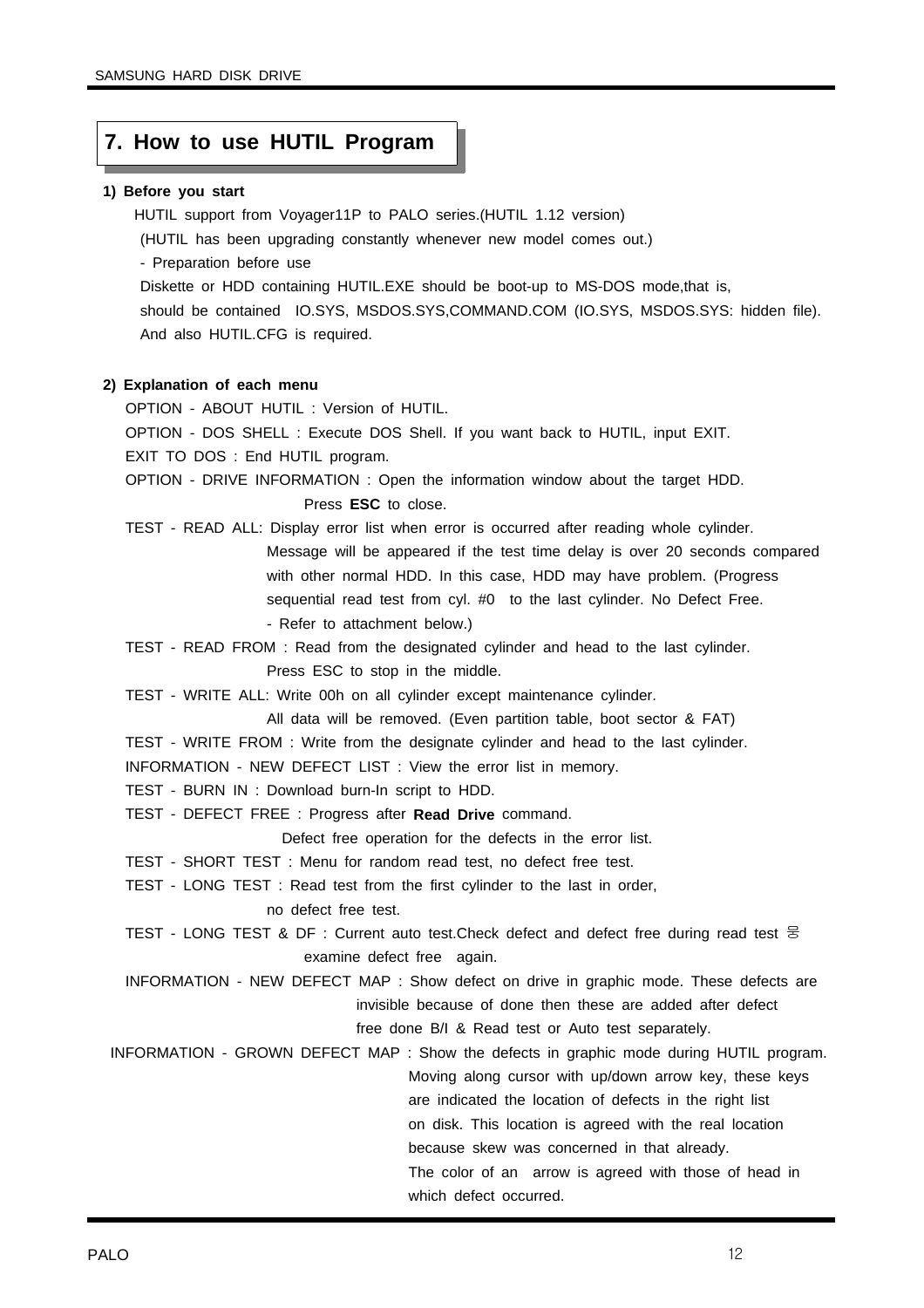"failure" for himself.

※ This function is applying to Voyager10,11,11P currently and this function can't show the defects during process.

#### **3) The others**

**- Difference of read test and auto test**

(Difference from HUTIL user, refer to supplement )

- ① How to Read All/From Test: In "read all test" case, only show error status on screen not to progress D/F(defect free) but to read. This method is available for test in case of lots of set because we can save D/F time if defects are occurred.
- ※ In case of S/C in Europe(All-in), progress the test by using read test(F2). First, progress "all read" and if defect is occurred during progress, decide failure or B/I judgment quickly to select set promptly in state fail limit and B/I limit are decided according to defect numbers. This progress is available for test in case of lots of set. A weak point is that limit is hard to be decided because LED user judge "pass" or B/I
- ※ Pass standard of EDC in case of S/C in Europe(All-in)
	- : Progress test ⇒ defects are occurred no more than 0 ~ 4 ⇒ progress D/F ⇒judge "pass".
	- Standard of B/I test: Progress test  $\Rightarrow$  defect is occurred less than 5 ~ 200  $\Rightarrow$ judge B/I test after B/I down loading.
	- Failure standard: Progress test  $\Rightarrow$  defect is occurred more than 200  $\Rightarrow$  failure (little bit differ from real case because the standard is a example which HUTIL user progress the test after data analysis.)
- ② How to Short/ Long Test : Head check →PES check →M/C check →media check

If defect is occurred during media test,progress D/F keeping on test progress. In case of Auto test, failure code is appeared on screen so failure is judged commonly. It takes lots of times because defect is progressed whenever error occurred.

※ Two methods above have weak and strong point both, so apply these to proper condition.

#### **- Standard of failure judgment** (Auto test)

- ① Head Check
- ⓐ Write Head: All heads are progressed to write at the last cylinder (ID region).
	- If it is fail to write due to cylinder error, progress again in the next inner cylinder. Record failure status to the corresponding head after progress error check to all 10

cylinders.( e.g.: Head  $0 \rightarrow$ Fail, Head  $1 \rightarrow$ Pass ...)

- ⓑ Read Head: Seek 100 cylinders per OD, MD, ID regions →remark "failure" if error occurred in 3 times per region. ( Judge failure by reading not the whole cylinder but servo sector only because it is apt to mistake failure to head failure due to scratch)
- ② PES Check (PES, RCO, Mechanism)
	- : Compare PES value from the first cylinder starting OD(except MC ),MD,ID region to the 3rd cylinder. (Check 30 times per 1 cylinder) →Remark "failure" when error occurred more than 3 times per 1 cylinder.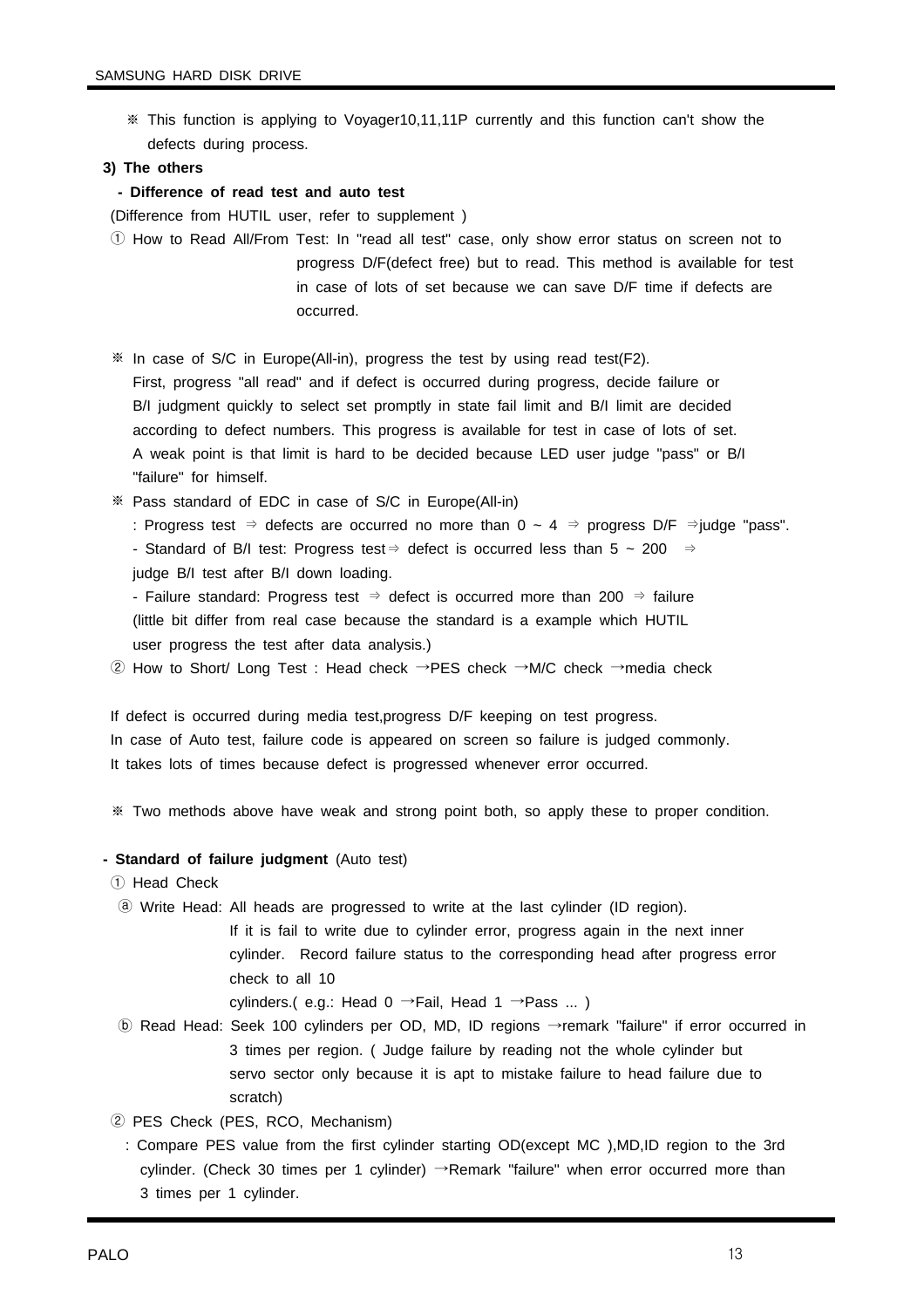- ③ Maintenance Cylinder Check(M/C): Read Maintenance cylinder from the number of 0 to the last.  $\rightarrow$ In case of "MC", remark "failure" when error happened in one time.
- ④ Media Check
	- : Read from OD to ID region same as the existing read test function and progress "D/F" whenever defect occurred.
- ⓐ Auto Defect Free: Reading along OD to ID region, progress "D/F" promptly if defect occurred. Read the next sector if no defect occurred and progress D/F if defect occurred. When we don't have any more cylinder space for D/F, stop progressing D/F and then remark defect status for the next 30 defects occurred from the D/F stopping location.
- ⓑ Remark failure:
	- If the number of defects are same in OD,MD,ID region
	- $\rightarrow$ remark failure in order of OD > MD > ID.
	- If the number of defects are different in OD,MD,ID region
		- $\rightarrow$ remark failure in region have the most defects among OD,MD,ID region
			- □□continuousness: Continuous scratch more than 15 cylinders
			- □□divergence: Divergent scratch less than 15 cylinders
- ⑤ Test OK: Remark "Test OK" if no problem occurred when test done.
	- If it passed due to D/F, remark "Defect free by pass~" and show the corresponding failure region in the below. At this time, input the code of failure region shown and the control code 'is a "Defect controlled".
	- ※ Display Read time with checking during Read test, (Stop reading if expecting read time exceeded +10 when 50 % tested.)

#### **4) HUTIL Error message**

- ① Error messages
	- ECC ERROR: Where the data was written (data writing dimension in sector, data zone) occur physical damage (hard related error: disk ding by head caused by impact and vibration) or logical damage. (soft related error: error is occurred during writing) Logical error(damage) could be cured by re-writing.
	- DATA AM NOT FOUND ERROR: Damaged address mark(AM:current address information of data) among the structure of sectors, containing the logical and physical defect.
	- ABORTED COMMAND: Message when HDD can't recognize the fixed order in program. (PCBA failure or HDA failure.)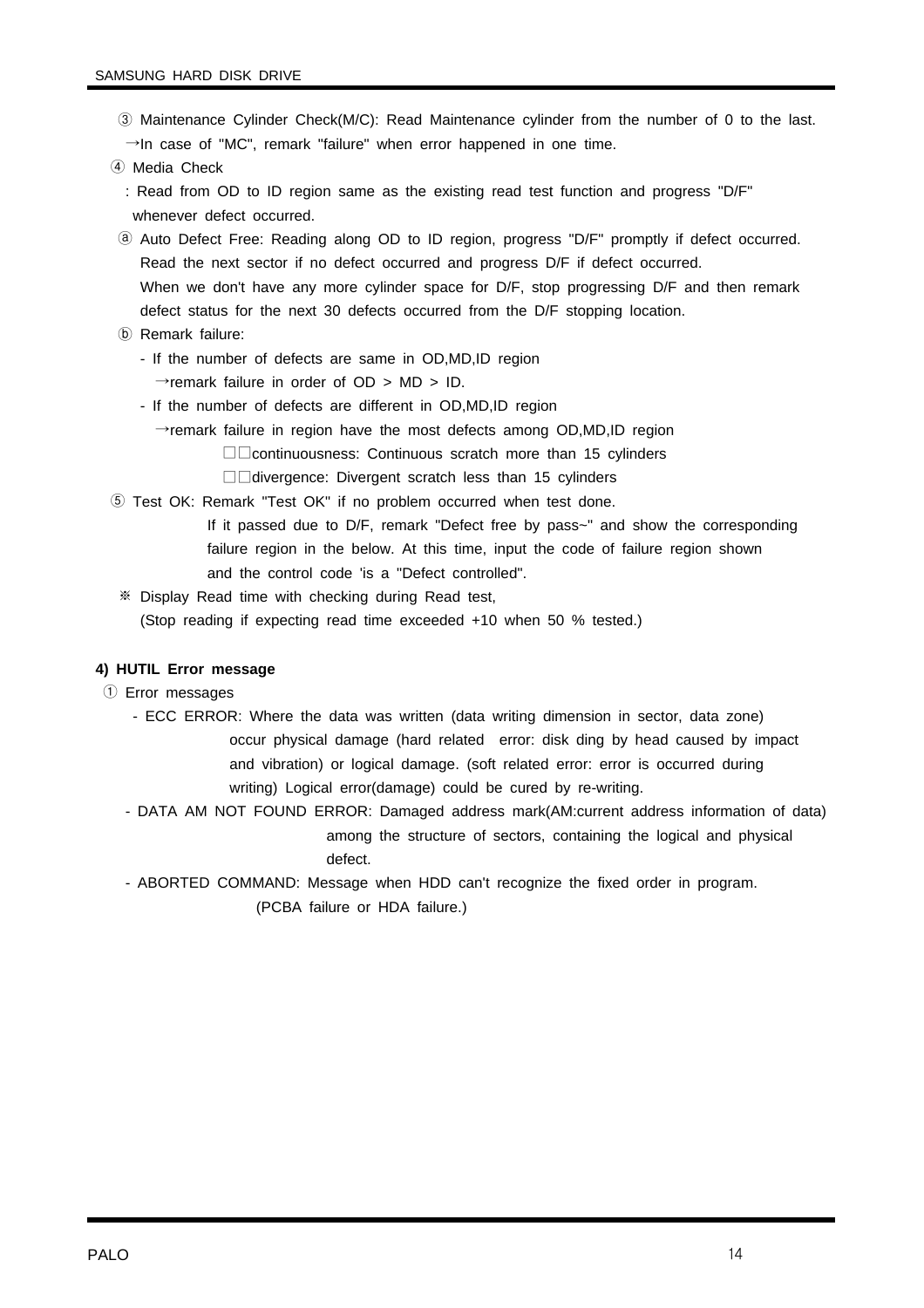② Example of disk failure

| < Error List >          |                |            |                   |  |  |
|-------------------------|----------------|------------|-------------------|--|--|
| <b>CYL</b>              | HD(Head)       | <b>SEC</b> | Error List        |  |  |
|                         |                |            |                   |  |  |
| 1                       | $\mathbf 0$    | 117        | ECC Err           |  |  |
| $\overline{2}$          | 1              | 106        | Data Am Not Found |  |  |
| 3                       | 1              | 110        | ECC Err           |  |  |
| $\overline{\mathbf{4}}$ | 2              | 12         | ECC Err           |  |  |
| 117                     | 1              | 13         | ECC Err           |  |  |
| 120                     | $\overline{2}$ | 152        | ECC Err           |  |  |
| 159                     | 3              | 102        | ECC Err           |  |  |
| 170                     | 1              |            |                   |  |  |
| 171                     | 1              |            |                   |  |  |
| 172                     | 3              |            |                   |  |  |
| 173                     | 1              |            |                   |  |  |
| 174                     | 2              |            |                   |  |  |
| 190                     | 2              |            |                   |  |  |
| 191                     | 1              |            |                   |  |  |
|                         |                |            |                   |  |  |

Most of case,defects(cylinder)are sporadic or continuous but if defects are partly -continuous, disk could be judged disk failure.

It is called the continuous defects "scratch" it means that head is scratched the disk side in the direction of arc or straight due to impact or vibration after motor run.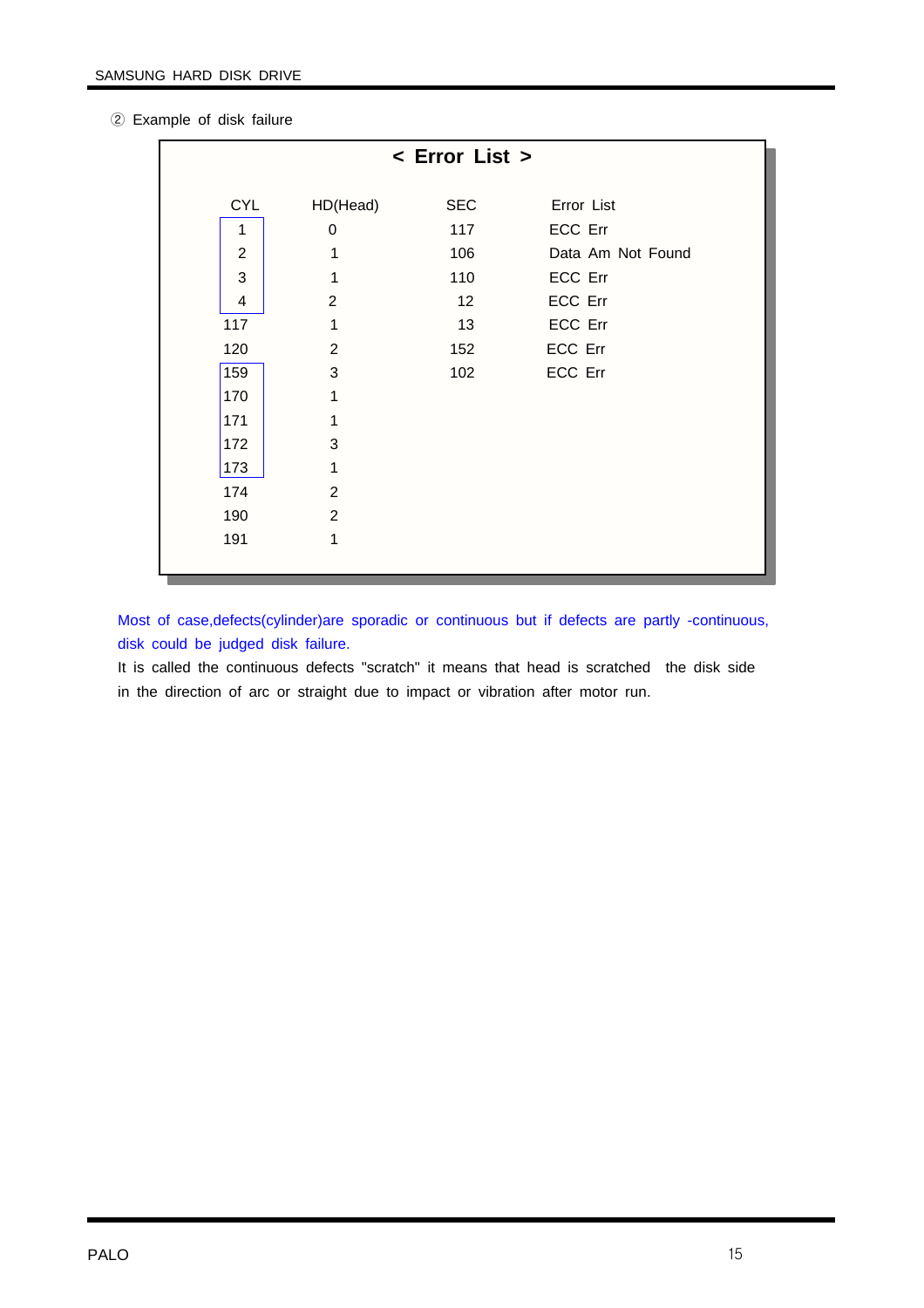|                | < Error List > |                 |         |                   |  |  |  |
|----------------|----------------|-----------------|---------|-------------------|--|--|--|
| <b>CYL</b>     | HD(Head)       | <b>SEC</b>      | Error   |                   |  |  |  |
| 1              | 1              | 117             | ECC Err |                   |  |  |  |
| 2              | 1              | 106             |         | Data Am Not Found |  |  |  |
| 3              | 1              | 110             | ECC Err |                   |  |  |  |
| 4              | 1              | 12 <sup>°</sup> | ECC Err |                   |  |  |  |
| 5              | 1              | 13              | ECC Err |                   |  |  |  |
| 6              | 1              | 152             | ECC Err |                   |  |  |  |
| $\overline{7}$ | 1              | 102             | ECC Err |                   |  |  |  |
| 8              | 1              |                 |         |                   |  |  |  |
| 9              | 1              |                 |         |                   |  |  |  |
| 10             | 1              |                 |         |                   |  |  |  |
| 11             | 1              |                 |         |                   |  |  |  |
| 12             | 1              |                 |         |                   |  |  |  |
| 13             | 1              |                 |         |                   |  |  |  |
| 14             | 1              |                 |         |                   |  |  |  |

③ Example for Head related failure

Compared with disk failure,head related failure occur in particular HD(head) from the first cylinder and this is occurred continuously.(it is occurred in two more heads) If failure is continuous, we are confused if it is head failure or disk failure. At this time read the edge of cylinder again then it is head failure if error still be continuous at the particular head and disk failure in sporadic case. And failure occurred with changing cylinder and head continuously, it is called assembly failure in inner HDA or caused from other problem. (HDA related failure )

|                |                | < Error List > |                   |
|----------------|----------------|----------------|-------------------|
| <b>CYL</b>     | HD(Head)       | <b>SEC</b>     | Error             |
| $\mathbf{1}$   | $\mathbf{1}$   | 117            | ECC Err           |
| 1              | $\overline{2}$ | 106            | Data Am Not Found |
| 1              | 3              | 110            | ECC Err           |
| 1              | 4              | 12             | ECC Err           |
| $\overline{2}$ | 1              | 13             | ECC Err           |
| $\overline{2}$ | 2              | 152            | ECC Err           |
| $\overline{2}$ | 3              | 102            | ECC Err           |
| $\overline{2}$ | 4              |                |                   |
| 3              | 1              |                |                   |
| 3              | 2              |                |                   |
| 3              | 3              |                |                   |
| 3              | 4              |                |                   |
| 4              | 1              |                |                   |
| 4              | $\overline{2}$ |                |                   |
|                |                |                |                   |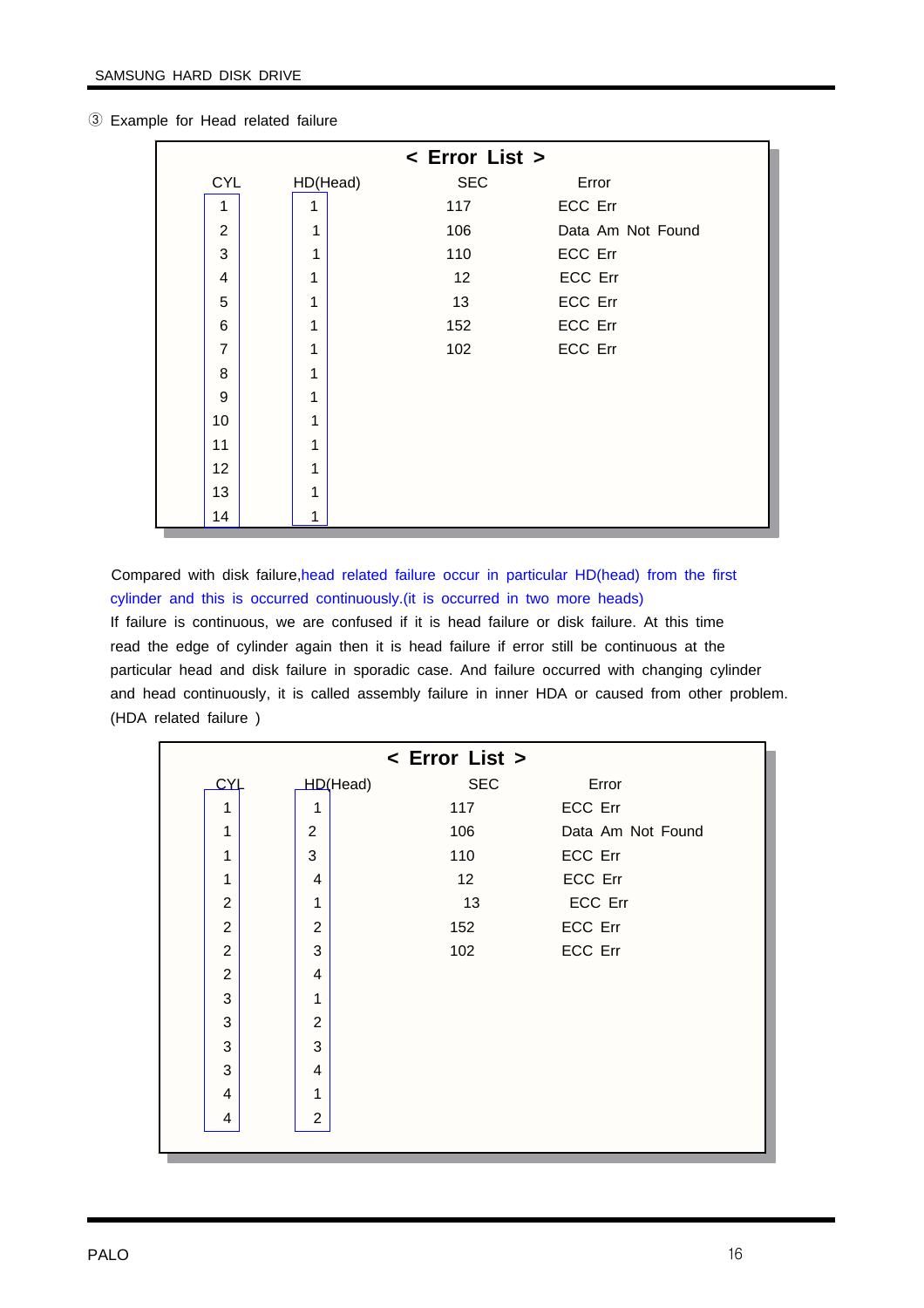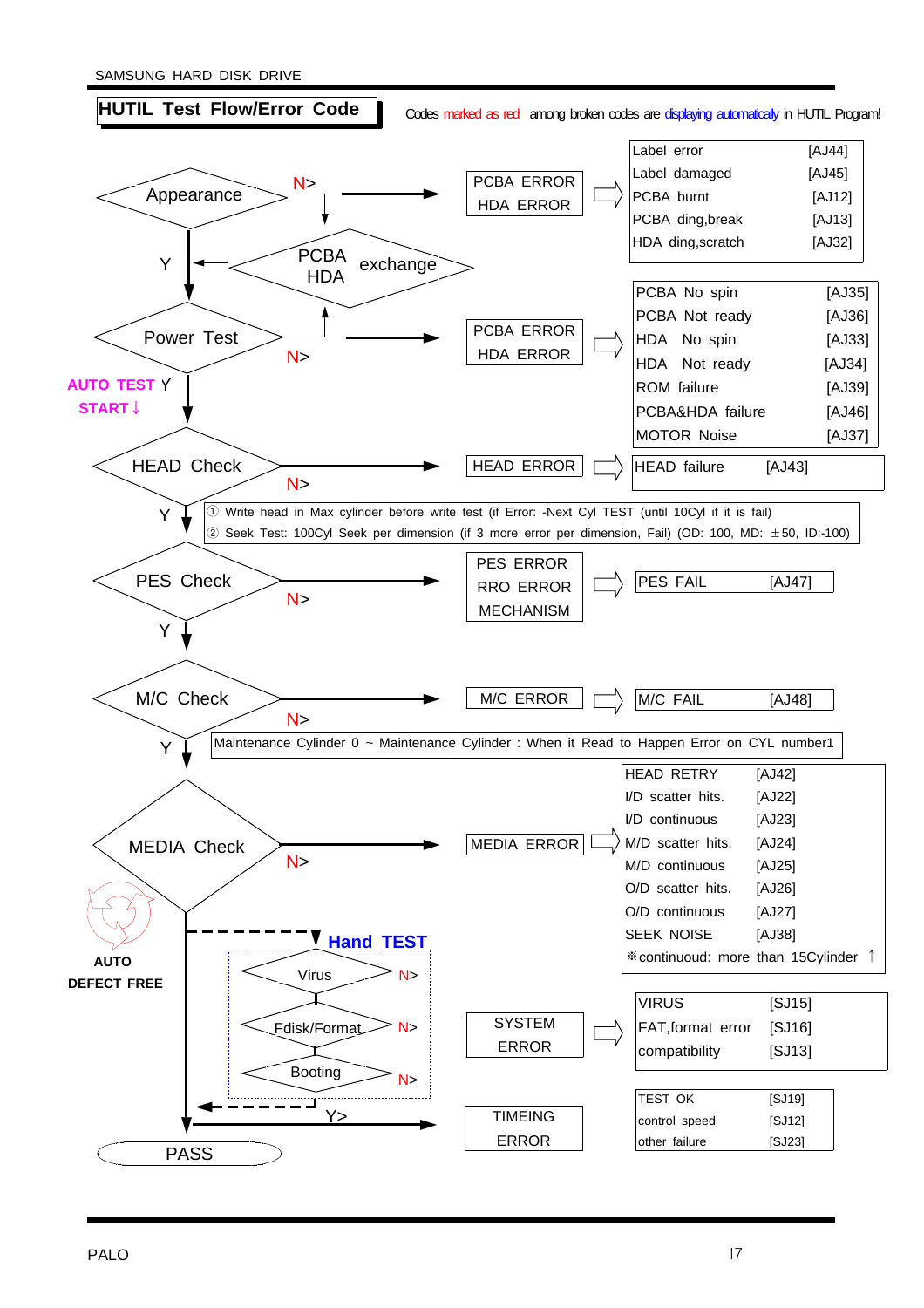## ※ **Explanation of terms for HDD repairing**

|                                                     | <b>CONTENTS</b>                                                                                                                                                                 | <b>SYMPTOMS</b>                                                                                                                                                                                           |  |  |
|-----------------------------------------------------|---------------------------------------------------------------------------------------------------------------------------------------------------------------------------------|-----------------------------------------------------------------------------------------------------------------------------------------------------------------------------------------------------------|--|--|
| <b>NOT READY</b><br>(NR)                            | When HDD power on, LED is in on and motor<br>start to drive. At this time head make vibration<br>and start to drive then stop the vibration and<br>led is off at the same time. | Motor doesn't drive.<br>Led is still on/off mode when power on<br>: PCB failure<br>Led is still in on mode and doesn't<br>make any vibration.                                                             |  |  |
| DISK DEFECT                                         | Symptoms for damage at disk side                                                                                                                                                | ID, MD, OD failure is occurred in                                                                                                                                                                         |  |  |
| ID                                                  | Defect is occurred at the inner part of disk                                                                                                                                    | leo test process rate $0 \sim 33\%$ OD                                                                                                                                                                    |  |  |
| <b>MD</b>                                           | Defect is occurred at the middle part of disk                                                                                                                                   | 34~ 66% MD                                                                                                                                                                                                |  |  |
| OD                                                  | Defect is occurred at the out part of disk                                                                                                                                      | 67~100% ID                                                                                                                                                                                                |  |  |
| <b>MAINTENANCE</b><br><b>CYLINDER</b><br>DEFECT(MC) | Part of basic information like defect etc. in<br>HDD                                                                                                                            | Maintenance cylinder defect                                                                                                                                                                               |  |  |
| <b>SPIN MOTOR</b>                                   | Motor rotate disk and if it is impacted , make a                                                                                                                                | When power on, some irregular noise is                                                                                                                                                                    |  |  |
| NOISE(SM)                                           | big noise due to damage.                                                                                                                                                        | occurred at general motor.                                                                                                                                                                                |  |  |
| <b>ERASED TIME</b>                                  | how many times does it cost to progress read<br>test in leo actually                                                                                                            | This is SUFFECTED in drive                                                                                                                                                                                |  |  |
| NORMAL TIME                                         | Prescribed read test time by product company.                                                                                                                                   |                                                                                                                                                                                                           |  |  |
| <b>AUTO TEST</b>                                    | Read and defect free are progressed<br>automatically.                                                                                                                           | ALT+A Key                                                                                                                                                                                                 |  |  |
| DEFECT FREE                                         | Transfer defect on disk into buffer cylinder on<br>disk. Defect isn't available for read/<br>write                                                                              | OD, MD, ID is occurred when defect free error<br>and exceed the capacity to progress defect<br>free. F6 Key                                                                                               |  |  |
| <b>READ TEST</b>                                    | Read wether damage on the disk side or not                                                                                                                                      | F <sub>2</sub> Key                                                                                                                                                                                        |  |  |
| <b>WRITE TEST</b>                                   | Write the regular data on disk side.                                                                                                                                            | F4 Key                                                                                                                                                                                                    |  |  |
| <b>DELETE</b><br><b>SYSTEM</b>                      | Erase all the previous Data entirely at leo test<br>pass product.                                                                                                               | F7 Key                                                                                                                                                                                                    |  |  |
| <b>PES</b>                                          | HEAD is located at cylinder of disk correctly<br>and is tested write , read is available.                                                                                       | HUTIL test PES fail                                                                                                                                                                                       |  |  |
| <b>BURN IN</b><br>TEST                              | Repeat read, write for with many hours and<br>progress defect free finally for the product<br>confidence.                                                                       | Product which CD,MD,ID defect is occurred in<br>HUTIL test is downloaded(head test)by ALT-I<br>and if it is passed , only power on<br>needed.Repeat led once is pass, fail when fail<br>happen once more. |  |  |
| HUTIL TEST                                          | To check defect of HDD, svc tool,<br>read, write, head, pes are manufactured to test<br>defect and this is available for defect free and<br>other variable test.                | Check menu with F10 Key.<br>Refer to HUTIL manual for usage                                                                                                                                               |  |  |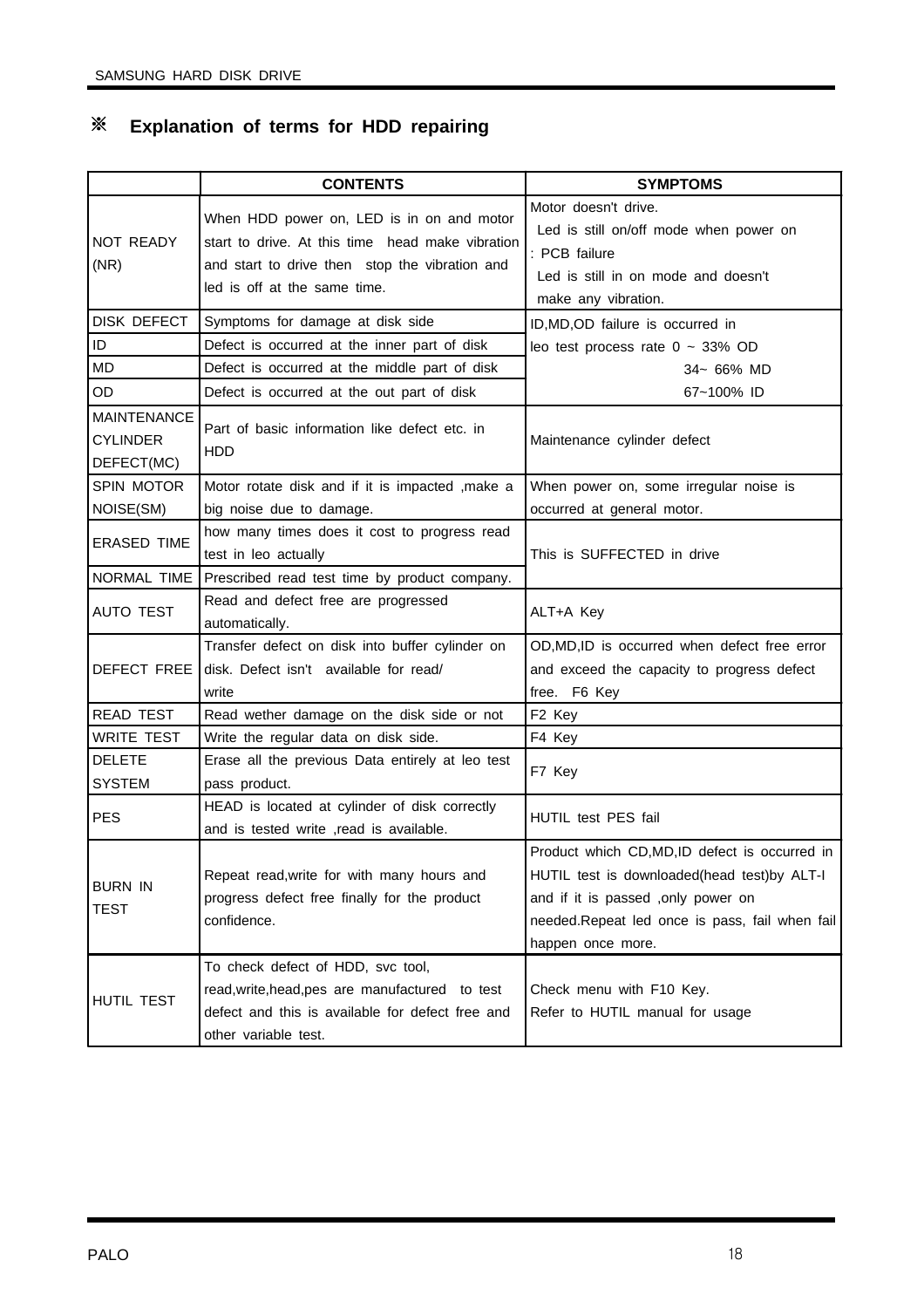## **8. How to progress Burn-In Test**

#### **1) Summary of B/I Test**

Progress defect detection and reliability test of HDD according to program written in maintenance/cylinder in temperature  $40±5^{\circ}$ C, humidity  $50±10\%$  stress condition.

#### **2) Progress B/I Test**

① A way of detection for HDD defect by reading/ writing the existing written information.

#### **3) Flow sheet.**

- ① Down load if small defect like mentioned above occurred.(Progress ALT-I in HUTIL program) (Be sure to check download before progress B/I program. Led off if there is no program down loaded or maintenance/cylinder is unreadable.)
- ⓐ As Main and B/I Firmware are separate from VG11/VG11+ series, progress test after changing to B/I Firmware before test.( if B/I finished, change main firmware.)
- ② Check appearance & jumper pin status.

(B/I test is Led off if jumper pin connection is incorrect.)

- ③ Connect drive to power supply.(same as drive ready.)
- ④ If drive is progressing burn-in regularly,led blink after ready.
- ⑤ If drive is progressing burn-in irregularly,led off after ready.
- (Led Off or ready state if the initial state isn't burn-in low or cont-in flow when we check B/I program by loading burn-in program: written by how to B/I flow, SETC 0, SETH 0, SETS 5,(M/C region)
- ⑥ Mark failure and Led frequency appear when lots of defects are occurred or error in drive is occurred during burn-in test.)
- ⑦ Led is repeated one time if pass after done test.

(Be cautious because burn-in test time is different by every model)

- ⑧ Write end-in flow on maintenance/cylinder if pass after done test and write fail-in flow in fail case.
- ⑨ Led blank after write the test result. Pass: repeat one time. Fail: the number of error code.
- **4) Subject of B/I Program**

| Progress B/I Program                            |
|-------------------------------------------------|
| - Main order: LED Bilnk                         |
| $:$ Format                                      |
| : Change Pattern                                |
| : Change Sivel Label                            |
| : Change Retry Count                            |
| : ECC ON/OFF                                    |
| : Read Track Reverse                            |
| : Read Track Forward                            |
| : Write Track Forward                           |
| : Write Track Reverse                           |
| : Random Write                                  |
| : Random Read                                   |
| - Record M/C if error happened                  |
| : recording location - from CYL 1, Head 0 SEC 1 |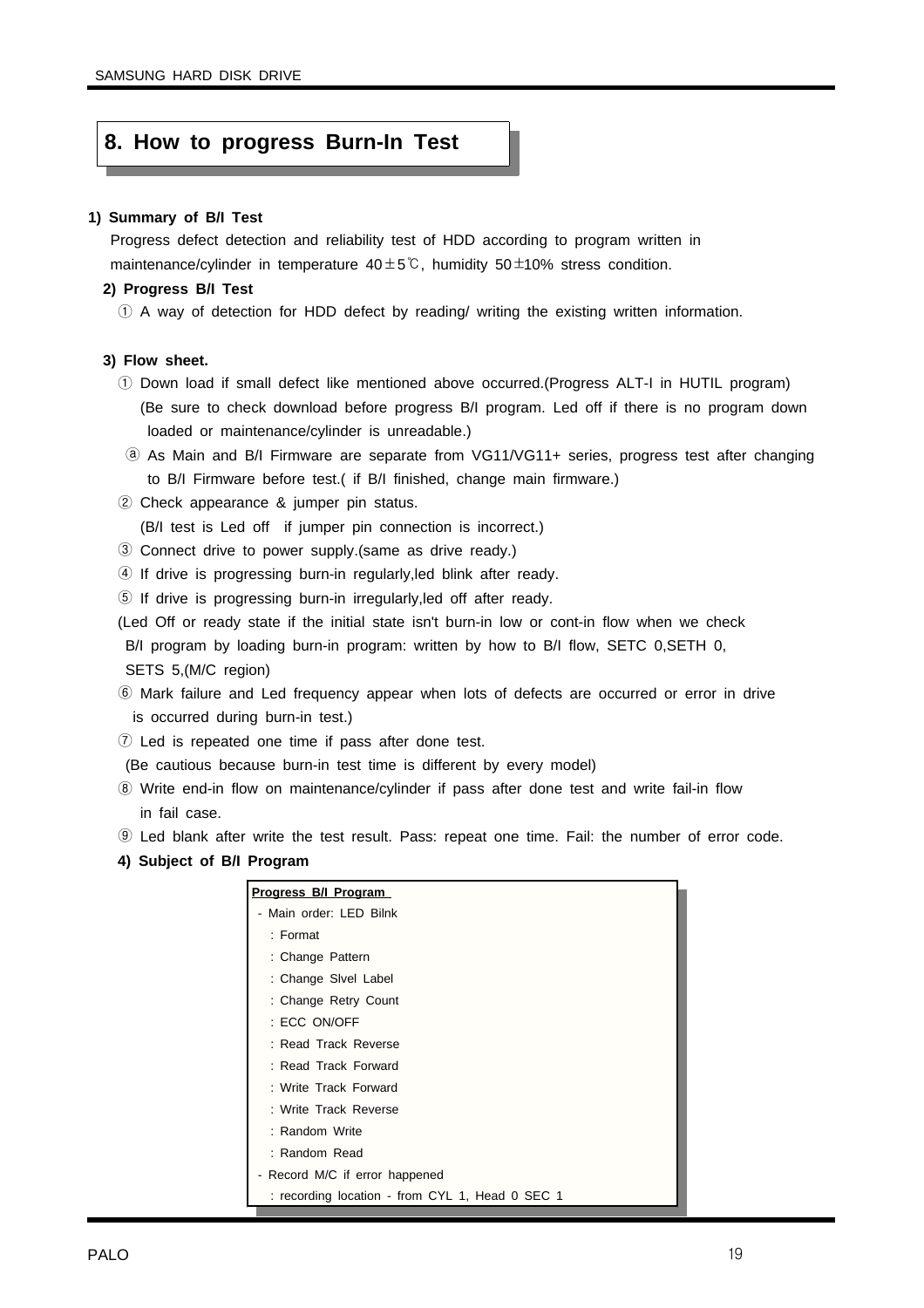| Failure state     | <b>State</b>         | Method                                   | Remarks                                |
|-------------------|----------------------|------------------------------------------|----------------------------------------|
| Jumper pin        | -LED off after       | -Check the location of jumper pin and    | ●●DXX:All sorts of jumper              |
| connection        | ready when drive     | execute to change.                       | ●●DCF:Size operation pin               |
| failure           | is connected.(Not    | (The location of jumper pin is always    | ●●DSP:Master/slave operation           |
|                   | execute burn-in)     | in $"$ -C/D".)                           | ●●-C/D:Master/slave operation          |
| Not down load     | -Led off after ready | -Don't execute down load                 | -Read cyl:1, head:0, sec:5 on          |
|                   | when drive           | :execute again.                          | Maintenance/cylinder and check the     |
|                   | is connected.(Not    |                                          | burn-in program write state.Be sure    |
|                   | execute burn-in)     |                                          | to be in                               |
|                   |                      |                                          | "Burn-in Flow" state if dump.          |
|                   | -Order"Can't~" is    | -Order"Can't~" is occurred during        | 1.INIT 0 2.SETC 1 3.SETH 0             |
|                   | occurred during      | re-progressing in down load              | 4.SETS 5 5.PHRD 1 6.DUMP               |
|                   | progressing down     | state, check the drive burn-in state.    | - Write location according to          |
|                   | load(ALT-I)in LEO    |                                          | test result                            |
|                   | program.             |                                          | CYL:1 HEAD:0 SEC:10                    |
|                   |                      |                                          | Read Program                           |
|                   |                      |                                          | 1.INIT 0<br>2.RTRK<br>3.ADDH 1         |
|                   |                      |                                          | 4.JLUP <sub>2</sub>                    |
| <b>MAINTENANC</b> | -Can't read burn-in  | -Error is occurred in reading            | -Check the error state by              |
| E /CYLINDER       | program so           | maintenance/cylinder or no error is      | reading CYL:1 HEAD:0 SEC:5 in          |
| read Failure      | perceive as not      | occurred in writing&formatting           | maintenance/cylinder.                  |
|                   | down loaded state.   | maintenance/cylinder, progress pre-test  |                                        |
|                   |                      | again or down load then execute Burn     | -Execute one more heads during         |
|                   |                      | -in.                                     | writing & formatting not one head      |
|                   |                      | -If failure is occurred in entire head   | only.(Failure can't duplicate if check |
|                   |                      | during writing or formatting , check out | the same head)                         |
|                   |                      | after changing PCBA.                     |                                        |
|                   |                      | -If defect is occurred, catch hold of    |                                        |
|                   |                      | failure symptom and failure degree       |                                        |
|                   |                      | then progress operation, execute servo   |                                        |
|                   |                      | write change disk.                       |                                        |
|                   |                      | (process in head office.)                |                                        |
| LED failure       | -Drive is ready      | -Due to led specific & imperfect         |                                        |
|                   | regularly but only   | soldering - change PCBA then repair.     |                                        |
|                   | led can't run.       |                                          |                                        |
| PCBA failure      | -NO power state      | -Execute again after changing PCBA.      |                                        |
| Power cable       | -Off condition if    | -Short occur when it is connected        |                                        |
| failure in        | power cable is       | drive to power cable, then come to off   |                                        |
| burn-in rack      | connected to drive.  | so unplug power cable and reconnect      |                                        |
|                   |                      | in 30 second.                            |                                        |

#### **5) Failure status and repairing**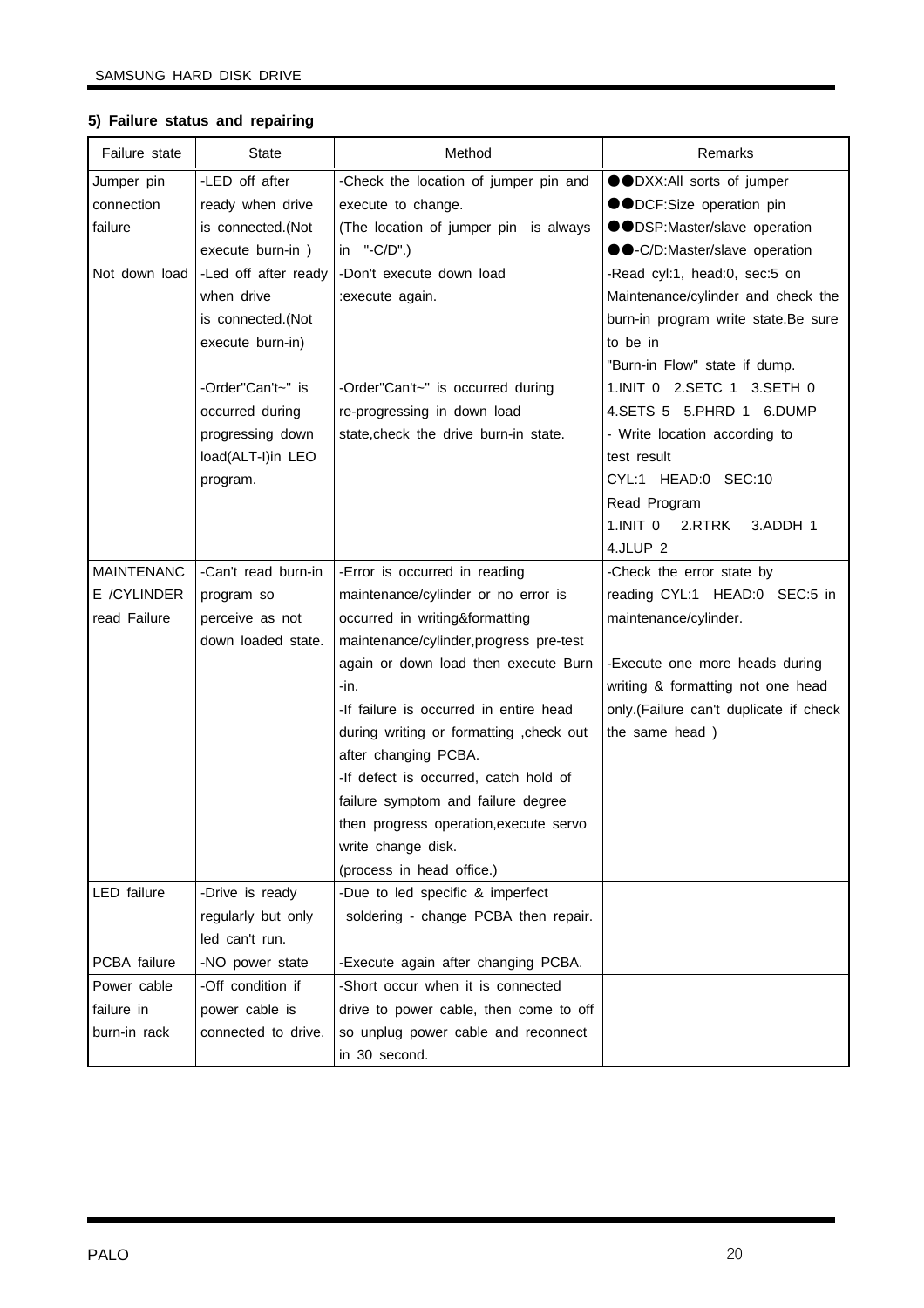## **9. Caution**

※ Hard disks are very fragile electro-mechanical devices, which are very sensitive to external shock and vibration, therefore be careful when you use not to be impacted and broken by static electricity.

#### **1) Handling Damage example from impact**

- $\odot$  If you move HDD while it is running: Spindle motor of the interior in HDD start to spinning at high speed as soon as power on. Accordingly, if you move HDD without fixing previously when power on, head is possible to collide disk and at this time floating particles occur. And these particles damage to disk then cause failure.
- ② If you dropped or knocked HDD: If you dropped or knocked HDD even though while it isn't running, head collide disk due to vibration of ARM and at this time floating particles occur. And these particles damage to disk then cause failure.

#### **2) Damage example for static electricity**

① Man is easily charged with electricity so if we handle PCBA of HDD, the high-voltage affect on IC or circuit and this become a failure cause.

#### **3) Unconsciousness characteristic of product**

① Keeping the interior of HDD stainless make work regularly without particle of head or disk therefore the interior of HDD is configurated in clean room,after done configuration all cracks through the exterior are sealed by label so if user doesn't recognize this characteristic, disjoint the HDD or remove Label or loose Screw could be a failure factor caused by polluted particle.

#### **4) Caution in center**

- ① There is such case that failure set is arrived in head S/C attaching label written failure name to PCBA or the connecting part between cover of HDD and base after screen about failure set receipted in center. In this case we have difficulties in repairing because we can't remove label. It still looks like failure appearance after done repairing in case of attaching to PCBA and if attaching label to the connecting part of cover and base, we can't open cover when we need to separate and repair in clean room. Consequently be sure to mark failure name in cover only.
- ② Packaging requirement1 : Be sure to pack with anti-static bag, forwarding to the head S/C as well as sending to customer after done preparing is the same. HDD is very fragile electro-mechanical devices mentioned above, if we don't keep this, failure is getting worse while forwarding.
- ③ Packaging requirement2: Be sure to put HDD in direction of 40 pin connect lower certainly. Follow the example form of the head S/C package model. In corrugated card board box,20 block-formed sponges is in the box. Then HDD, piled anti-static bag in each partition, lay in the sponge 40 pin connect is lowered.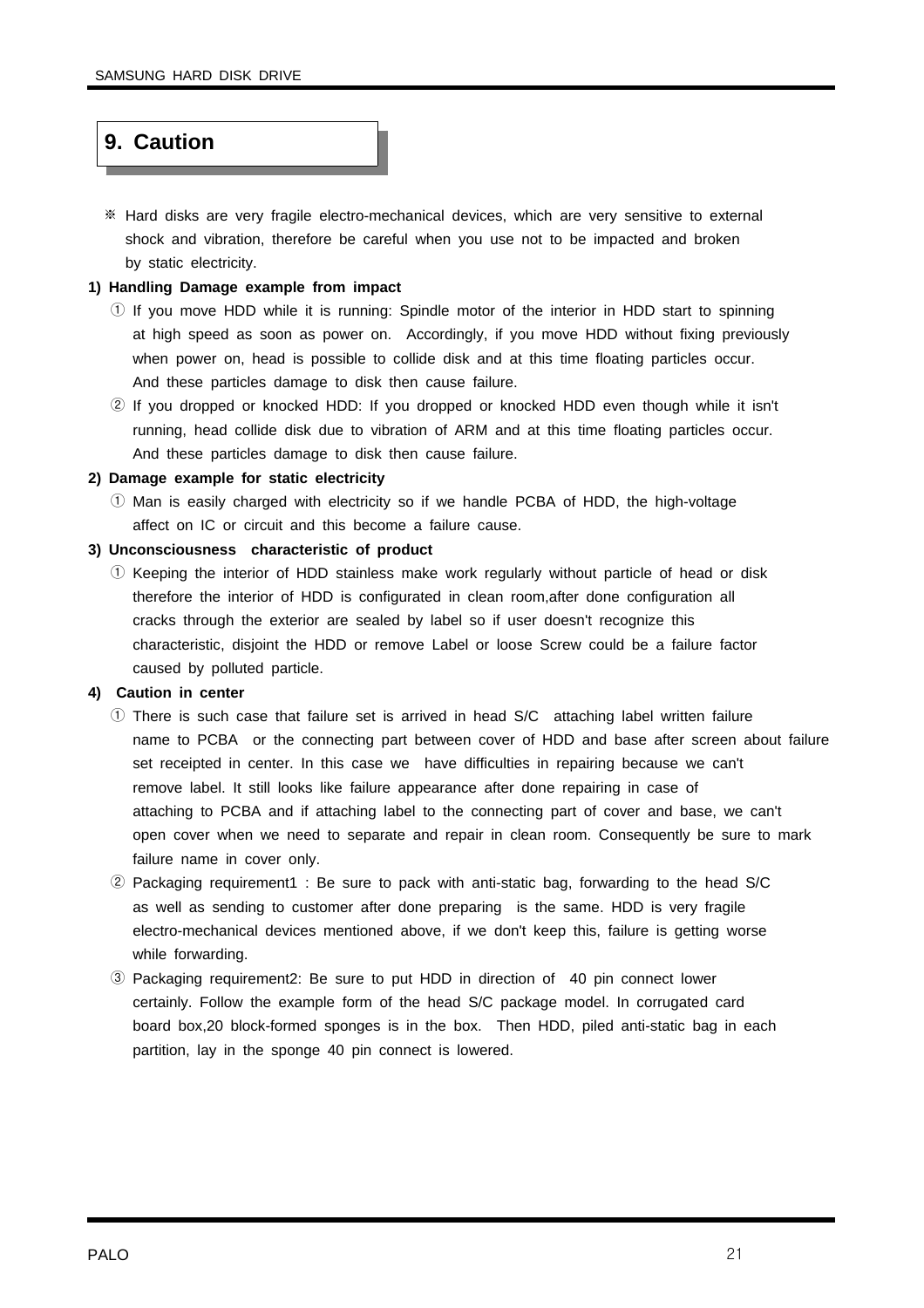## **Attachment 1. The basic information related HDD**

#### ※ **The basic information of HDD**

- **1)** The logical elements constituted hard disk
- ① Track: The data inputted by computer was written at tracks on disk. The tracks, in spite of invisible,are the concentric circles from the center of disk to the outside.

The tracks are divided into spaces regularly. The number of tracks is different according to the size and capacity of disk.

② Sector: Data are recorded in track on disk, it means data is written on tracks which is divided into sector on disk. The data is written on tracks which is divided into sector on disk. A sector is a piece of pizza,naming track.

③ Side: Disk has two sides like a coin has the front and the back side.

The front side of disk is side 0, the back is called side 1.

④ Cylinder: The definition of cylinder is added the meaning of track and side.

A track 1 on side 1 is different from a track 1 on side 2. But cylinder 0 means the both of tracks in side o and 1. That is cylinder 0 means all number 0 of tracks on both sides.

⑤ Cluster: Disk has physical mechanism that constituted track (divided by the location of read/write head ) and sector (divided by track). It's a fact that there is a real logical factor, that is cluster, make the data can read/write.

One cluster consists of two sectors usually. The capacity is 2 Kbyte commonly in hard disk. But we are cautious that no matter what the data is so small,use one independent cluster. For example, a cluster occupy 1 Kbyte can't written any other files.

The rest of cluster are useless. If we have 1,025 Kbyte file, we need two cluster to written. If the size of cluster is getting bigger, the efficiency of disk is lower but the speed of that is faster than.

※ refer to picture - Track,Sector,Side

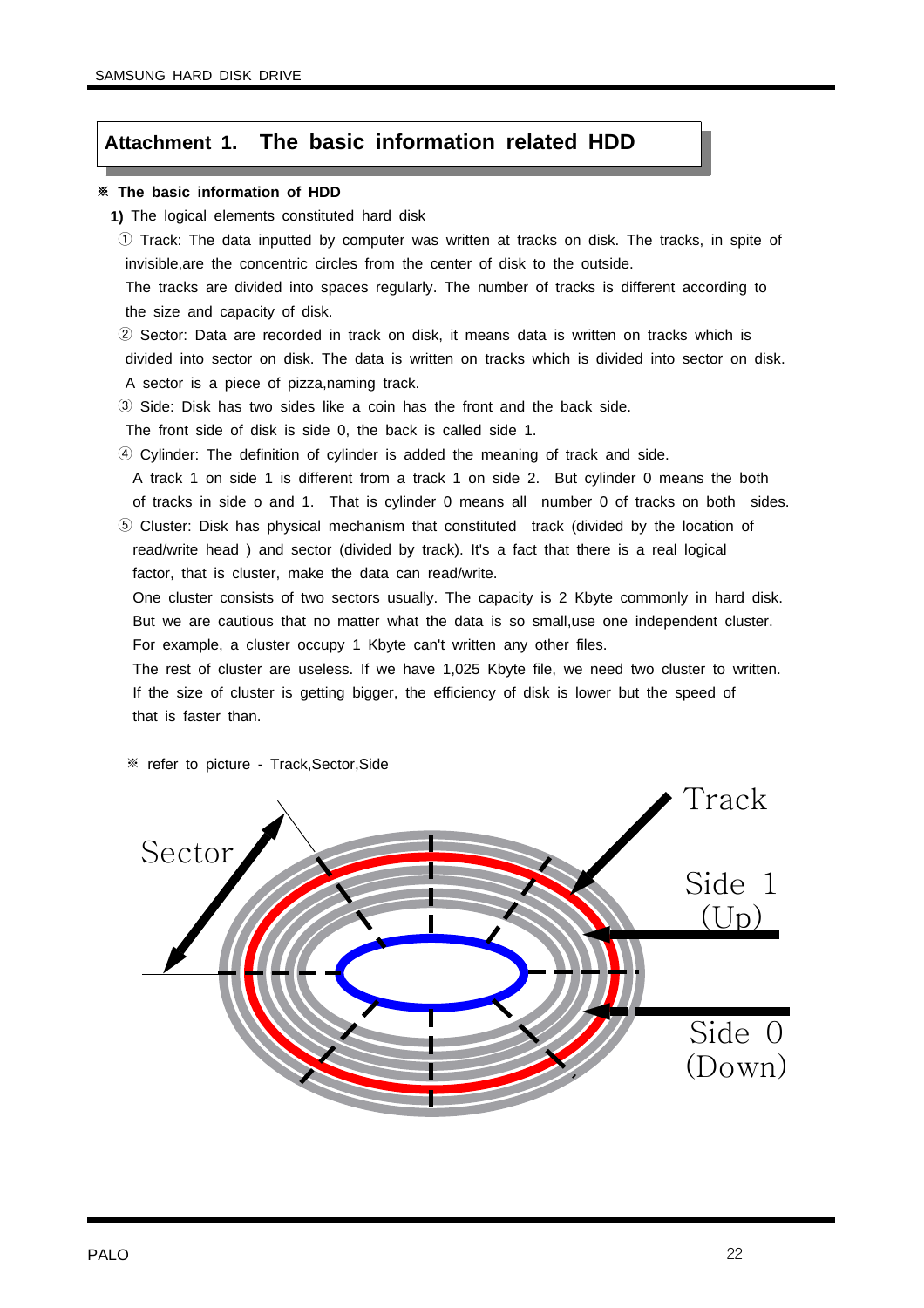#### **2) The logical mechanism of hard disk**

Hard disk consists of boot record, FAT, root directory, data field.

- ① Boot Record: Boot record is consists of sector 1, track 0, side 0. Boot record is the one of most important parts. It has some information about the physical structure of disk. If boot record is vanished, the disk is useless entirely. The physical information mean, for example, the number of FAT, capacity of disk something like that. Also has boot record also contains programs to make work the operating systems. The program which is capable of working the operating systems is the definition containing several specific information like the number of byte per sector, the total of sectors in disk.
- ② FAT: It says that quota information field: that is the memory field about where the file is located in real data field. Just like we are known the rooms occupied or empty by a hotel account book. Most files occupy several cluster not just one cluster. Cluster belong to a files is scattered in many parts on disk, not existing constantly. If cluster is vanished or destroyed, we don't know the linking state. So we can't read files properly.
- ③ Root Directory: All of disk have only one root directory. Root directory exist certainly whether sub directory exist or not. Root directory is the memory field which remember the files on disk and the list of sub directory. And sub directory is treated as files in root directory. Using the disk is restricted when root directory is damaged like as file quota table.

#### **3) Terms about hard disk**

- ① Seek Time: Seek time is referred to the time that head in disk takes to located a particular piece of data which has information the head want to read. Disk speed is getting faster according to seek time speed. Strictly speaking, seek time of track vs track tell the more accurate disk speed. Seek time of track vs track refer to the time that the disk head which is in present location move to the just next side of sector of track.
- ② Access Time: The access time for disk drives includes the time it actually takes for the read/write head to locate a sector on the disk (called the seek time). For example, the last read head located on track 3 and the next information is located on track 4,the time to try want read(access time) is the same for a seek time of track vs track. But we are not sure the location of the next information we regard this as a average time. This is an average time since it depends on how far away the head is from the desired data, it is similar to a time that head takes to spin a half of the whole track.
- ④ Latency: In general, the period of time passing through the unreadable region.

Its time is similar to passing time across the half of hard disk circle.

- ⑤ Inter-Leave: The physical sector numbers among the continuous sectors logically on disk. Logical sector is not corresponding to that of physical: the reason is that disk head needs some time can read next sector from the first sector accepting data. Disk head has to keep spinning the while. If a data in sector1 and next data in sector 2:1:1 inter-leave, in sector 3:1:2 inter-leave. 1:1 isn't always efficiency because data of the sector1 receive from memory then try to receive sector2, if the disk is already spun, need one more spin.
- ⑥ Partition : The logical region of disk. Normally disk divides logical region into physical region. The former contains side,track,sector and the latter contains partition. In dos systems, you can partition a disk and each partition will behave like a separate disk drive.Dos recognize two sort of partitions.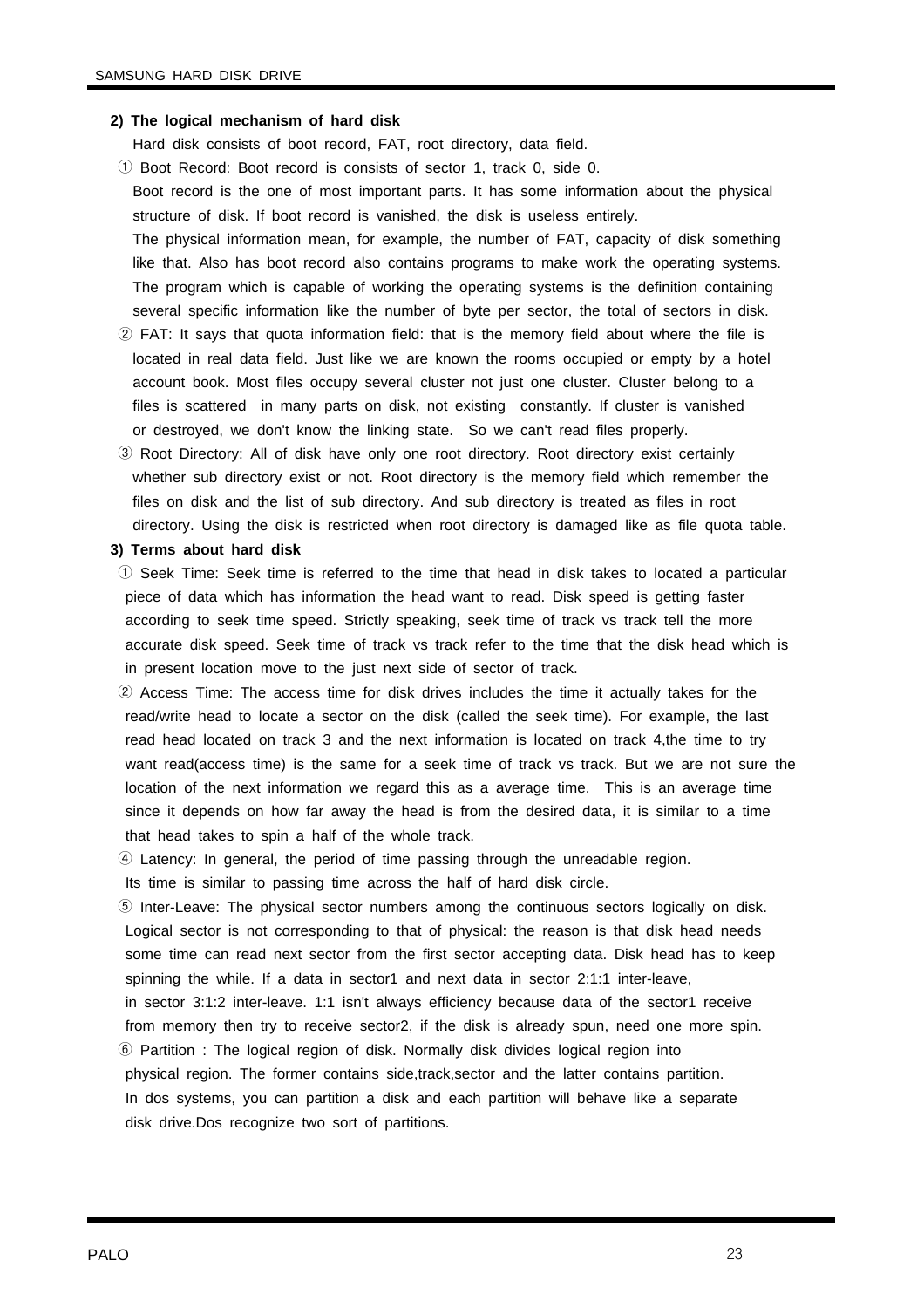ⓐ DOS PARTITION : This is to dos as system disk is to floppy disk and dos is run by this partition. ⓑ EXTENDED DOS PARTITION : The rest region of the disk was occupied by dos partition. The size of partition from dos 4.0 isn't restricted, hard disk over 32MB(to DOS 3.3) must be treated as a independent drive each diving two more partitions. ⑦ Transfer Rate: The mass of controller is transferred a data from hard disk. That is transferring to computer after reading the data from hard disk. Transfer rate depends on how faster the disk spin and how many data sector is recorded.

⑧ Cache: One of method to optimize capacity of disk drive. Drive using read cache send a data to host computer ,on the contrary write cache used when host send to drive. ⓐ Read Cache: How to read the continuous data as well as data needed by host. This is possible because the files in drive storage orderly. If the host want information read before, we transfer information data in buffer without reading dada again. This can be picked up the speed.

ⓑ Write Cache: All data transferred from host are received in buffer of disk drive, host is informed that written already. While disk drive is recording,host can record another information therefore system efficiency is improved. But this is risk loss of data when power is cut off before recording the data yet. PC use write cache within operating systems like smart drive, so PC doesn't have such like a risk. Disk controller,which manages the interchange of data between drive and computer,and hard ware and soft ware in the circuit of disk controller and disk drive. PC is used AT(IDE) and SCSI interface normally. ⓒ Disk controller,which manages the interchange of data between drive and computer,and hard ware and soft ware in the circuit of disk controller and disk drive. PC is used AT(IDE) and SCSI interface normally.

⑨ IDE Drive: Abbreviation of Integrated device electronics. This drive make all circuits connected to AT bus directly by putting within drive, we call this general AT drive.

⑩ Enhanced IDE: Current IDE spec only two drive can be attached and the speed isn't fast. The higher capacity of system,the lower that of the whole system due to that of HDD. Enhanced IDE is an improved IDE-AT Interface spec. resolve the problem like lower transferring speed and 528MB barrier cause by current BIOS. Fast-IDE Interface or local bus IDE-AT Interface are the same.

⑪ SCSI: Current IDE spec only two drive can be attached and the speed isn't fast. The higher capacity of system,the lower that of the whole system due to that of HDD. Enhanced IDE is an improved IDE-AT Interface spec. resolve the problem like lower transferring speed and 528MB barrier cause by current BIOS. Fast-IDE Interface or local bus IDE-AT Interface are the same. ⑫ Defect-Free: A region isn't able to read exist in media. When we find defect like this in manufacturing process, we replace with the normal region. Thus we can supply perfect drive to user. Defect magnet is a method can arrange the defects in read/write from the replaced sector. ⑬ ECC On-the-Fly: A region isn't able to read exist in media. When we find defect like this in manufacturing process, we replace with the normal region. Thus we can supply perfect drive to user. Defect magnet is a method can arrange the defects in read/write from the replaced sector. ⑭ Multi-Zone Recording: Zone-bit recording or constant recording are the same. In case we record data on spinning disk in constant frequency signal, shorten the inside caliper and lengthen the outside diameter. If we make this evenly, the capacity of drive is improved.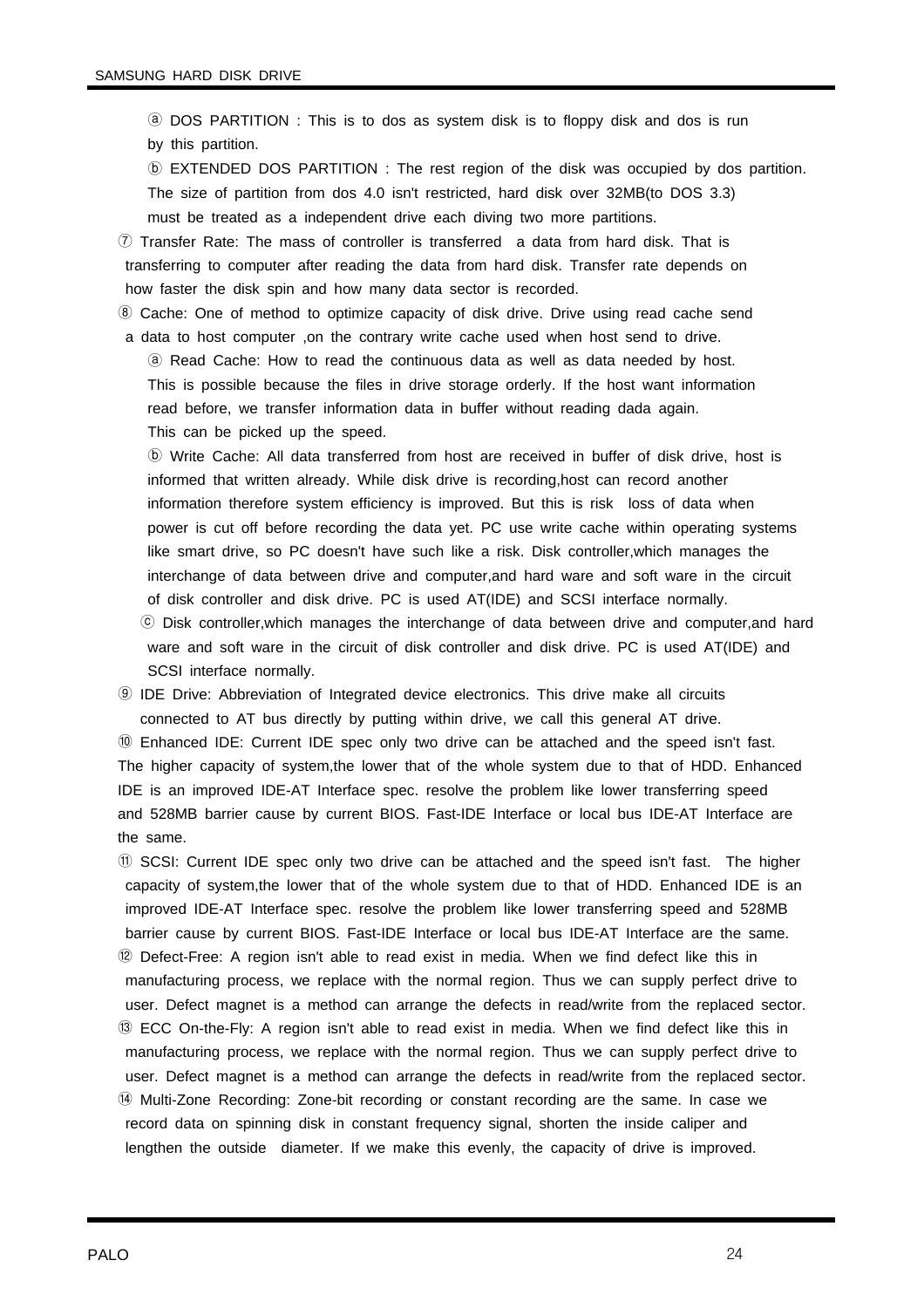- ⑮ Master/Slave/Cable Select: When we attached 2 IDE drive, one is master and the other is slave. Being a M/S whether or not of drive is determined by jump in drive or cable select.
- ●BPI: Abbreviation of bit per inch, recording density towards a circumference. Usually we decide the maximum diameter of track.
- ●Buffer: The RAM where executed data between HDD and host computer is stored in RAM temporary.
	- The resolution of the bottleneck according to difference of speed and improving the efficiency.
- ●Controller: Same as disk controller, chip or circuit make possible transfer command and data of computer according to HDD.
- ●DMA: Abbreviation of direct memory access, a technique for transferring data from main memory to a device without passing it through the CPU. This is useful for making quick backups and for real-time applications.
- ※ Servo

Local control technology enable to read and write data.When spinning flatter high-speeded read data, head is the accurate position according to the position written data,this technology could be a standard about HDD efficiency. Local controller apply stepping spindle motor or voice coil motor to head located in actuator and settled a position. More over another important factor is how far the magnetic head could fly on the surface of hard disk. The lower the height of magnetic head is, the narrower the magnetic region on the disk surface, so the more data can be read or written on the same disk surface.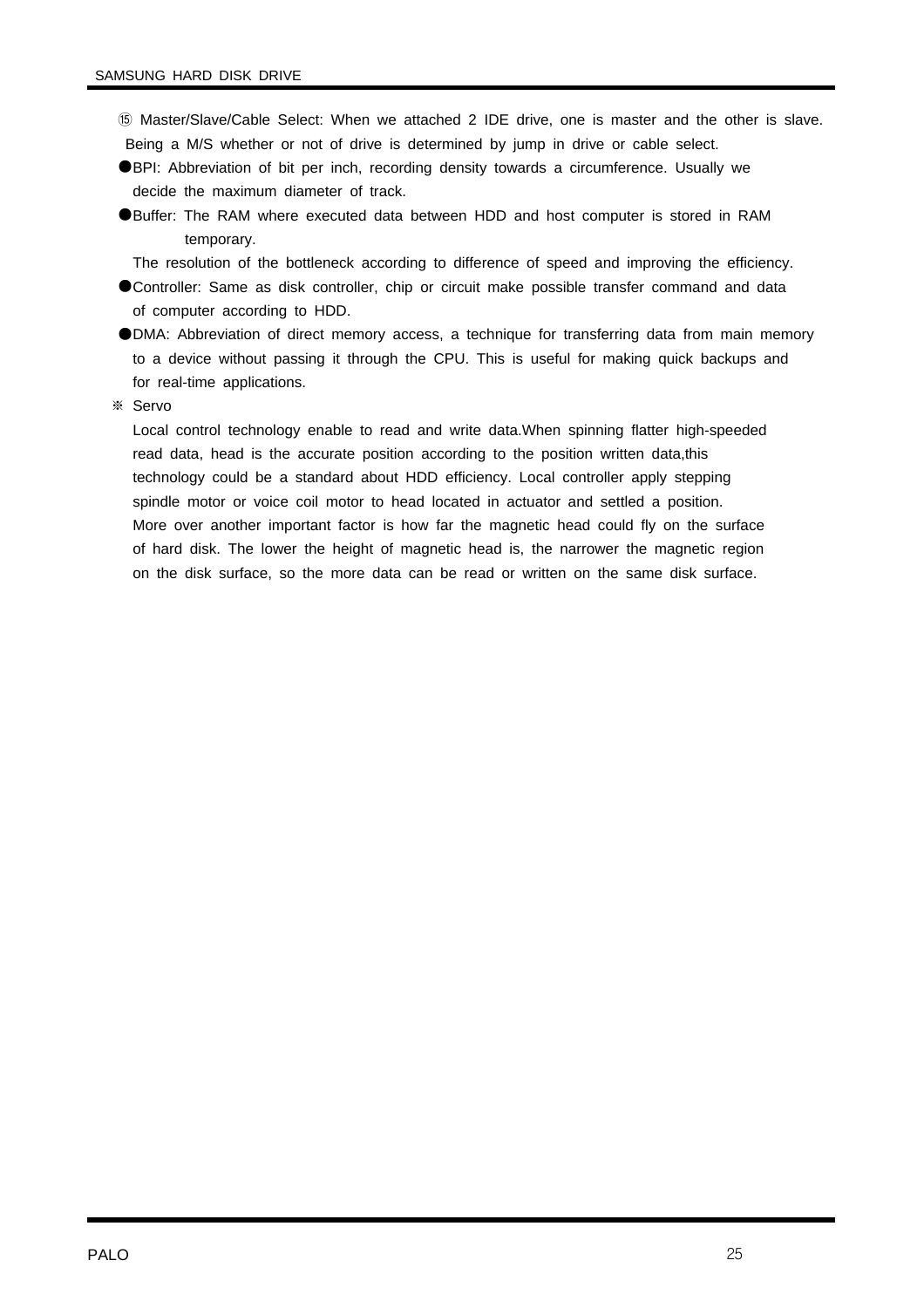## **Attachment 2. Explanation of HDD terms**

| Access                           | Read, write, or update inforamtion on some storage medium such as a disk.                                                                                                                                                                                                   |
|----------------------------------|-----------------------------------------------------------------------------------------------------------------------------------------------------------------------------------------------------------------------------------------------------------------------------|
| Access time                      | The interval between the time a request for data is made by the system and the time the data<br>is available from the drive. Access time includes the actual seek time, rotational latency and<br>command processing overhead time.                                         |
| Actuator                         | The internal mechanism that moves the read/write head to the proper track                                                                                                                                                                                                   |
| Allocation                       | The process of assigning particular areas of the disk to particular data or instructions.                                                                                                                                                                                   |
| Allocation<br>Unit               | An Allocation unit is a group of sectors on the disk that can be reserved for the use of a<br>particular file. (usually in the form of sector, block or cluster)                                                                                                            |
| <b>Buffer</b>                    | An area of RAM reserved for temporary storage of data that is waiting to be sent to a device.                                                                                                                                                                               |
| ABS                              | Air Bearing Surface. Establish flat surface slantingly at the both sides of head to make head<br>rise on disk by using air pressure.                                                                                                                                        |
| Access                           | Reading, writing, updating information stored in disk.                                                                                                                                                                                                                      |
| Access time                      | Time from requesting data to assuring data on disk in system.<br>(contained seek time, rotational latency, command processing overhead time)                                                                                                                                |
| Actuator                         | Mechanism of making read/write head move to the proper track.                                                                                                                                                                                                               |
| <b>AFR</b>                       | Annualized Failure Rate, Accumulated failure rate.                                                                                                                                                                                                                          |
| Allocation                       | Process of storing Data instruction at the particular region in disk.                                                                                                                                                                                                       |
| Allocation<br>Unit               | Remaining sector set on disk to be used for specific file.<br>(commonly, in form of sector, block, cluster)                                                                                                                                                                 |
| <b>APM</b>                       | Advanced Power Management Hardware.                                                                                                                                                                                                                                         |
| Areal<br>Density                 | Recording capacity per 1 square inch. Areal Density = BPI $\times$ TPI [Mb/Inch]                                                                                                                                                                                            |
| Arm                              | Assembled HGA(Head Gimbal Assembly) and VCM at the back and forth of ARM. Parts which<br>is connected to pivot bearing of base. (Parts enable to move head to proper location on Base<br>physically)                                                                        |
| AT                               | Advanced Technology interface or IDE. Interface to be designed for IBM transfer PC.                                                                                                                                                                                         |
| <b>ATADevice</b>                 | AT Attachment Device. Device is equivalent to ANSI ATA spec. HDD, contained tape drive,<br>CD-ROM.                                                                                                                                                                          |
| ATA-2                            | Improved the existing AT interface, Interface is correspond to E-IDE of W/D by suggestion of<br>Seagate                                                                                                                                                                     |
| Audit                            | Examine the factory.                                                                                                                                                                                                                                                        |
| Average<br>Seek Time             | The average time it takes for the read/write head to move to a specific location.                                                                                                                                                                                           |
| Back Gap                         | protect information recorded in media from damage by breaking the remained current flowed to<br>head in magnetic body.                                                                                                                                                      |
| <b>Bad Block</b>                 | A block (usually the size of a sector) that cannot reliably hold data because of meadia flaw or<br>damaged format markings.                                                                                                                                                 |
| <b>BALANCING</b><br><b>PLATE</b> | Lead plate to maintain the balance of ARM. (The amount of disk and head are different in case<br>of different capacity of the same series, so this maintain the center of gravity because the<br>center of gravity of ARM is changing according to those of head changing.) |
| Base                             | Basic frame for parts assembling of HDD. spindle motor, arm, VCM, cover, PCB are assembled<br>on Base.                                                                                                                                                                      |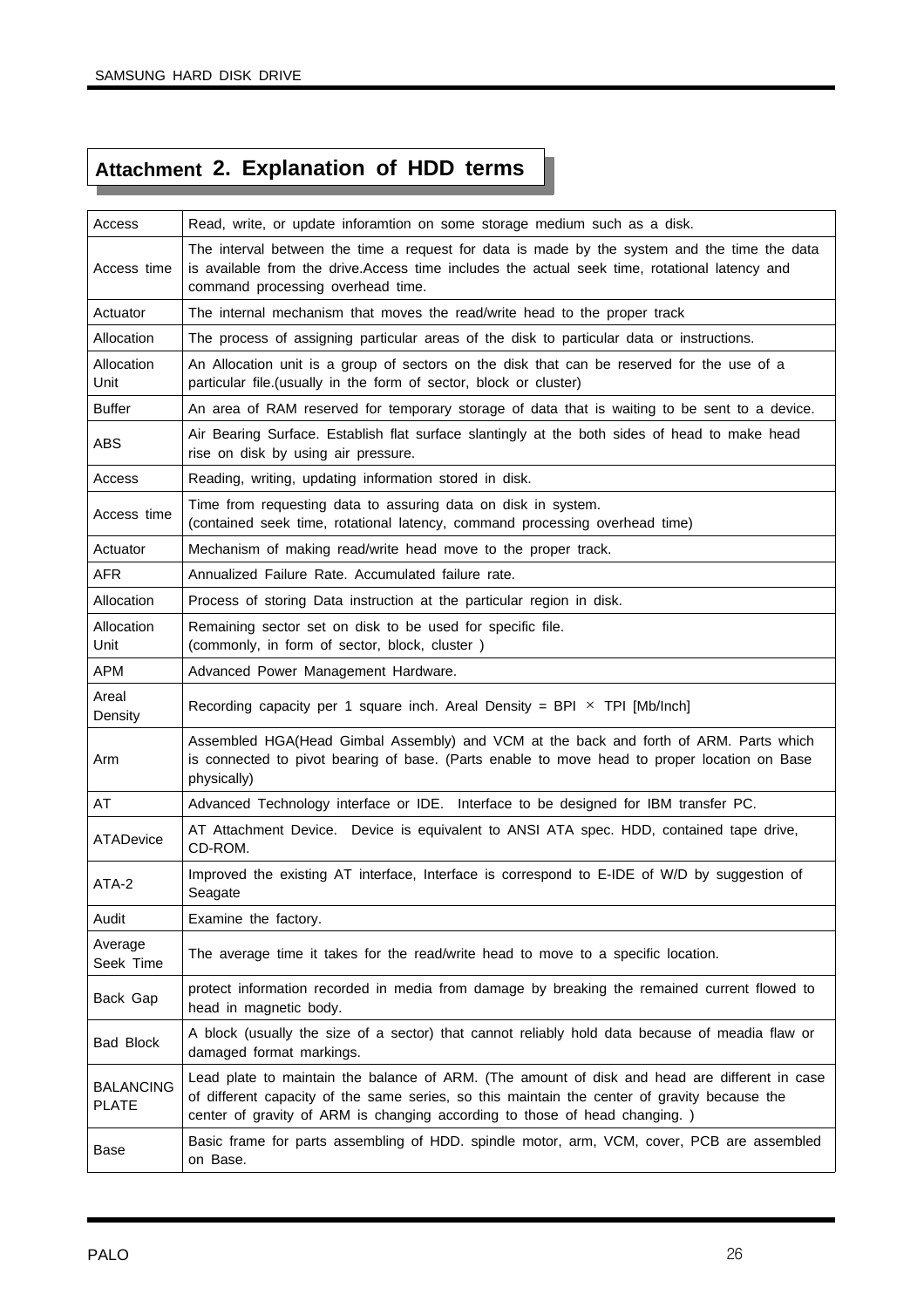| <b>BEARING</b>            | Abbreviation of pivot bearing, Mediator of Arm and Base which is located in the center of ARM<br>and it can rotate smoothly.                                                                                                                     |
|---------------------------|--------------------------------------------------------------------------------------------------------------------------------------------------------------------------------------------------------------------------------------------------|
| Bezel                     | A plastic panel that extends the face of a drive so that it covers a computer's drive bay opening.                                                                                                                                               |
| <b>BIOS</b>               | Basic Input/Output system: Control program/sub-program can control computer and around device.                                                                                                                                                   |
| bit                       | A binary digit may have one of two values-1 or 0                                                                                                                                                                                                 |
| Boot Record               | Located in the first track and sector in disk where store physical structure information of disk.<br>(sector1, track 0, side 0)                                                                                                                  |
| <b>BPI</b>                | Abbreviation of Bit Per Inch, it means the recording density towards circumference. Generally it<br>decided to the value of maximum track.                                                                                                       |
| <b>BPS</b>                | Bit per second. Data transferring speed, transferring bit numbers per second.                                                                                                                                                                    |
| <b>BPSI</b>               | Bits per square inch = areal density, Bit numbers per 1 square inch, BPSI=BPI x TPI                                                                                                                                                              |
| <b>Breather</b><br>Filter | Filter to prevent contamination occurred inside due to outside air, it is putted on air plug.                                                                                                                                                    |
| <b>Buffer</b>             | Temporary RAM to store data between HDD and host computer, it is used for efficiency<br>improvement.                                                                                                                                             |
| Burn-in test              | Reliability test with changing temperature, voltage condition.                                                                                                                                                                                   |
| <b>Bus</b>                | The part of a chip, circuit board, or interface designed to.                                                                                                                                                                                     |
| <b>Byte</b>               | Unit of digital information. 1 Byte is 8 bit.                                                                                                                                                                                                    |
| Cache                     | Optimizing method for drive efficiency, read cache is for data transfer from drive to host<br>computer and write cache is from host to drive. (256KB in normal. It mediate the bottle-neck<br>due to speed difference between drive and PC host) |
| Capacity                  | Information amount could be stored in HDD. Units are MB, GB                                                                                                                                                                                      |
| Clean Room                | No particle room for MP or RMA of HDD. Grade of 1000ppm, 100ppm, 10ppm etc.                                                                                                                                                                      |
| CLIP-FPC                  | Components to assemble FPC and SUPPORT-FPC.                                                                                                                                                                                                      |
| <b>Clock</b>              | Timing standard signal to treatment balance.                                                                                                                                                                                                     |
| Cluster                   | The logical factor to read/write real data. One cluster is bind 2 sectors generally, its size is<br>2kbyte.                                                                                                                                      |
| Compatibility<br>test     | Test hardware device or software's compatibility to confirm compatibility.                                                                                                                                                                       |
| Controller                | Disk Controller also, chip or circuit can be transfer data order of computer to available to HDD.                                                                                                                                                |
| Cover                     | Protect parts within HDD from the exterior impact and particle and moist, the fatal fact caused<br>head and disk failure.                                                                                                                        |
| CPU                       | Central Processing Unit. Control input/output device and sending, computing, recording data and<br>output the result.                                                                                                                            |
| Crash Stop                | Protect activator's impact in emergency condition when head move to parking zone or come off<br>data zone.                                                                                                                                       |
| <b>CRC</b>                | Abbreviation of Cyclic Redundancy Code, detect error differ from ECC containing error correcting<br>function. For protect ID data.                                                                                                               |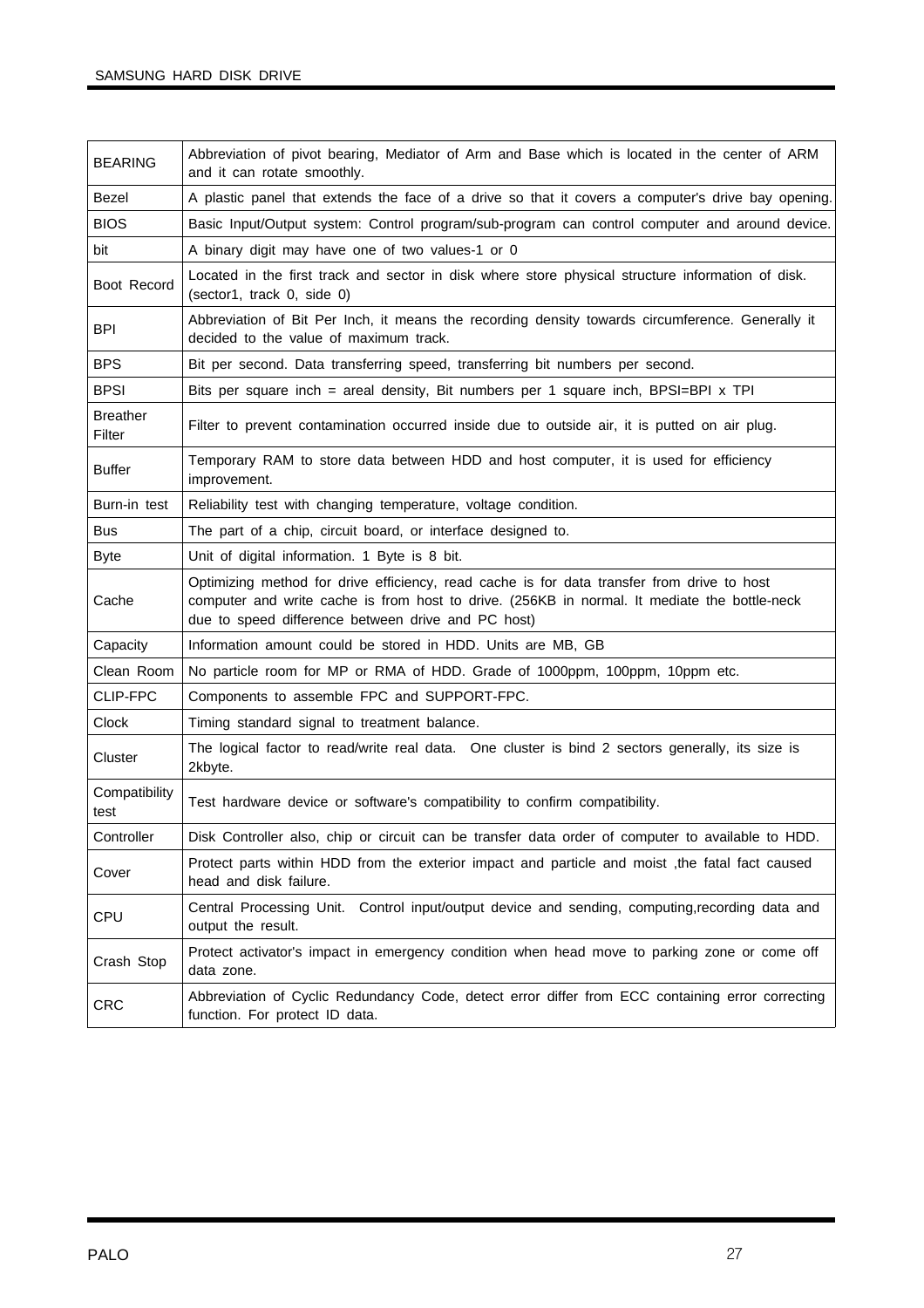| Cylinder/Trac<br>k/Sector                 | Data is recorded on lots of circle in media in HDD, we call these circles track We record data<br>at both sides of media and HDD has many media layers. so it has several tracks which have<br>the same radius, we call this concentric circle collection of track Cylinder. Tracks are divided to<br>sector and it organized ID information and data and ECC. ID information is a sort of address<br>information to seek data sector requested from host computer. |  |
|-------------------------------------------|---------------------------------------------------------------------------------------------------------------------------------------------------------------------------------------------------------------------------------------------------------------------------------------------------------------------------------------------------------------------------------------------------------------------------------------------------------------------|--|
| Data<br>Separator                         | Separate complex data/clock signal from HDD stored data/timing information encoded form.                                                                                                                                                                                                                                                                                                                                                                            |  |
| Decoding                                  | Restore encoded signal.                                                                                                                                                                                                                                                                                                                                                                                                                                             |  |
| Dedicated<br>Servo                        | Concentrate servo signal (Timing & location control signal) on on side of drive.                                                                                                                                                                                                                                                                                                                                                                                    |  |
| Defect<br>Management                      | Find defect and treat data from replaced sector on read/write.                                                                                                                                                                                                                                                                                                                                                                                                      |  |
| Defect-Free/<br>Defect<br>Management      | HDD vendor received disks from media vendor for smooth supply and proper price and these<br>media has defect( region can't read write data), by scanning defect during production process<br>and replacing normal region so we can product defect-free drive. Defect management means<br>scanning defect and treatment process from replaced data during read/write.                                                                                                |  |
| <b>Disk</b>                               | Head record data in this circle plate, magnetic disk is general.                                                                                                                                                                                                                                                                                                                                                                                                    |  |
| Disk array                                | Group assembled the separate HDD for large capacity.                                                                                                                                                                                                                                                                                                                                                                                                                |  |
| DMA                                       | Direct Memory Access, data transferring method among system memory and HDD without CPU.<br>By using DMA, CPU can do other works while data transferring, efficiency become improved.                                                                                                                                                                                                                                                                                |  |
| <b>DOA</b>                                | dead on arrival, arrival failure.                                                                                                                                                                                                                                                                                                                                                                                                                                   |  |
| <b>DPPM</b>                               | Defect parts per million, failure unit.                                                                                                                                                                                                                                                                                                                                                                                                                             |  |
| <b>Drive</b><br>Geometry                  | Functional definition according to the numbers of head, cylinder, sector per track.                                                                                                                                                                                                                                                                                                                                                                                 |  |
| <b>DVT</b>                                | Design Verification test.                                                                                                                                                                                                                                                                                                                                                                                                                                           |  |
| ECC                                       | Error correction code. Correct error data, controller scan and correct error combining user data<br>and parity bit.                                                                                                                                                                                                                                                                                                                                                 |  |
| <b>ECC</b><br>on-the-Fly                  | ECC is Error Correction Code, Additional recording information per every sector. By ECC<br>creation logic, data is added on disk and checking and correcting with reading. If it is<br>correctable error without read action stopping, we call this ECC on-the-Fly with hardware's<br>help<br>within controller.                                                                                                                                                    |  |
| E-IDE<br>Enhance<br><b>IDE</b>            | Revised interface in IDE way, new specification to improve the existing method has problem of<br>low speed.                                                                                                                                                                                                                                                                                                                                                         |  |
| Embedded<br>Servo /<br>Dedicated<br>Servo | Embedded Servo: Arrange servo signal(timing, location control signal) to data and data track in<br>Dedicated Servo: Mechanism of dedicated surface of disk have timing and positioning<br>parallel.<br>information only.                                                                                                                                                                                                                                            |  |
| Encoding/<br>Decoding                     | Encoding is a data transferring method before recording data pattern to disk and Decoding is on<br>the contrary. To read recorded data more easily and accurately, Encoding and Decoding should<br>be needed. Coding methods are MFM.(2.7)RLL.(1.7)RLL.                                                                                                                                                                                                             |  |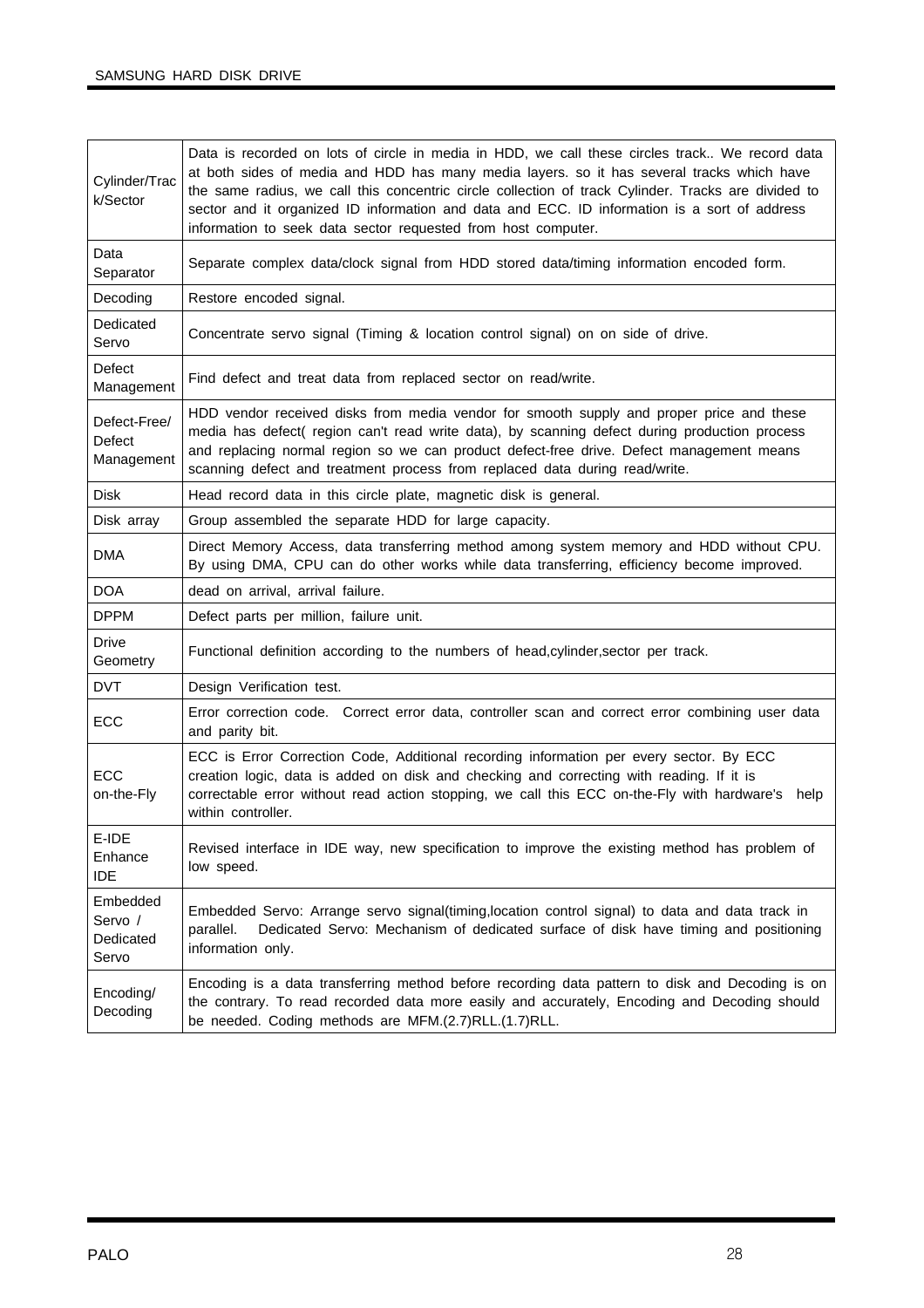| Enhanced<br><b>IDE</b>      | The existing IDE specification enable to adhere only 2 drives and transferring speed was low.<br>But HDD efficiency are resulted to low the whole capacity according to getting system efficiency<br>higher. Enhanced IDE has specification of revised IDE-AT interface by current BIOS and 528Mb<br>barrier and we settled the low speed problem with this new spec. Same as Fast-IDE Interface<br>or Local Bus IDE-AT Interface. |
|-----------------------------|------------------------------------------------------------------------------------------------------------------------------------------------------------------------------------------------------------------------------------------------------------------------------------------------------------------------------------------------------------------------------------------------------------------------------------|
| <b>EOL</b>                  | End of Life.                                                                                                                                                                                                                                                                                                                                                                                                                       |
| <b>EPROM</b>                | Erasable programmable read only memory.                                                                                                                                                                                                                                                                                                                                                                                            |
| <b>EVT</b>                  | Engineering verification test.                                                                                                                                                                                                                                                                                                                                                                                                     |
| <b>FAT</b>                  | File allocation table. Data table is recorded at the most outer side of disk, inform sector<br>location and order of each recorded file to Operating system.                                                                                                                                                                                                                                                                       |
| <b>FCI</b>                  | Flux change per inch. magnetization rotation density per unit inch.                                                                                                                                                                                                                                                                                                                                                                |
| FCI/FCPI/Flu<br>x Density   | Flux Change Per Inch. Magnetization rotating density per unit inch. Concerned with BPI, this<br>value is decided by track has maximum radius. BPI is proportion to FCI according to difference<br>of coding method.                                                                                                                                                                                                                |
| <b>FDD</b>                  | Floppy Disk Drive. 5.25"/3.5" drive is used for PC                                                                                                                                                                                                                                                                                                                                                                                 |
| <b>FILTER</b>               | Components filtering particle from the flowed air to the inside/outside of HDA.                                                                                                                                                                                                                                                                                                                                                    |
| Firmware                    | Hardware control program, this is stored in                                                                                                                                                                                                                                                                                                                                                                                        |
| Flash<br>Memory             | Among PROM of the memory for searching only which can re-write, memory chip enable to<br>rewrite and erase the old contents electrically.                                                                                                                                                                                                                                                                                          |
| Flexure<br>Assembly         | Control rising by Slider ABS, flying height of slider and make slider move to proper track by<br>connecting to head positioning mechanism.                                                                                                                                                                                                                                                                                         |
| Flux Density                | Flux density, the number of magnetic field pattern can be recorded on the disk surface.                                                                                                                                                                                                                                                                                                                                            |
| Flying<br>Height            | Distance between Read/write head and disk surface. Air resistance due to disk rotation can<br>maintain this distance, the small flying height is, the large data recording density is, but it need<br>more specified mechanical design.                                                                                                                                                                                            |
| Form factor                 | Industrial specification decided diameter of Disk. 3.5", 2.5" in case of Samsung.                                                                                                                                                                                                                                                                                                                                                  |
| Format                      | Recording the particular signal to divide track and sector and this information should be recorded<br>on disk in first before user want to store data. Be careful because formatting erase all recorded<br>information.                                                                                                                                                                                                            |
| Formatted<br>capacity       | Available HDD capacity after HDD formatting.                                                                                                                                                                                                                                                                                                                                                                                       |
| <b>FPC</b>                  | Flexible Printed Circuit, or PCC, inputted parts enable to flow current to the flexible material.<br>(Polemize)                                                                                                                                                                                                                                                                                                                    |
| FPC ASS'Y                   | Status of soldering IC, CAPACITOR, 14PIN CONNECTOR to FPC surface or connecting<br>HOLDER-FPC, SUPPORT-FPC, CLIP-FPC.                                                                                                                                                                                                                                                                                                              |
| <b>GASKET</b>               | Parts made of rubber to protect inner inflow air and moist from the outside of HDD                                                                                                                                                                                                                                                                                                                                                 |
| GigaByte(G<br>B)            | Data storing unit. Accurately 1,073,741,824 bytes(1024*1024*1024), i.e. 1,000MB                                                                                                                                                                                                                                                                                                                                                    |
| <b>GMR Head</b>             | Giant Magneto Resistive head. New type head of MR head.                                                                                                                                                                                                                                                                                                                                                                            |
| Half height                 | One of the standard height specification of HDD and the real height is 1.6inch                                                                                                                                                                                                                                                                                                                                                     |
| Hard<br>Error/Soft<br>Error | Hard error is a continuous misreading due to defect of disk surface) and it can read correct<br>data if in case of read again, we call this soft error.                                                                                                                                                                                                                                                                            |
| <b>HDA</b>                  | Head Disk Assembly, half assembled product of HDD. SPINDLE MOTOR, DISK, HSA, VCM etc.<br>are sealed within Base and Cover.                                                                                                                                                                                                                                                                                                         |
| HDA label                   | Label remarked assembly status of Disk/Head by 5digit-english & number.                                                                                                                                                                                                                                                                                                                                                            |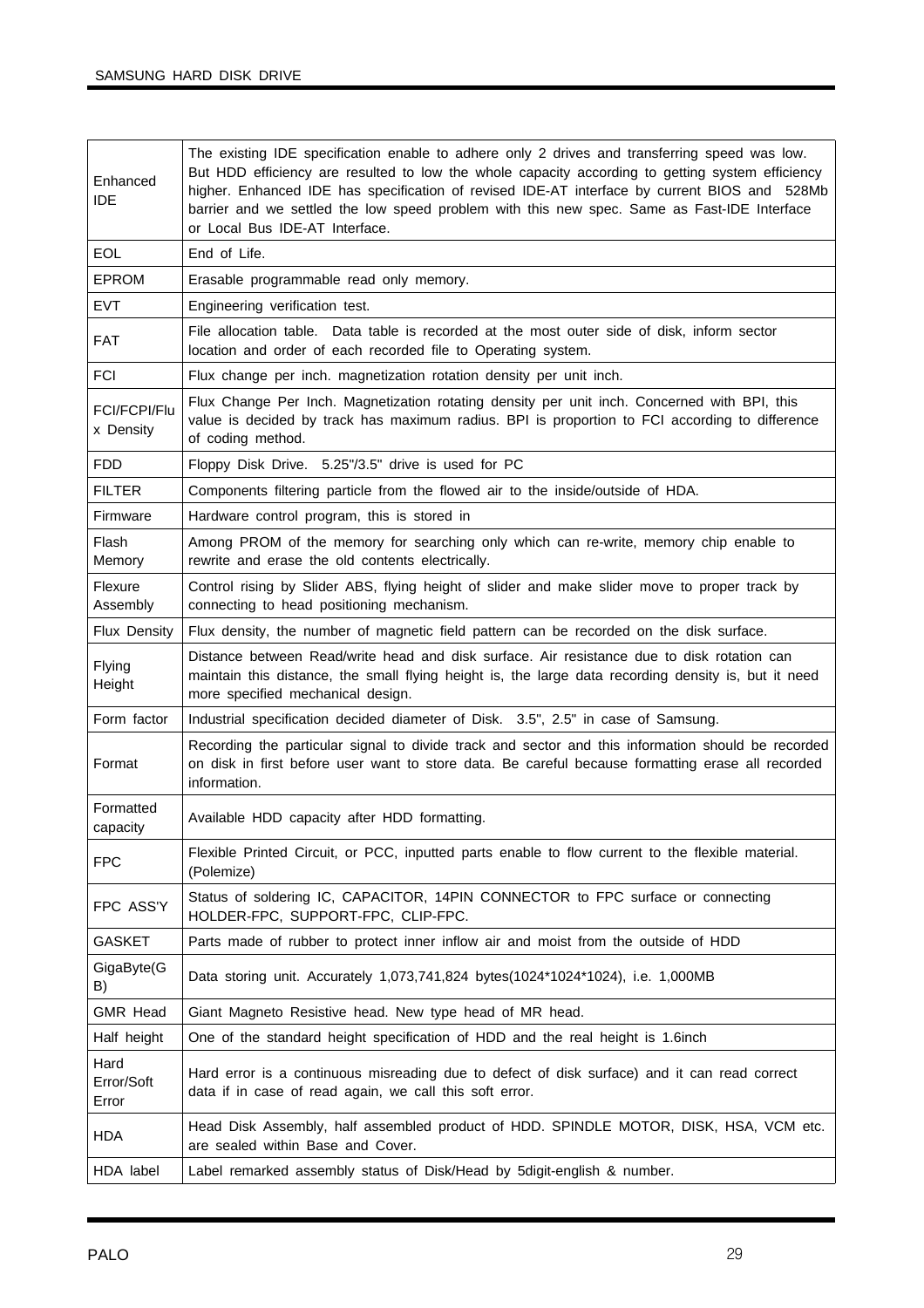| <b>HDD</b>                          | Hard Disk Drive, memory device by transferring data to permanent magnetic field rather than<br>digital pulse. It organized HDA and PCBA.                                                                                                                                                                                                                                       |  |
|-------------------------------------|--------------------------------------------------------------------------------------------------------------------------------------------------------------------------------------------------------------------------------------------------------------------------------------------------------------------------------------------------------------------------------|--|
| Head                                | Read/write data on disk directly. (MIG, Thin film, MR, GMR)                                                                                                                                                                                                                                                                                                                    |  |
| Head Crash                          | The damages of read/write and media cause a sudden contact between head and disk surface,<br>they are also occurred because of dust, particles or other contamination within HDA.                                                                                                                                                                                              |  |
| <b>Head Stack</b>                   | Status ARM and HGA assembled.                                                                                                                                                                                                                                                                                                                                                  |  |
| Height                              | Vertical height of HDD (1 inch height is used generally in case of 3.5" drive)                                                                                                                                                                                                                                                                                                 |  |
| <b>HGA</b>                          | Head Gimbal Ass'y, recording and replaying data and it organized slider and suspension for<br>supporting slider, usually we say Head                                                                                                                                                                                                                                           |  |
| High-Level<br>formatting            | Progressing mechanism to format program of management system. Root directory, File allocation<br>table created.                                                                                                                                                                                                                                                                |  |
| HOLDER-FP<br>$\mathbf C$            | Parts made of plastic enable to make routing FPC.                                                                                                                                                                                                                                                                                                                              |  |
| <b>HSA</b>                          | HEAD STACK ASS'Y,. Assembled HGA with FPC ASS'Y in ARM.                                                                                                                                                                                                                                                                                                                        |  |
| Hz                                  | Herz. The number of event during 1 second.                                                                                                                                                                                                                                                                                                                                     |  |
| I/O                                 | Data Input/output                                                                                                                                                                                                                                                                                                                                                              |  |
| IC                                  | Integrated circuit Electric circuit, assembly of elements of transistor, diode, resistance on the thin<br>plate of semiconductor. CPU of PC and RAM are sort of IC.                                                                                                                                                                                                            |  |
| <b>IDE</b>                          | Integrated Device Electronics. In IBM PC AT, drive type enable to connect all circuits to AT<br>Bus directly                                                                                                                                                                                                                                                                   |  |
| <b>IDE</b> Drive                    | Integrated Device Electronics, In IBM PC AT, drive enable to connect all circuits to AT Bus.<br>Generally, AT drive.                                                                                                                                                                                                                                                           |  |
| Initialize                          | Refer to low level formatting.                                                                                                                                                                                                                                                                                                                                                 |  |
| Interface                           | Disk controller to manage data between drive and computer and hard ware & software contained<br>within disk drive circuit. AT(IDE) and SCSI interface are usually used in small computer system.                                                                                                                                                                               |  |
| Interleave/<br>Interleave<br>Factor | Order of sector arranged within track. For example, interleave factor is 3:1 then arranged by 3<br>sectors for sector interval, that is, it is possible to read sector2 after reading sector1 by leaping<br>over 2sector. We need 3 rotations to read all data of track. Now days, Most interleave is 1:1.                                                                     |  |
| IQC                                 | Incoming quality control. Inspection process for import.                                                                                                                                                                                                                                                                                                                       |  |
| Jumper                              | Device in type of hardware, it decide HDD connecting status (Master/Slave etc.)                                                                                                                                                                                                                                                                                                |  |
| Jumper Pin                          | A small parts enable to choose drive running mode. (Master/Slave)                                                                                                                                                                                                                                                                                                              |  |
| KB/MB/GB                            | $KB = Kilo$ Byte, MB = Mega Byte, GB = Giga Byte. K, M, G have double meanings. First,<br>K=1000, M=1000000, G=1000000000, second K=2^10=1024, M=2^20=1048576,<br>G=2^30=1073741824. The second one is more accurate mean on HDD capacity, but we usually<br>we use by the first one.                                                                                          |  |
| Landing<br>Zone/Parking<br>Zone     | Both of them means the landing location of head when spindle motor stopping. This zone used<br>for protecting the risk of data damage caused from the contact between head and disk, this<br>zone is not stored. Recently most drives using VCM are designed head should be landed in<br>landing Zone automatically.                                                           |  |
| Latch                               | Parts enable to hold ARM putting on head in constant power.                                                                                                                                                                                                                                                                                                                    |  |
| LATCH<br><b>SCREW</b>               | HEAD is located in parking zone on off, at this time latch screw connected in parking magnetic<br>and make head fixing. (latch force is determined by magnetic power)                                                                                                                                                                                                          |  |
| Latency/Rota<br>tional<br>latency   | Waiting time until target sector seek time after Read/Write Head arriving at the target track.<br>(Generally, 1/2 of spindle cycle). One cycle time of disk is 16.7ms in case of spin speed is<br>3600rpm, then average waiting time should be 8.3ms. This Latency is a one of most factor for<br>drive efficiency, transferring speed is better getting shorter waiting time. |  |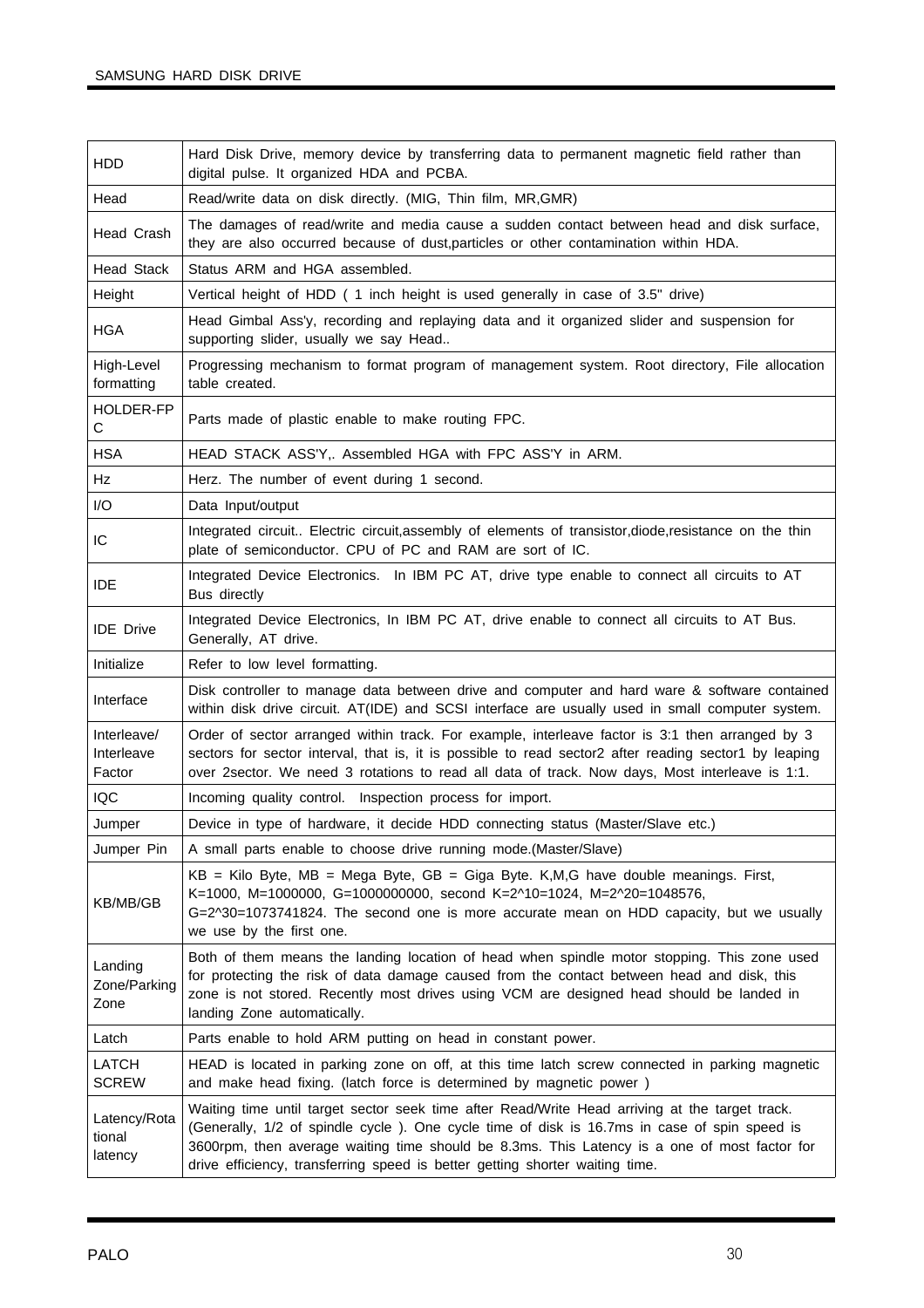| LBA mode                         | Logical block allocation. DOS mode to resolve 528MB capacity restriction.                                                                                                                                                                                                                                                                                                                                             |
|----------------------------------|-----------------------------------------------------------------------------------------------------------------------------------------------------------------------------------------------------------------------------------------------------------------------------------------------------------------------------------------------------------------------------------------------------------------------|
| <b>LED</b>                       | Light Emitting Diode. Used for signal light to all kind of electric containing computer.                                                                                                                                                                                                                                                                                                                              |
| Low profile                      | One of standard height of HDD, the real height is 1 inch.                                                                                                                                                                                                                                                                                                                                                             |
| Low-level<br>formatting          | Operating system make sector on disk enable to access in proper region in order to create file<br>structure.                                                                                                                                                                                                                                                                                                          |
| Master                           | HDD become booting when put 2 more IDE drives. (decided C:, Managed master/slave by<br>Jumper control & CMOS setup)                                                                                                                                                                                                                                                                                                   |
| Master/Slave<br>/Cable<br>select | When 2 IDE drives operated, one drive become Master(drive C: or drive 0) and the other is<br>Slave.(drive D: or drive 1) Master/Slave is determined by using jumper within drive or Cable<br>select method. jumper setup is different from companies, so refer to usages, Cable Select has a<br>complex jumper method so drive become master/slave automatically according to decided signal<br>for Cable Select      |
| Media<br>Aluminium               | Plate substrate coating with magnetic body. Casting with lubricant to prevent damage for Head<br>landing/off, where data stored in form of magnetic flux or politary change.                                                                                                                                                                                                                                          |
| Mega<br>Byte(MB)                 | Data storage unit. Accurately 1,048,576 Bytes(1,024*1,024). that is 1,000KB                                                                                                                                                                                                                                                                                                                                           |
| Mega<br>Hertz(MHz)               | Clock speed unit for PC, clock occur million times per second                                                                                                                                                                                                                                                                                                                                                         |
| Microprocess<br>or               | Collection of CPU function to LSI(large IC).                                                                                                                                                                                                                                                                                                                                                                          |
| <b>MIG</b>                       | Read metal in gab head, Improved head has high valued inductance by inserting metal around<br>gab of core.                                                                                                                                                                                                                                                                                                            |
| Millisecond                      | One thousandth. Speed unit of HDD efficiency.                                                                                                                                                                                                                                                                                                                                                                         |
| <b>MMX</b>                       | Multimedia Extension. Intel's new CPU chip. Added new 57 orders to run image and sound,<br>efficiency is improved about 10~20%.                                                                                                                                                                                                                                                                                       |
| ΜP                               | Mass production.                                                                                                                                                                                                                                                                                                                                                                                                      |
| <b>MPC</b>                       | Multi-media Personal Computer                                                                                                                                                                                                                                                                                                                                                                                         |
| MR head                          | Magnetic Resistive head. For high-efficiency HDD, IBM developed the marginal head which is<br>enable to separate read/write applying MR elements to read head of thin film head.                                                                                                                                                                                                                                      |
| <b>MRB</b>                       | material review board.                                                                                                                                                                                                                                                                                                                                                                                                |
| <b>MTBF</b>                      | Mean Time Between Failure, average time of occurring failure. This is one of most important<br>reliability factor, not the actual measured value but the calculated value of every companies.                                                                                                                                                                                                                         |
| <b>MTTF</b>                      | Mean Time to failure. same as MTBF                                                                                                                                                                                                                                                                                                                                                                                    |
| <b>MTTR</b>                      | Mean Time To Repair, average time to repair. Generally the replacing time of PCBA or HDA.                                                                                                                                                                                                                                                                                                                             |
| Multi-Zone<br>Recording          | Zone-Bit Recording, Constant Recording. While recording data on rotating disk, the inside<br>diameter get shorter of sector length and outside diameter get longer of that if the frequency of<br>signals is constant. So we make drive capacity higher if make the sector length same with<br>outside diameter and inside diameter. We also say Constant Angular Velocity, CAV and<br>Constant Linear Velocity, CLV. |
| <b>MVT</b>                       | Maturity Verification Test, Test for MP possibility.                                                                                                                                                                                                                                                                                                                                                                  |
| ORT                              | On-going reliability test. Test for MTBF and long time test in normal condition. ( Burn in test<br>progress with mal-condition)                                                                                                                                                                                                                                                                                       |
| OS                               | Operating System. Control and manage computer system to use more easily for user.<br>(DOS, UNIX etc.)                                                                                                                                                                                                                                                                                                                 |
| Outer Crash<br>Stop              | Parts decide outer range as ARM can move, this parts is a stopper of HEAD out of DISK.                                                                                                                                                                                                                                                                                                                                |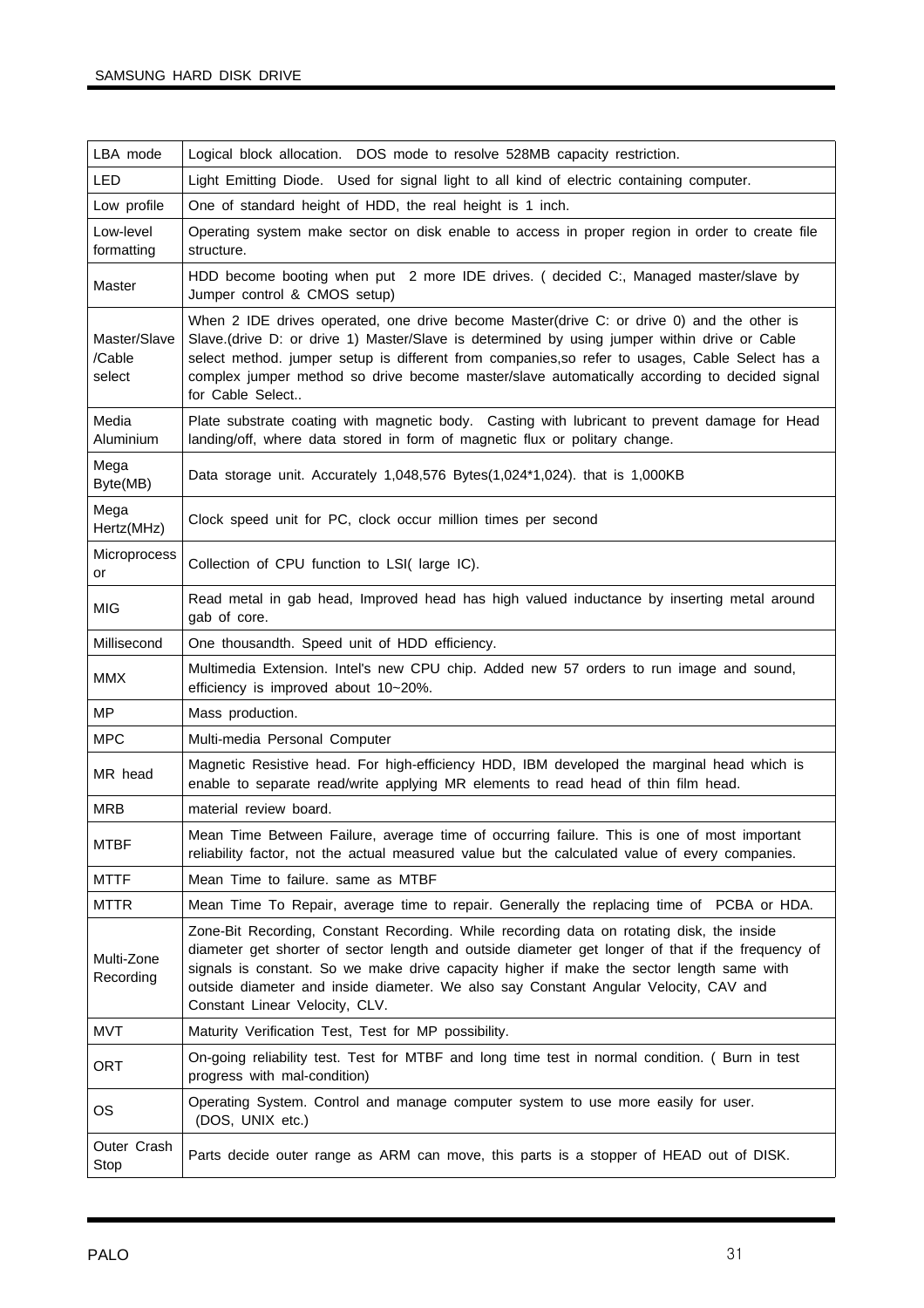| Overhead                                                      | Time to perform the real order for controller, host adaptor and drive. The faster overhead is,<br>the faster performing time.                                                                                                                                                                                                                                                                          |
|---------------------------------------------------------------|--------------------------------------------------------------------------------------------------------------------------------------------------------------------------------------------------------------------------------------------------------------------------------------------------------------------------------------------------------------------------------------------------------|
| Overwrite                                                     | Recorded data erased by overlapping the existing data.                                                                                                                                                                                                                                                                                                                                                 |
| Parking<br>Zone                                               | = Landing Zone                                                                                                                                                                                                                                                                                                                                                                                         |
| Partition                                                     | When we use one HDD for multi ones dividing section logically, every memory section is<br>partition, For example, 2.5GB HDD can be used for one 2.1GB computer and one 400MB.                                                                                                                                                                                                                          |
| <b>PCBA</b>                                                   | Printed Circuit Board Assembly. Kind of IC and Chips are Soldered on board and make run<br>HDA, PCBA is a half-finished goods.                                                                                                                                                                                                                                                                         |
| <b>PCMCIA</b>                                                 | Personal Computer Memory Card International Association.                                                                                                                                                                                                                                                                                                                                               |
| Pentium                                                       | 586 Microprocessor to apply IBM type developed by Intel                                                                                                                                                                                                                                                                                                                                                |
| Pentium<br>Pro(P6,686)                                        | Pentium's next CPU. 5.5 billion transistor integrated. There are 150, 166, 180, 200MHz.                                                                                                                                                                                                                                                                                                                |
| Peripheral                                                    | Additional device except basic CPU. There are Disk Drive, Tape Drive, CD-ROM.                                                                                                                                                                                                                                                                                                                          |
| <b>PIO</b>                                                    | Programmed Input/Output.                                                                                                                                                                                                                                                                                                                                                                               |
| Pivot<br>Bearing                                              | Roll bearing is fixed on the rotating center of ARM.                                                                                                                                                                                                                                                                                                                                                   |
| Plated<br>Media                                               | Disk is covered with hard metal alloy rather than disk Iron-oxide compound.<br>The more data could be stored.                                                                                                                                                                                                                                                                                          |
| Platter                                                       | Metal disk record data within HDD                                                                                                                                                                                                                                                                                                                                                                      |
| <b>POH</b>                                                    | Power On Hour, used for MTBF.                                                                                                                                                                                                                                                                                                                                                                          |
| Power PC                                                      | RISC type CPU is developed by IBM, Apple and Motorola commonly.                                                                                                                                                                                                                                                                                                                                        |
| <b>PQT</b>                                                    | Pre-qualification test                                                                                                                                                                                                                                                                                                                                                                                 |
| PRML                                                          | Partial Response Maximum Likelihood, this is a read/write method to improve recordi density and<br>data transferring rate. This method enable to improve capacity as 30% more than the existing<br>data transferring by using Peak Detection.                                                                                                                                                          |
| <b>PVT</b>                                                    | Production verification test                                                                                                                                                                                                                                                                                                                                                                           |
| QMS                                                           | Quality management system. Overall quality management system                                                                                                                                                                                                                                                                                                                                           |
| RAID                                                          | Redundant Arrays of Independent Disks. To protect a sudden data damage, connect HDD in<br>parallel and diverge data, that is high speed back-up device enable to improve data<br>preservation and low speed access for tape the problem of the current back-up device.                                                                                                                                 |
| RAM                                                           | Random access Memory. Semiconductor memory enable to input and search, we have DRAM<br>and SRAM.                                                                                                                                                                                                                                                                                                       |
| Read cache                                                    | Look-ahead method is not only reading data requested from host but also reading- ahead<br>continuous data to buffer sequentially, We improve data transferring speed because we don't<br>need to read again in time host request information pre-read by applying for file's sequential<br>saving method.                                                                                              |
| Read<br>Sector/Read<br>multiple/Rea<br>d DMA                  | Order of reading all data from HDD, read sector occur interrupt per every sector transferring,<br>read multiple occur interrupt per designated sector number by set multiple order. Also read DMA<br>occur interrupt only one time after transferring data from host request. For example, 4 is chosen<br>by set multiple and host need 10 sectors then the below picture draw how to occur Interrupt. |
| Recoverable<br>Err/Uncovera<br>ble<br>Err/Correcta<br>ble Err | Similar to Soft Hard err. Recoverable err means it is possible to read normally though data was<br>read wrong, unrecoverable err means it is impossible to recover error by any means.<br>Correctable err is belong to Recoverable err, this is recovered by software ECC.                                                                                                                             |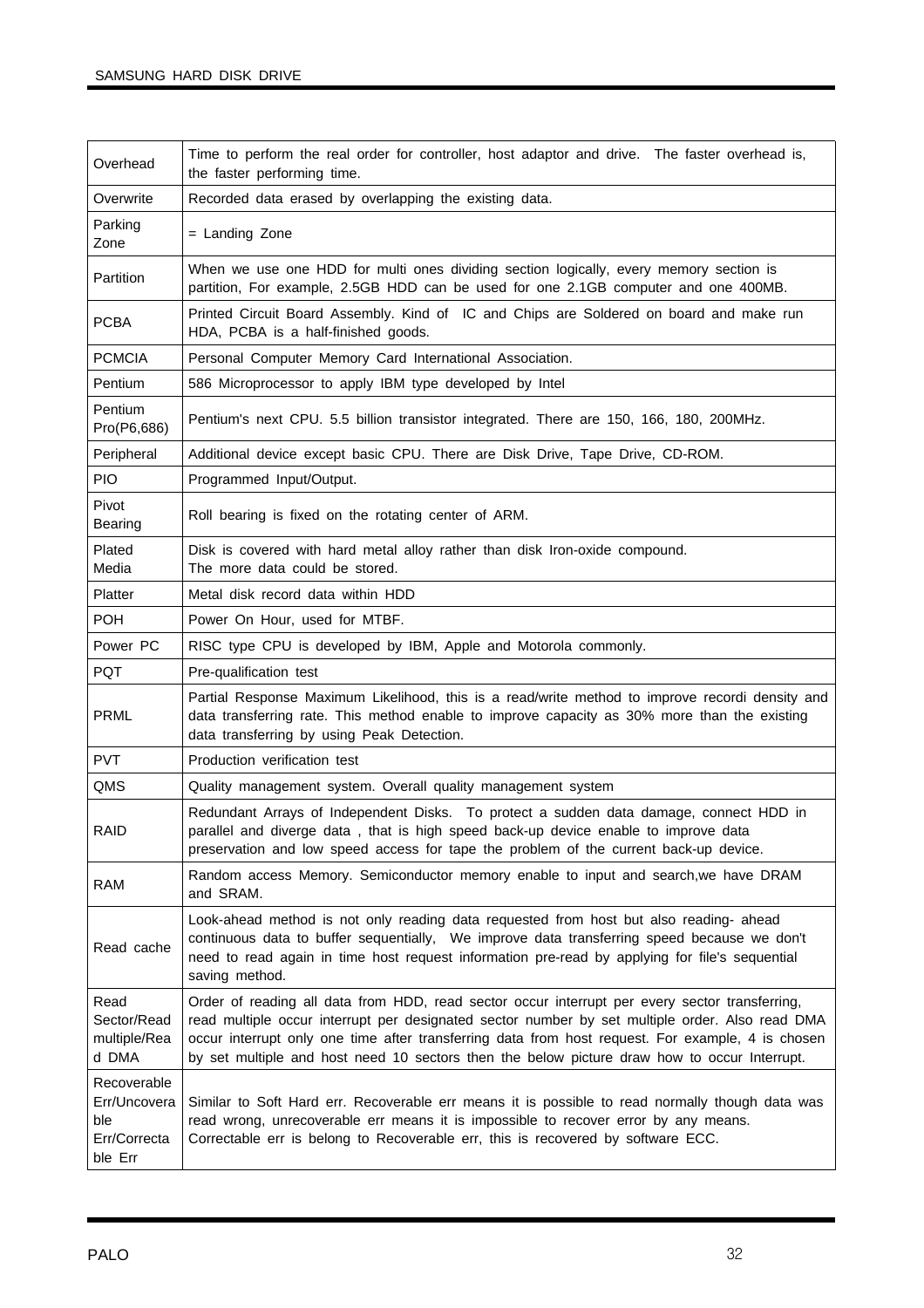| <b>RETAINER</b><br><b>RING</b> | Component could fix bearing when inserted to ARM.                                                                                                                                                                                                                                                                                                                                            |
|--------------------------------|----------------------------------------------------------------------------------------------------------------------------------------------------------------------------------------------------------------------------------------------------------------------------------------------------------------------------------------------------------------------------------------------|
| <b>RLL</b>                     | Encoding method "run length limited data" to magnetic pulse.<br>It can store data 50% more than MFM(Modified Frequency Modulation) method.                                                                                                                                                                                                                                                   |
| <b>RMA</b>                     | Return Material Authorization                                                                                                                                                                                                                                                                                                                                                                |
| <b>ROM</b>                     | Searching only memory. memory would not erase during off, so we use this to program or data<br>need not change in PC. Mask ROM input contents when it's manufactured and PROM recorded<br>program by user.                                                                                                                                                                                   |
| Root<br>Directory              | The place where file on disk and sub directory list.                                                                                                                                                                                                                                                                                                                                         |
| Rotational<br>Latency          | Time which controller find proper data with track rotating, head read/write. Generally 1/2 of full<br>rotation hour.                                                                                                                                                                                                                                                                         |
| <b>RPM</b>                     | Revolution per minute. RPM is higher. the data searching speed is getting higher.                                                                                                                                                                                                                                                                                                            |
| SCSI                           | Small Computer Systems Interface. IDE drive can put only 2 drives on the same bus (4 drives<br>in case of Enhanced IDE), SCSI can put 8 drives on the same bus. Also it can be connected<br>HDD and other various device, CD-ROM, Tape drive, Printer etc. as well. 16 bit Fast SCSI can<br>transfer data in 20Mb speed per second. Apple Macintosh and UNIX operating system use<br>mainly. |
| Sector                         | Minimum classification unit which assigned by drive to store information.                                                                                                                                                                                                                                                                                                                    |
| <b>Seek</b>                    | Moving read/write head to the particular data track.                                                                                                                                                                                                                                                                                                                                         |
| Seek time                      | Time which head is located the current post move to another head written information should be<br>read.                                                                                                                                                                                                                                                                                      |
| Server                         | Computer and device to produce every server to PC on PC LAN network.                                                                                                                                                                                                                                                                                                                         |
| Servo                          | 4 Control system in feed-back way to move the accurate location in device,<br><b>(b)</b> Signal recorded pattered disk in every side to be capable of HEAD location controlling.                                                                                                                                                                                                             |
| Servo Data                     | Magnetic marking written within media enable to move read/write head to accurate location.                                                                                                                                                                                                                                                                                                   |
| SERVO-WRI<br><b>TER</b>        | Servo information recording equipment on HDA assembled.                                                                                                                                                                                                                                                                                                                                      |
| Settle time                    | Time which head read/write the real data after arriving on proper track.                                                                                                                                                                                                                                                                                                                     |
| Shock<br>Rating                | Enduring number without disk drive damage. (G unit) It is differ according to run/unrun number.,                                                                                                                                                                                                                                                                                             |
| Slave                          | In case, several PC is connected to one PC, the rest drives except booting system(C:)                                                                                                                                                                                                                                                                                                        |
| Slider                         | The core part of head ass'y, made for head can surface on disk, it's organized ABS, Core, Coil<br>in general.                                                                                                                                                                                                                                                                                |
| <b>SMART</b>                   | Self-monitoring, Analysis and Reporting Technology. Technology of reporting the HDD inner<br>status and analysis to Host.                                                                                                                                                                                                                                                                    |
| <b>SPC</b>                     | Statistical Process Control.                                                                                                                                                                                                                                                                                                                                                                 |
| Spindle                        | Center shaft of drive connected hard disk platter.                                                                                                                                                                                                                                                                                                                                           |
| Spindle<br>motor               | Motor enable to rotate disk in continuous speed. (high speed:4500rpm,5400rpm etc)                                                                                                                                                                                                                                                                                                            |
| <b>SSA</b>                     | Serial Storage Architecture. High speed and high efficiency interface technology of IBM<br>correspond to Seagate's FC-AL interface.                                                                                                                                                                                                                                                          |
| Track                          | HDD have numerous circles in media, and these circles write data, we call this circle track.                                                                                                                                                                                                                                                                                                 |
| Track<br>density               | Track density (attachment: TPI)                                                                                                                                                                                                                                                                                                                                                              |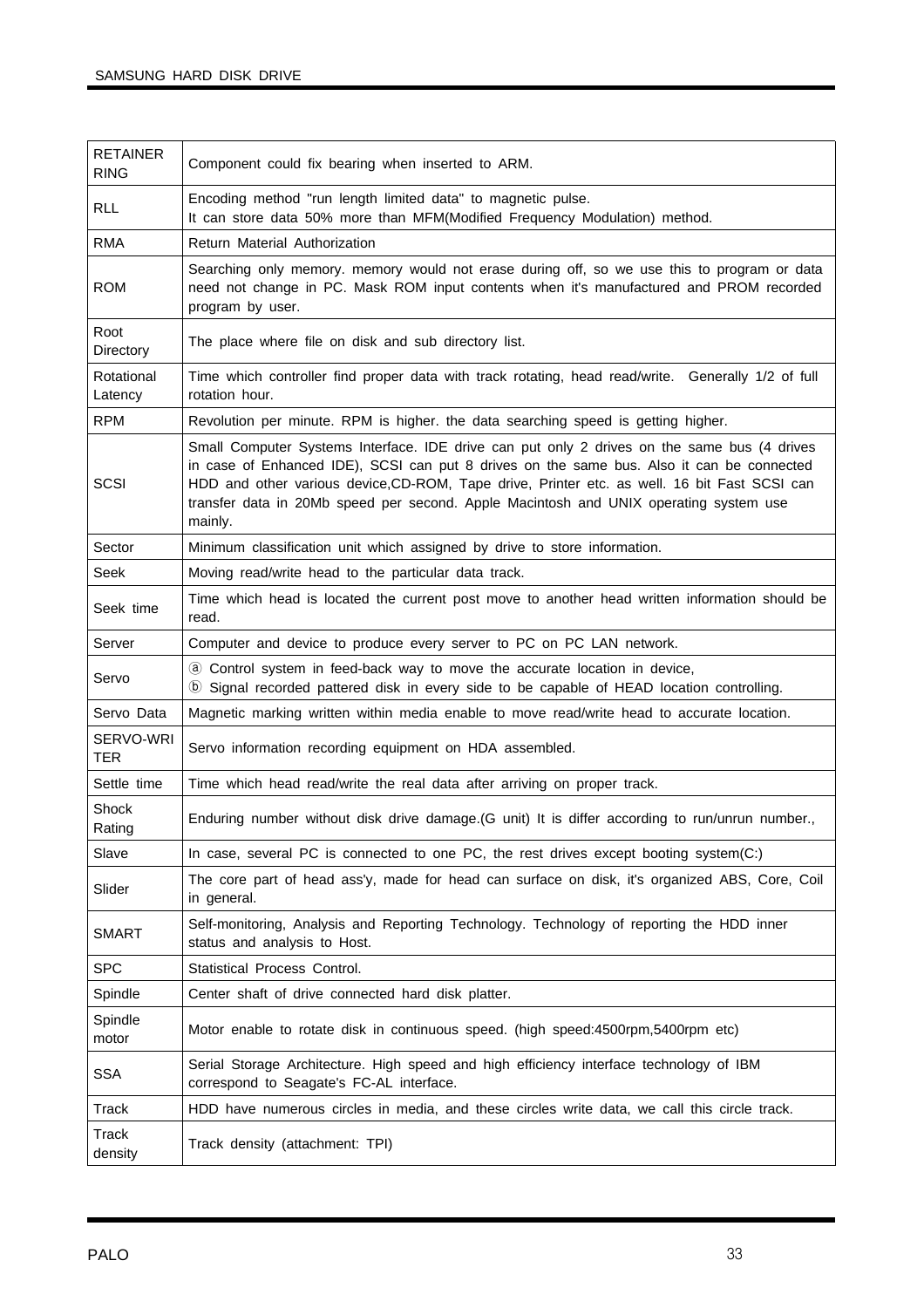| Transfer rate             | Data transferring speed among PC and other devices of HDD.                                                                                                                                                                                                                                                                                                                                                                                                 |
|---------------------------|------------------------------------------------------------------------------------------------------------------------------------------------------------------------------------------------------------------------------------------------------------------------------------------------------------------------------------------------------------------------------------------------------------------------------------------------------------|
| Tri-pad head              | The existing thin film head have 2 ABS and adding one more ABS, head is designed to be<br>profitable to low flying height. Produced by SAE, ReadRite company.                                                                                                                                                                                                                                                                                              |
| Unformatted<br>capacity   | HDD capacity before formatting.                                                                                                                                                                                                                                                                                                                                                                                                                            |
| <b>USB</b>                | Universal Serial Bus. Particular chip was connected in period plate and manage keyboard,<br>mouse, printer, modem, this chip unify the connecting pot shape of other device period plate,<br>then make easy to connect and speed is 10 times higher than the current vertical connection.                                                                                                                                                                  |
| <b>VAR</b>                | Value Added Re-seller. Vendor sell the existing product after making higher value added.                                                                                                                                                                                                                                                                                                                                                                   |
| <b>VCM</b>                | Voice Coil Motor: Stable and high speed motor applying speaker system, make move head in<br>proportion to magnetic strength. Motor used voice coil has fewer components than step motor so<br>it is strong for stress and abrasion and move head in high speed. They divided Rectangular and<br>Flat coil type of VCM according to shape and Linear and Rotary type according to rotation<br>method. Recently flat coil type and rotation type is general. |
| <b>VCM COIL</b>           | Trapezoid shaping parts connected to ARM with winding coated write in 250 times.                                                                                                                                                                                                                                                                                                                                                                           |
| Winchester<br><b>Disk</b> | Disk drive same as fixed Disk and hard Disk. Winchester was the of developing model at that<br>time by IBM, establish fixed magnetic disk within airtight space then head rise on connecting<br>disk, we apply to all kind of hard disk drive now days.                                                                                                                                                                                                    |
| Window<br><b>Clock</b>    | Make hole so head for servo write to write locational information could enter inside of HDD.                                                                                                                                                                                                                                                                                                                                                               |
| Window<br>Pusk Pin        | Pin hole to enter HDA.                                                                                                                                                                                                                                                                                                                                                                                                                                     |
| Write cache               | Write cache improve system capacity, i.e. make possible to work while recording information on<br>disk and this is risk to loose data when off but PC use write cache within operating system like<br>smart drive to prevent that risk.                                                                                                                                                                                                                    |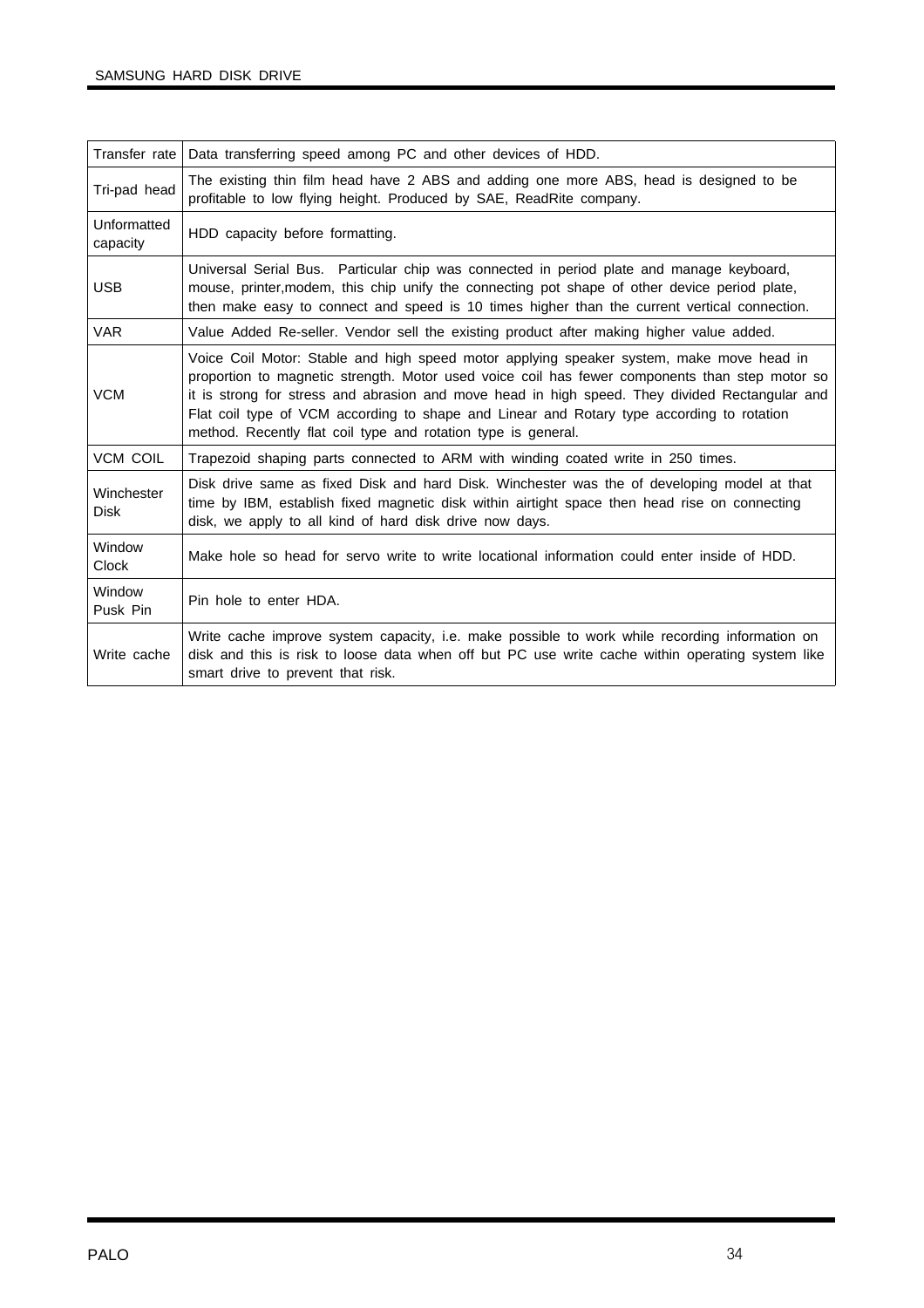#### **Attachment3. Q&A**

- ※ Customer's Q&A
- **1) What is "Bad Sector"?**

Bad sector is divided physical Bad sector(Hard defect) and logical Bad sector(Soft defect). ① Physical Bad sector

Visual defect occur in the surface of disk where is recorded data, it contain the minute defect could checking with electric microscope. The main occurring cause of physical bad sector are particle,impact,vibration. Among them, impact is the most serious cause, this affect other components and bad sector as well and get weak HDD status( noise,bad sector).

② Logical Bad sector

We can't find physical error on the surface of disk where the real data recorded but actually abnormal data recorded in this case. Physical bad sector occur due to sudden effect(stoppage, unstable power, head mis-running due to impact/vibration,unstable finish, Virus,colloision with other hardware). But real data storage could not damaged, if you over write data again, you can use newly recorded data without problem. But you'd better HDD installation in state of manufactured in factory to prevent next data error.(After data back-up)

- ③ Resolution for bad sector:
	- ⓐ Self-examination by Shdiag program.
	- ⓑ Progress low level format with clear HDD program.

#### **2) The real product capacity is not consistent with capacity on window screen.**

The reason of 4.3GB is displayed instead of 4.0GB is follows.(e.g. 4.3GB) Generally  $1K = 1000$ , but  $1K = 1024$  in case of computer. The reason is that computer and OS can perceive only two number, 0 and 1. So 10 square of 2 is recorded as 1024.(2^10=1024) User's capacity of HDD is 4,300,000,000 Byte, it is not changed but due to computer perceiving restriction method, it looks capacity was reduced. Consequently remark is changed according to unit change, the real capacity is not changed.

#### **3) What is LBA,Large and Normal mode ?**

LBA and Large mode of HDD is one of the method to recognize the high capacity HDD of 528MB more. LBA mode has been applied to SCSI, it recognize cylinder,head and sector by the way of not three-dimensional but one-dimensional and numbering the first sector in form of block unit is to number 0 then the sector become a unit and the assigned number become a address, then change those numbers into physical three-dimensional address of cylinder,head and sector. At this time, LBA mode is useful if BIOS and Hard is applied. In case of Large mode, if the number of cylinder is in between 1024~2048, divide that value then multiple the number of head and we can use HDD which doesn't apply LBA mode by setting for this method and we can just establish HDD capacity until 528MB in case of Normal mode. But we don't produce HDD in normal mode any more. The difference of Large and LBA is that LBA is recognized as the number of cylinder was reducing in half and the number of head was raised double and Large mode is set as the same way of general Normal